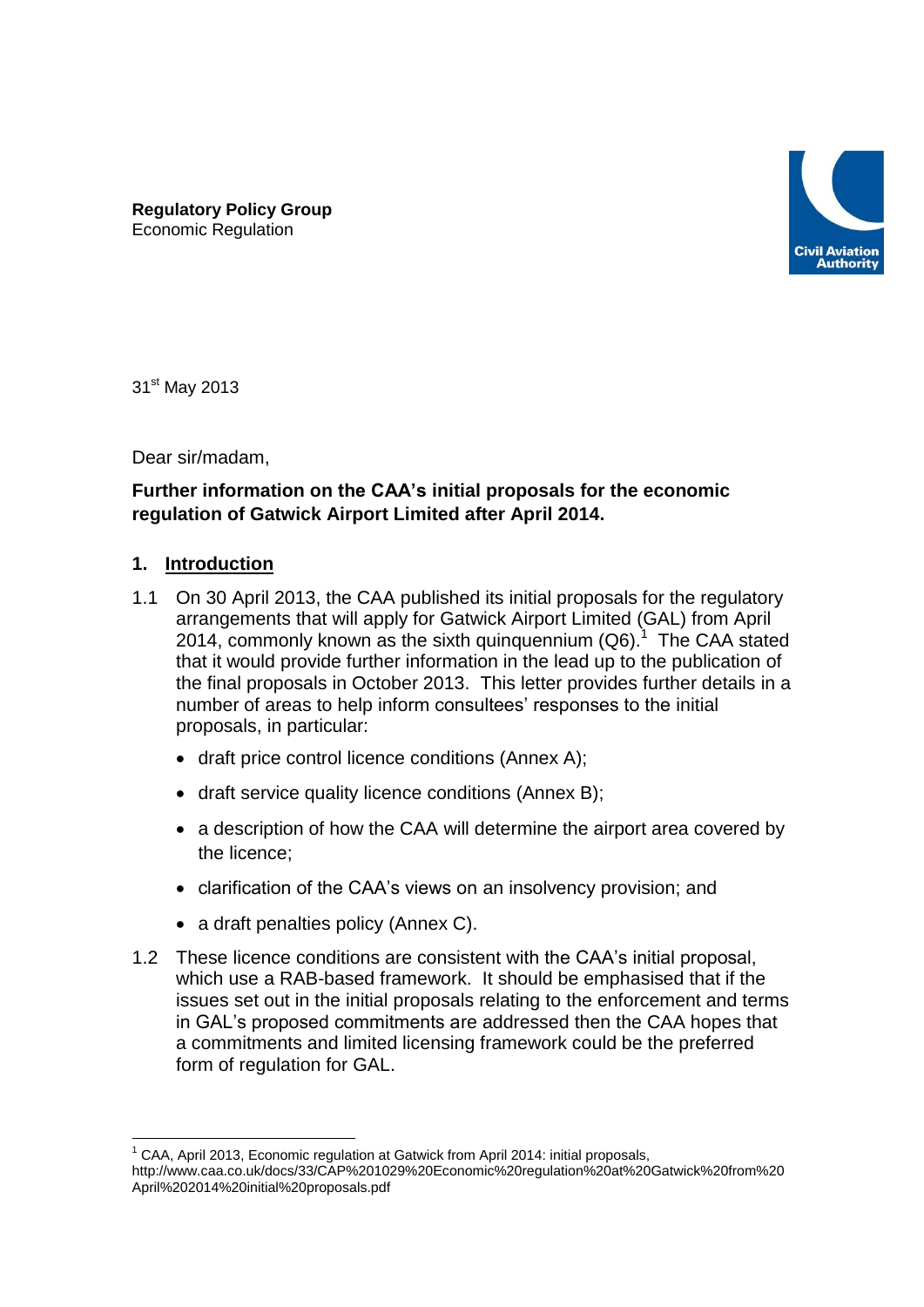- 1.3 The letter also sets an updated timetable of next steps from that announced in the initial proposals and some clarifications where stakeholders have raised concerns.
- 1.4 Alongside this letter the CAA is also publishing two further documents:
	- CAA passenger research: satisfaction with the airport experience, Heathrow, Gatwick and Stansted; and
	- CAA: airport operating expenditure benchmarking report
- 1.5 The initial proposals highlighted a number of policy areas where the CAA was considering whether to include additional licence conditions. The aim of this letter is to provide further information rather than to further develop new policies. Consequently the CAA intends to wait for responses to the initial proposals before developing these policies further and drafting associated licence conditions.
- 1.6 Please note the deadline for response to the initial proposals, including the conditions set out in Annexes A & B, is **25 June 2013**. The CAA cannot commit to taking into account representations after this date. Responses should be emailed to [airportregulation@caa.co.uk.](mailto:airportregulation@caa.co.uk)
- 1.7 The deadline for responding to the penalties statement in Annex C is **26 July 2013.** Responses should be emailed to [airportregulation@caa.co.uk.](mailto:airportregulation@caa.co.uk)

# 2 **Details of the draft price control condition**

- 2.1 Annex A sets out the draft price control licence conditions reflecting the CAA's views in the initial proposals. Many of the provisions are based on the Q5 price control conditions, with changes only to parameter values or to clarify terminology. Consistent with the initial proposals Annex A includes increasing the security cost 'dead band' from £7.0 million to £8.5 million to reflect inflation over Q5.
- 2.2 Annex A sets out drafting for new policy areas included in the initial proposals. This includes a 'development capex adjustment' condition to deal with the transition of capital expenditure (capex) projects from 'development' to 'core' status throughout the Q6 period. The intention of this condition is that the price cap is adjusted to reflect forecast under or over spending relative to the development capex allowance (see paragraphs 15.28 to 15.30 of the initial proposals). The governance arrangements through which core and development capex projects are managed have not yet been defined. Assuming such arrangements are defined effectively, the CAA would welcome stakeholder views on whether this condition would achieve the intended outcome or whether adjustments are required.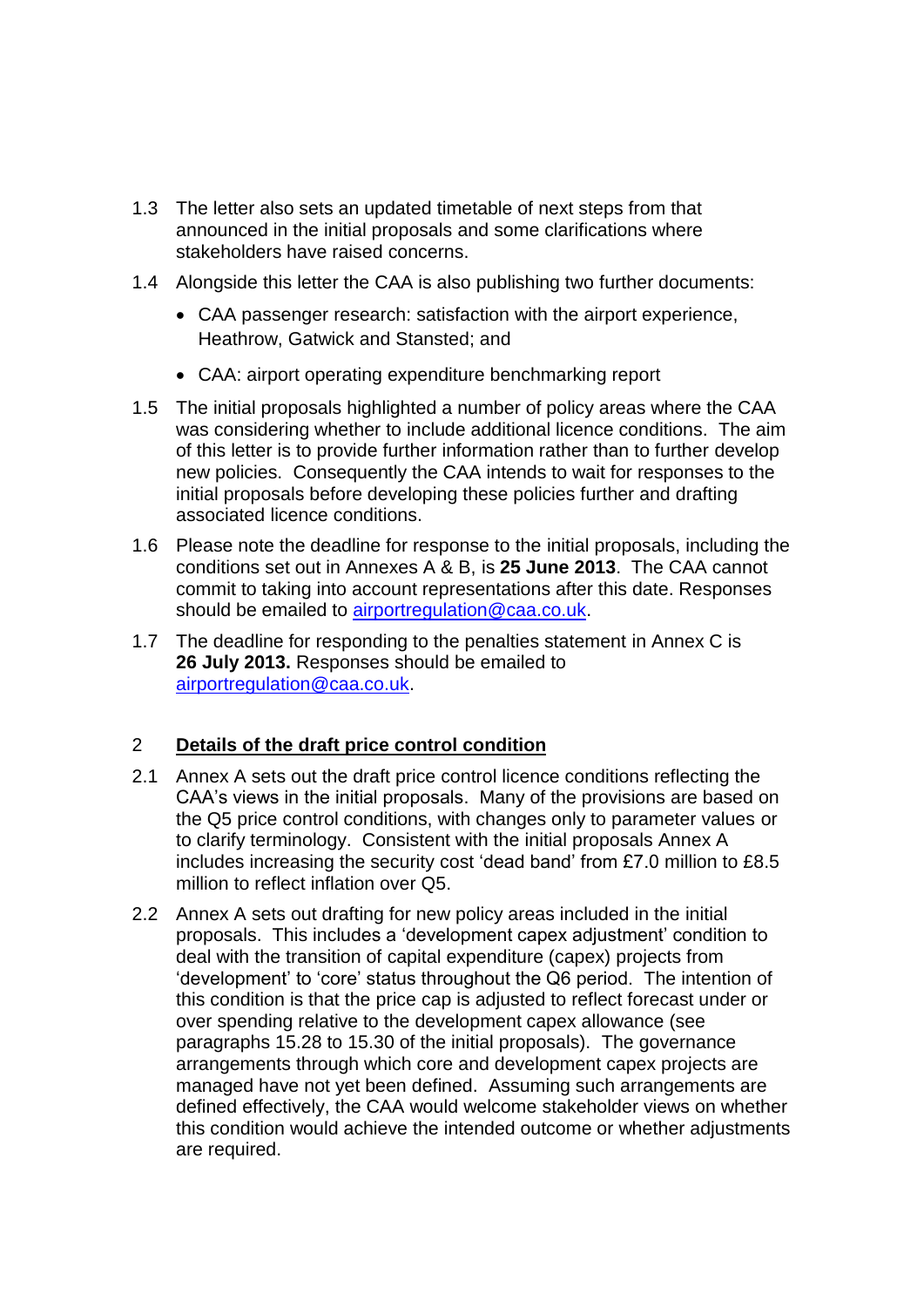- 2.3 There have been some other changes from the Q5 conditions. The formulas for the calculation of the service quality bonus factor are now defined in the service quality conditions. Capex triggers associated with core projects have not yet been defined, but the CAA expects this condition to work in the same way as in Q5, with the addition of triggers associated with new core capex projects as such projects transition from development to core status. As with the 'development capex adjustment' the governance arrangements through which new core capex triggers are set have not yet been defined.
- 2.4 As part of the final proposals the CAA will consider whether the form of the security cost pass through condition provides symmetrical treatment of the costs associated with unforeseen changes in security requirements (whether positive or negative) or whether some adjustment is required.

### 3 **Details of the draft service quality condition**

- 3.1 Annex B sets out the draft service quality conditions, reflecting the CAA's initial proposals. The draft licence condition consists of two parts: the condition itself and a schedule containing the statement of standards, bonuses and rebates. The condition and schedule have been drafted to reflect the policy in the initial proposals, and where appropriate provide further clarity, particularly around the detail of the measurements proposed. The schedule builds on the statement and standards and rebates set out in Annex H of the CAA's Q5 decision.<sup>2</sup>
- 3.2 In formulating the service quality conditions, an error was identified in chapter 13 (service quality), paragraph 13.104 of the initial proposals related to the calculation of the daily rebate for security queues. The example given in the text double counts the number of days generating a rebate, and the proposed rebate of 0.5% of daily airport charges (per day of failure) was intended be at the level of 2.5%. The conditions have been drafted in line with the text and the CAA seeks stakeholders' views on the appropriate level for this rebate.
- 3.3 The existing service quality regime set out in Annex H can be amended by agreement between the relevant airport, the AOC and the CAA or by the CAA itself. The Civil Aviation Act 2012 (the Act) allows the CAA to include provisions for making specified types of modifications to a condition in specified circumstances and at specified times without having to follow the more formal process for modification set out in section 22 of the Act. The service quality condition includes such a self-modification condition that allows immediate changes to be made to certain parts of the tables where the airport operator, the airlines and the CAA agree to the change. The CAA is interested in views on whether to limit the times that such

<sup>1</sup>  $2^2$  CAA, March 2008, Economic Regulation of Heathrow and Gatwick Airports, 2008-2013, CAA decision, http://www.caa.co.uk/docs/5/ergdocs/heathrowgatwickdecision\_mar08.pdf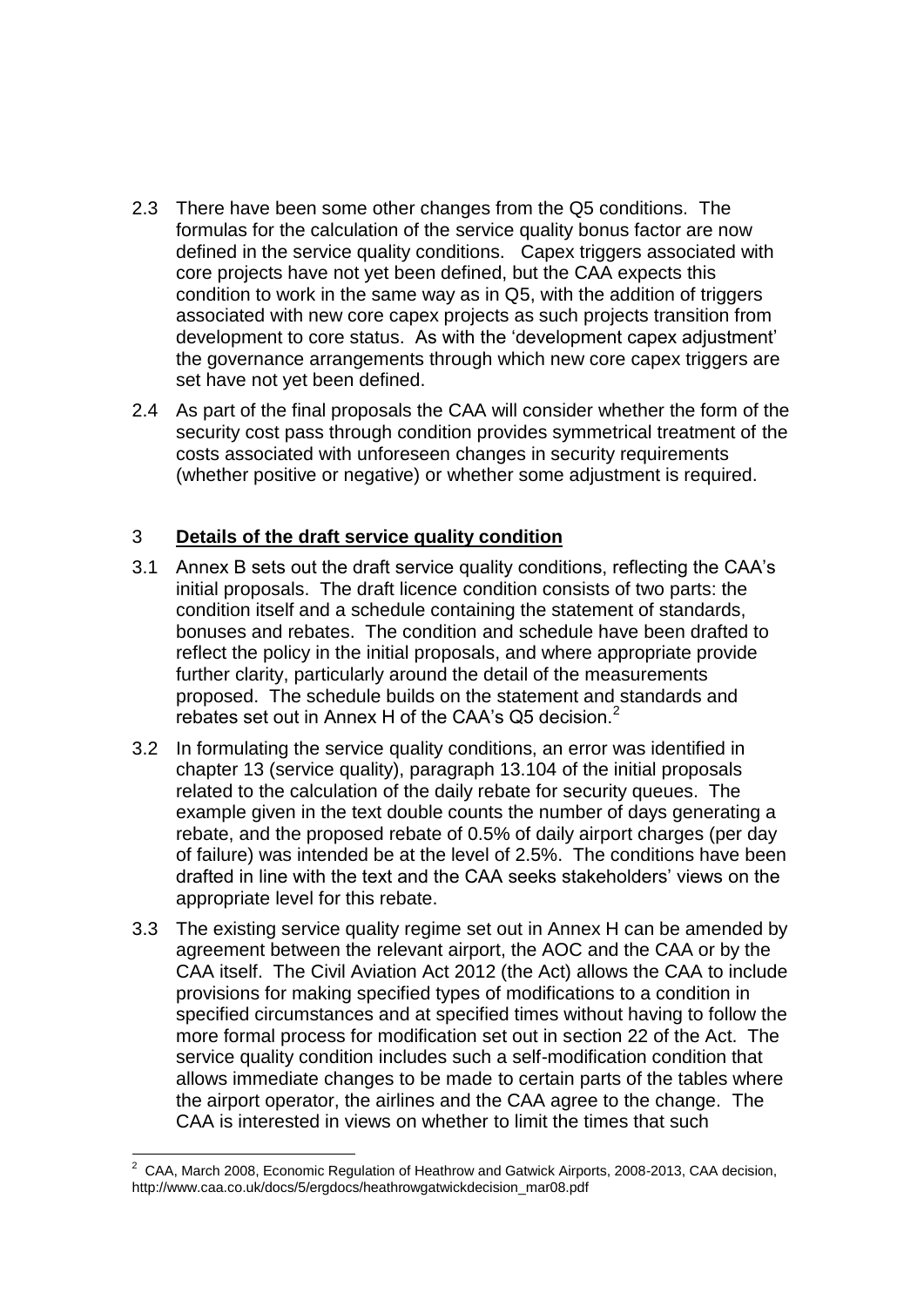modifications can be made, for example one bundle of changes every 6 months. This would prevent a drip-feed of changes but would not be too restrictive for the effective application of the condition.

- 3.4 The CAA is also considering whether to include in the self-modification mechanism a provision whereby the CAA can make a determination if the airport operator and the airlines cannot reach agreement, for example where an insufficient number of airlines engage in the discussions to reach a quorate decision. The CAA would consider the outcome of any consultations carried out up to the time an application was made in making is decision. There would be no right of appeal to the CC but any decision would be open to Judicial Review. The advantage of this provision is that it would speed up changes in cases where there is poor engagement by some and would incentivise better engagement.
- 3.5 The draft condition allows a wide scope for making modifications to the Schedule under the self-modification provision, allowing changes to any aspect except the elements listed in the tables and the bonus scheme; these could still be modified under s22 of the Act. The CAA welcomes views on whether it is necessary to include such a wide range of possible modifications.
- 3.6 In developing the schedule to the service quality condition the CAA is considering how best it can discharge its duty to further the interests of passengers and cargo owners where the tables allow the airport and Terminal AOC to agree locally, for example in relation to the relevant time over which performance counts for rebates, changes to the security queue calculation methodology and standard of pier service by terminal. The CAA welcomes your views on whether it is necessary to include a provision within the licence condition or the schedule that allows the CAA to intervene if it considers the agreement is not in the interests of passengers and cargo owners.

#### **4 Determining the airport area**

- 4.1 The CAA's 'minded to' views for the market power assessment, consider services provided by GAL in the core area of the airport, as defined in section 5(4), namely:
	- the land, buildings and other structures used for the purposes of the landing, taking off, manoeuvring, parking and servicing of aircraft at the airport,
	- the passenger terminals,
	- the cargo processing areas.
- 4.2 The CAA considers that the airport area defined in the licence needs to be wider than this. Section 3 states: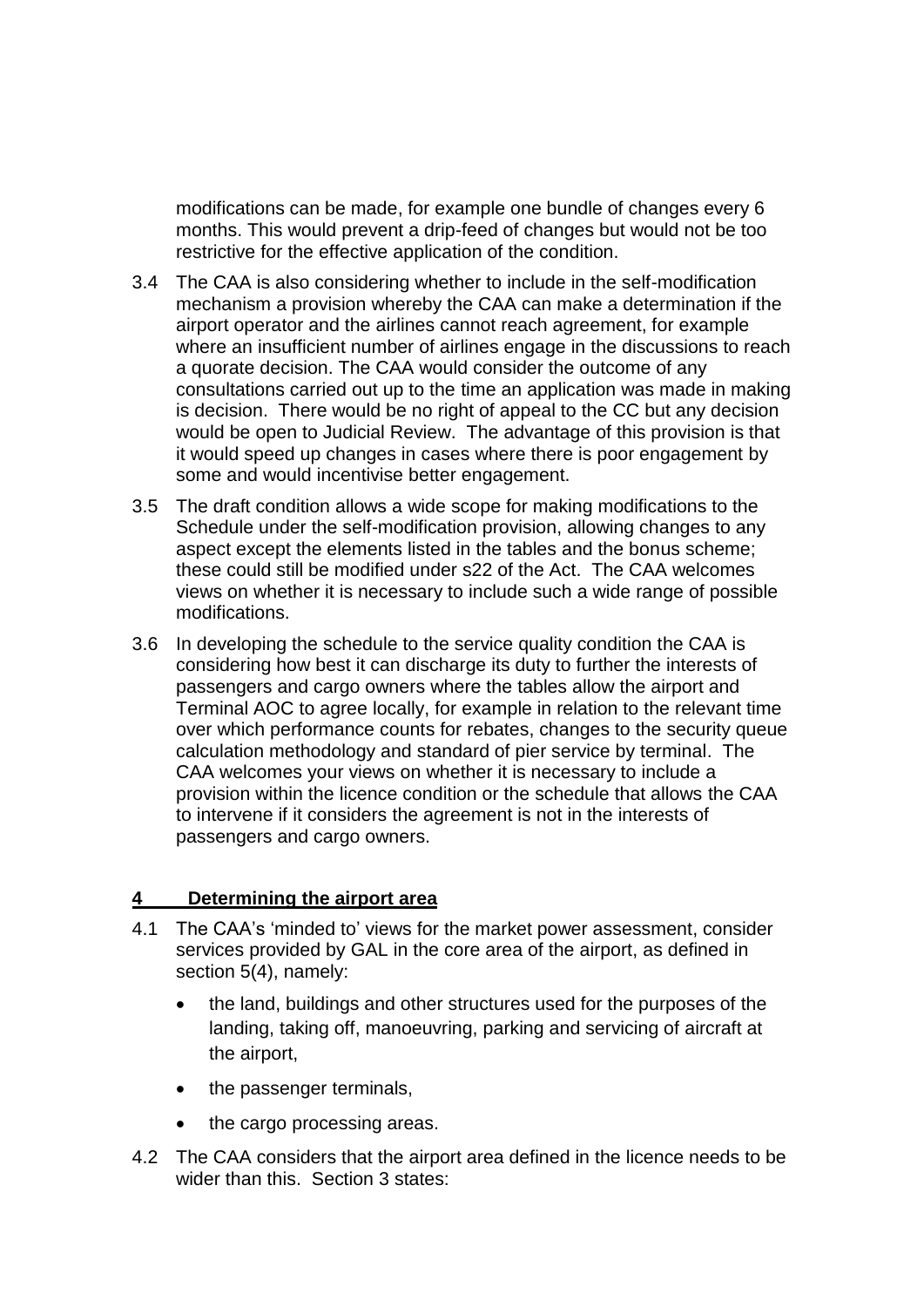- 3(1) Subsection (2) applies where for a period
	- (a) a person ("P") is the operator of an airport ("area A") that is a dominant area or part of a dominant area,
	- (b) area A is located at a dominant airport
	- (c) P does not have a licence in relation to area A.
- 3(2) The persons mentioned in subsection (3)  $3 \text{ may not require a}$ person to pay a relevant charge in respect of airport operation services that are provided during that period in
	- (a) Area A, or
	- (b) any other area that forms part of the same airport and in respect of which P is the operator and does not have a licence.
- 4.3 The CAA considers that area A is the area set out in the market power assessment (i.e. the core area of the airport) and that the licence therefore needs to cover other parts of the airport included in section 3(2)(b).
- 4.4 The CAA's starting point for identifying these areas is the definition of airport in section 66 of the Act, the qualifying information in s 67 and the definition of airport operation services in section 68. The CAA will consider whether GAL provides airport operation services at the facilities listed in section 66. The CAA will also consider whether it has overall responsibility for the management of the facilities listed based on the matters set out in section 9(4) of the Act. These are that it has control to some extent over the types, prices charged and quality of services provided in the area, access to the area and the development of the area.

#### 5 **Insolvency.**

1

- 5.1 The CAA has been considering what actions would be appropriate in a situation where a Licensee was to become insolvent. It has considered various proposals such as that adopted in other sectors where a licence can be revoked due to insolvency.
- 5.2 The CAA has developed its views on this further since the April consultation and now considers that an obligation, similar to that found in the Air Travel Operator Licences (ATOL,) to notify it within three days in the event that the Licensee seeks advice on insolvency would give sufficient early warning to the CAA of any insolvency risk. This approach reflects the views set out in the CAA's discussion on financial resilience in the April consultation, because in the event of insolvency it would most

 $3$  P, a person who is connected to P, a person to whom P or a person connected to P has assigned the right to require payment of the charge or any other person acting on behalf of these people.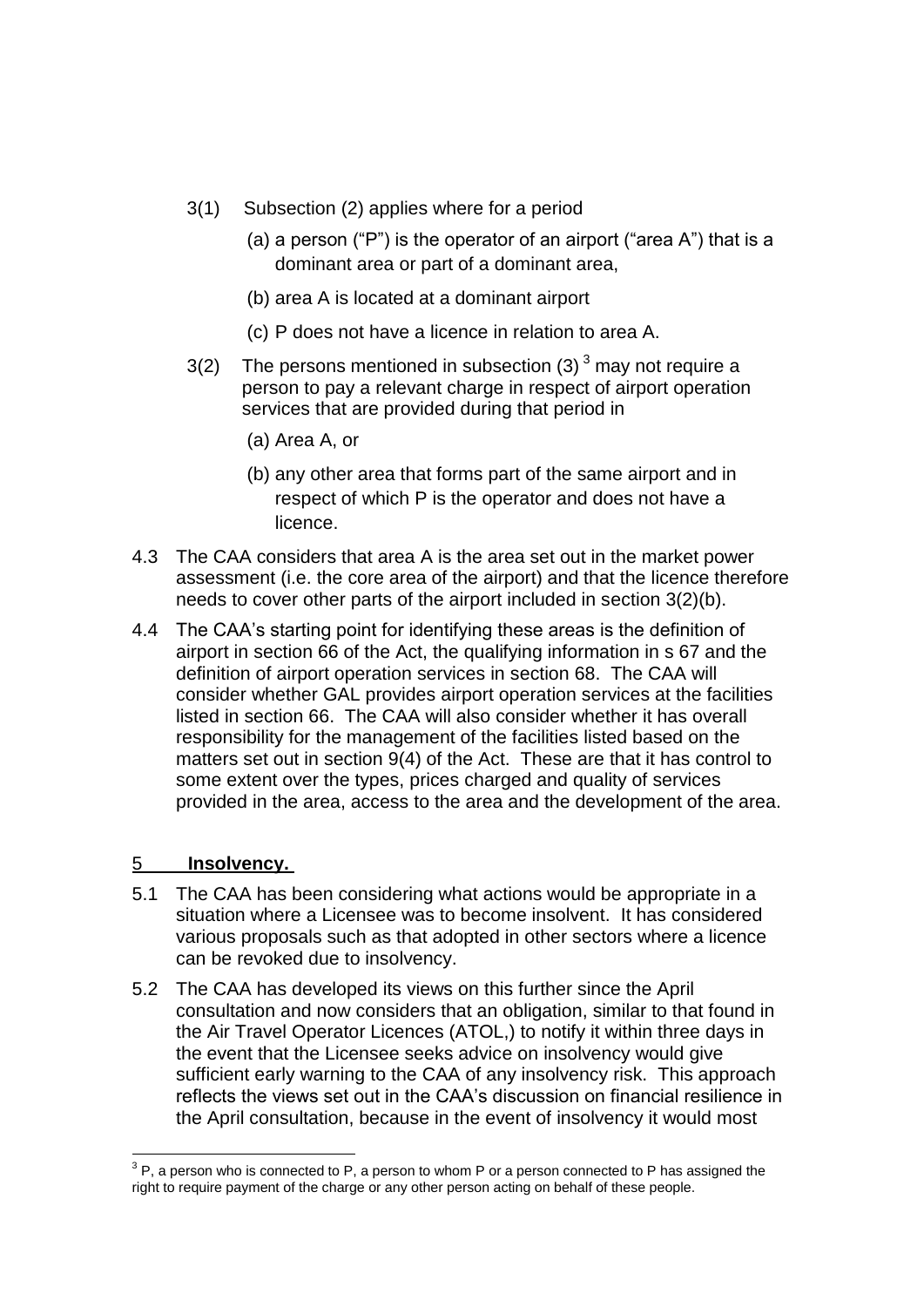likely be in the interests of any receiver and passengers and cargo owners to keep the airport open and running. The CAA therefore proposes that the requirements in relation to insolvency can be limited to an additional obligation in Condition 8 of the Licence setting out the notification requirements. The CAA welcomes views on the best approach.

### 6 **Updated timescales for the Q6 and market power determination process**

- 6.1 The CAA has updated its timescales on the market power determinations and the notices regarding the granting of any licences required, including the Q6 price control conditions, as follows:
	- Consultation on the Q6 final proposals and other licence conditions will still take place on or shortly before **4 October 2013,** with at least 4 weeks to respond.
	- The market power determinations and any necessary notices proposing to grant licences will be published on or shortly before **9 January 2014,**  with three weeks to respond.
	- Any notices granting a licence will be published in the week commencing **10 February 2014**.
- 6.2 The CAA would like to thank GAL, the airlines operating at Gatwick and other stakeholders for their continued positive contribution to the Q6 regulatory review.

Yours faithfully,

Tim Griffiths **Economic Regulation**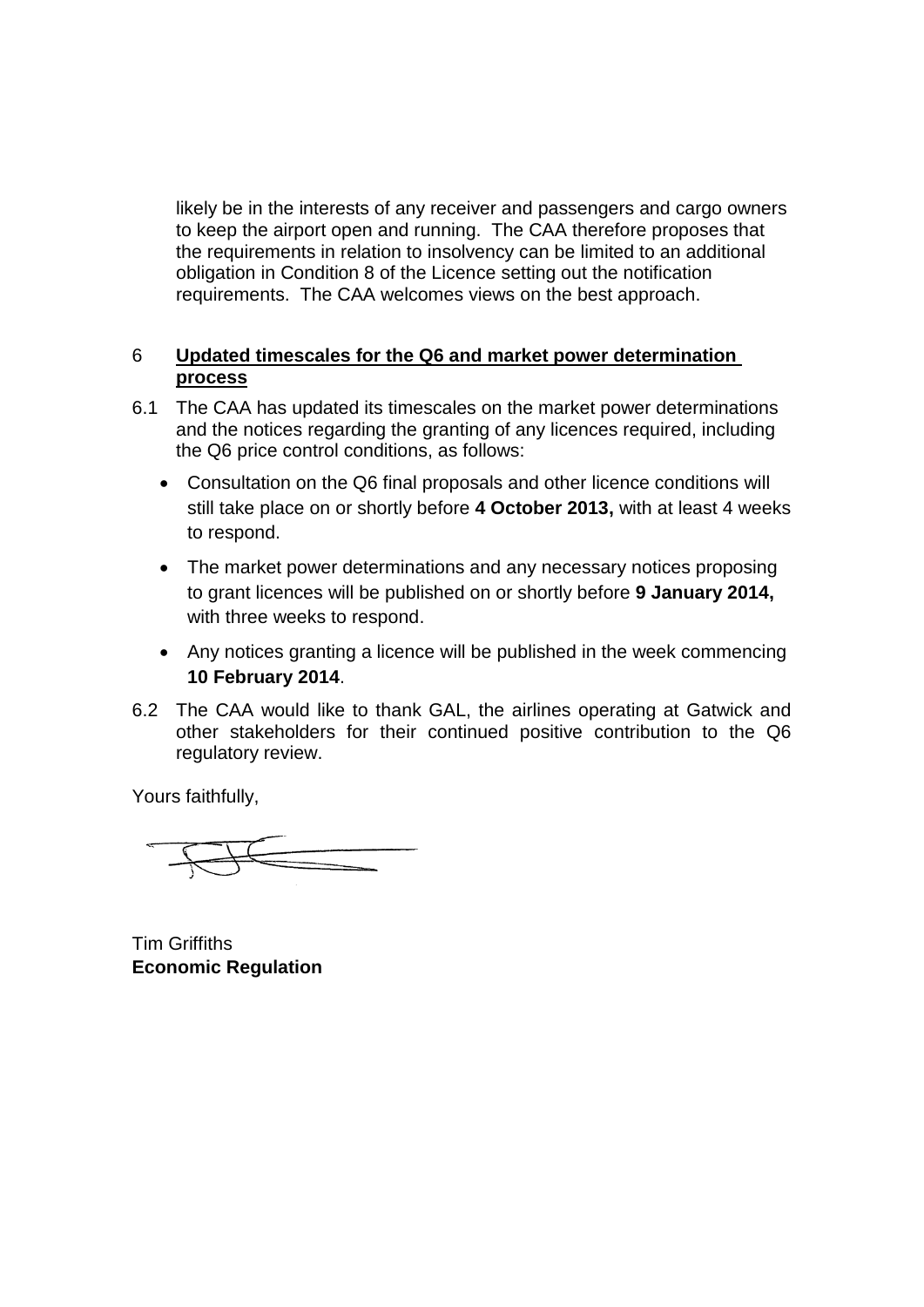# **Annex A Draft price control condition**

#### **CONDITION 3: Price Control**

3.1 The licence condition set out in Annex A reflects the CAA's policies identified in the Initial Proposals. Many of the provisions are based on the Q5 price control conditions, with changes only to parameter values. This includes increasing the security 'dead band' from £7.0m to £8.5m to reflect inflation over Q5.

$$
M_{2014/15} = A \left( 1 + \frac{B_{2014/15}}{100} \right) + \frac{D_{2014/15}}{Q_{2014/15}} - \frac{T_{2014/15}}{Q_{2014/15}} - K_{2014/15}
$$

*Where:*

1

M2014/15 is the maximum average revenue yield per passenger using Gatwick airport in 2014/15 expressed in £;

A is the opening average revenue yield per passenger defined by the  $\mathsf{CAA}^4$ ;

B<sub>2014/15</sub> is a bonus factor in 2014/15 defined in condition [3.8;](#page-11-0)

T2014/15 is a capital 'trigger' factor in 2014/15 defined in condition [3.7;](#page-10-0)

 $Q_{2014/15}$  is the forecast number of passengers using the airport in 2014/15;

 $K_{2014/15}$  is the per passenger correction factor in 2014/15 defined in condition [3.5;](#page-9-0) and

 $D_{2014/15}$  is the development capex adjustment factor defined in condition [3.9.](#page-11-1)

3.2 On each occasion on which the Licensee fixes the amounts to be levied by it by way of airport charges in respect of relevant air services in each of the four subsequent relevant years beginning with 1st April 2015, the Licensee shall fix those service charges at the levels best calculated to secure that, in each relevant year, total revenue at Gatwick airport from such charges divided by the total number of passengers using Gatwick airport does not exceed the amount set in accordance with the formula below:

$$
M_t = \Big(1 + \frac{RPI_{t-1} + X + B_t}{100}\Big)Y_{t-1} + \frac{D_t}{Q_t} - \frac{T_t}{Q_t} - K_t
$$

 $<sup>4</sup>$  This will be equal to the nominal value of £8.305 in 2011/12 prices expressed in 2013/14 prices.</sup>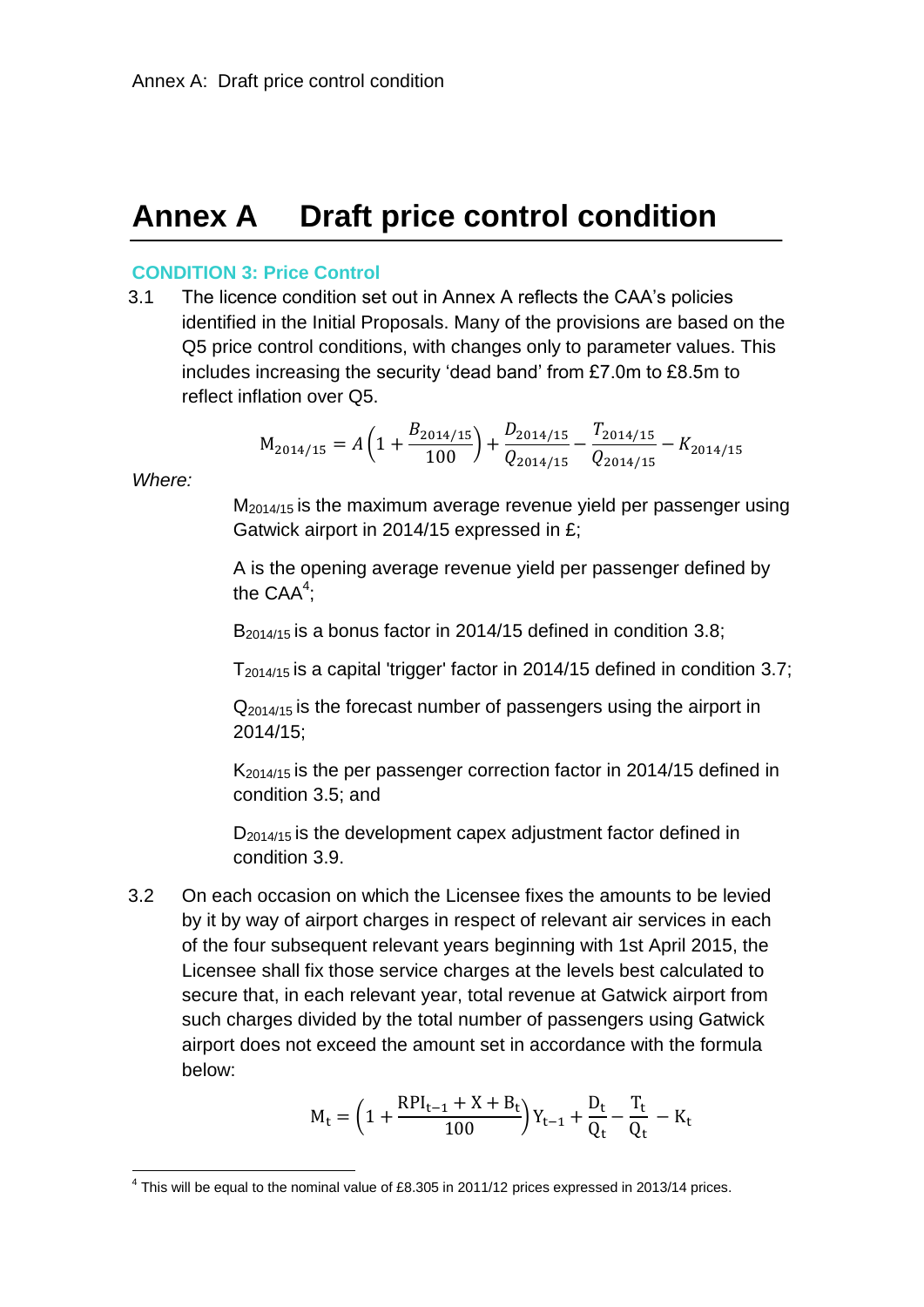### *Where:*

 $M_t$  is the maximum average revenue vield per passenger using Gatwick airport in relevant year t expressed in £, where;

 $RPI_{t-1}$  is the percentage change (positive or negative) in the Retail Price Index between that published with respect to August in relevant year t-1 and that published with respect to the immediately preceding August.

X is the 'price growth factor';

 $B_t$  is a bonus factor defined in condition [3.8;](#page-11-0)

Y<sub>t-1</sub> is the average revenue vield per passenger defined in condition [3.3;](#page-7-0)

 $T_t$  is a 'trigger' factor defined in condition [3.7;](#page-10-0)

 $Q<sub>t</sub>$  is the forecast number of passengers using the airport in year t;

 $K_t$  is the per passenger correction factor defined in condition [3.5;](#page-9-0) and

 $D_t$  is the development capex adjustment factor defined in condition [3.9.](#page-11-1)

<span id="page-7-0"></span>3.3  $Y_{t-1}$  is the average revenue yield per passenger calculated in accordance with the following formulae:

$$
Y_{t-1} = Y_{t-2} \left( 1 + \frac{RPI_{t-2} + X}{100} \right) + S_{t-1}
$$

*Where:*

$$
Y_{2014/15} = A + S_{2014/15}
$$

A is the opening average revenue yield per passenger defined by the  $\mathsf{CAA}^5$ ;

 $RPI_{t-2}$  is the percentage change (positive or negative) in the Retail Price Index between that published with respect to August in relevant year t-2 and that published with respect to the immediately preceding August;

X is the price growth factor; and

 5 This will be equal to the nominal value of £8.305 in 2011/12 prices expressed in 2013/14 prices.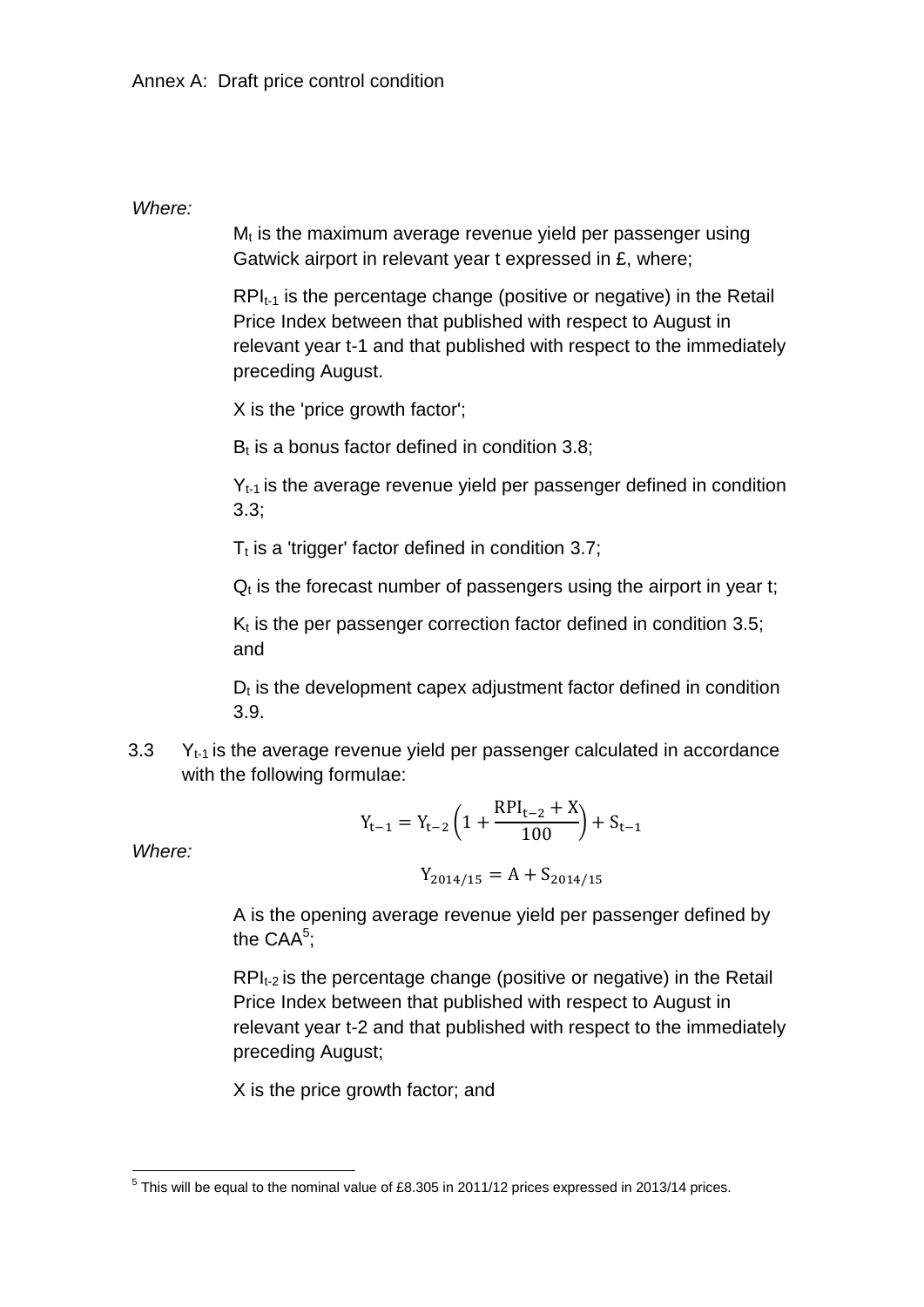$S<sub>t-1</sub>$  is the allowable security cost per passenger defined in condition [3.4.](#page-8-0)

<span id="page-8-0"></span>3.4  $S_{t-1}$  is the allowable security cost per passenger using Gatwick airport in relevant year t-1 arising as a result of changes to security standards (whether of a positive or negative value). This mechanism only applies when such costs are above or below a cumulative £8,500,000 "dead band" figure and is calculated in accordance with the following formulae expressed in £:

For each relevant year t-1, with reference to the absolute value of EC:

 $S_{t-1} = 0.9C_{t-1}$ 

 $EC_{t-1} \geq £8,500,000$ ; and  $EC_{t-2} \geq £8,500,000$ 

*Then:*

*If* 

*Or if:*

 $EC_{t-1}$  £8,500,000; and  $EC_{t-2}$   $\leq$  £8,500,000

*Then:*

$$
S_{t-1} = 0.9 \frac{(EC_{t-1} - \text{\pounds}8,500,000)}{(6-t)q_{t-1}}
$$

*Or if:*

$$
EC_{t-1} < £8,500,000; \text{ and } EC_{t-2} > £8,500,000
$$

*Then:*

$$
S_{t-1} = -0.9 \frac{(EC_{t-2} - \text{\pounds}8,500,000)}{(6-t)q_{t-1}}
$$

*Where:*

 $t_{2014/15} = 1 t_{2015/16} = 2 t_{2016/17} = 3 t_{2017/18} = 4$ 

 $C<sub>t</sub>$  is the total qualifying security claims per passenger using Gatwick airport in relevant year t-1 (whether of a positive or negative value) expressed in £ relative to the previous year;

 $EC<sub>t</sub>$  is the expected cumulative security cost associated with changing security standards over Q6, in year t;

*Otherwise:*

$$
S_{t-1}=0
$$

The expected cumulative security cost  $(EC_i)$  shall be calculated as shown in the table below: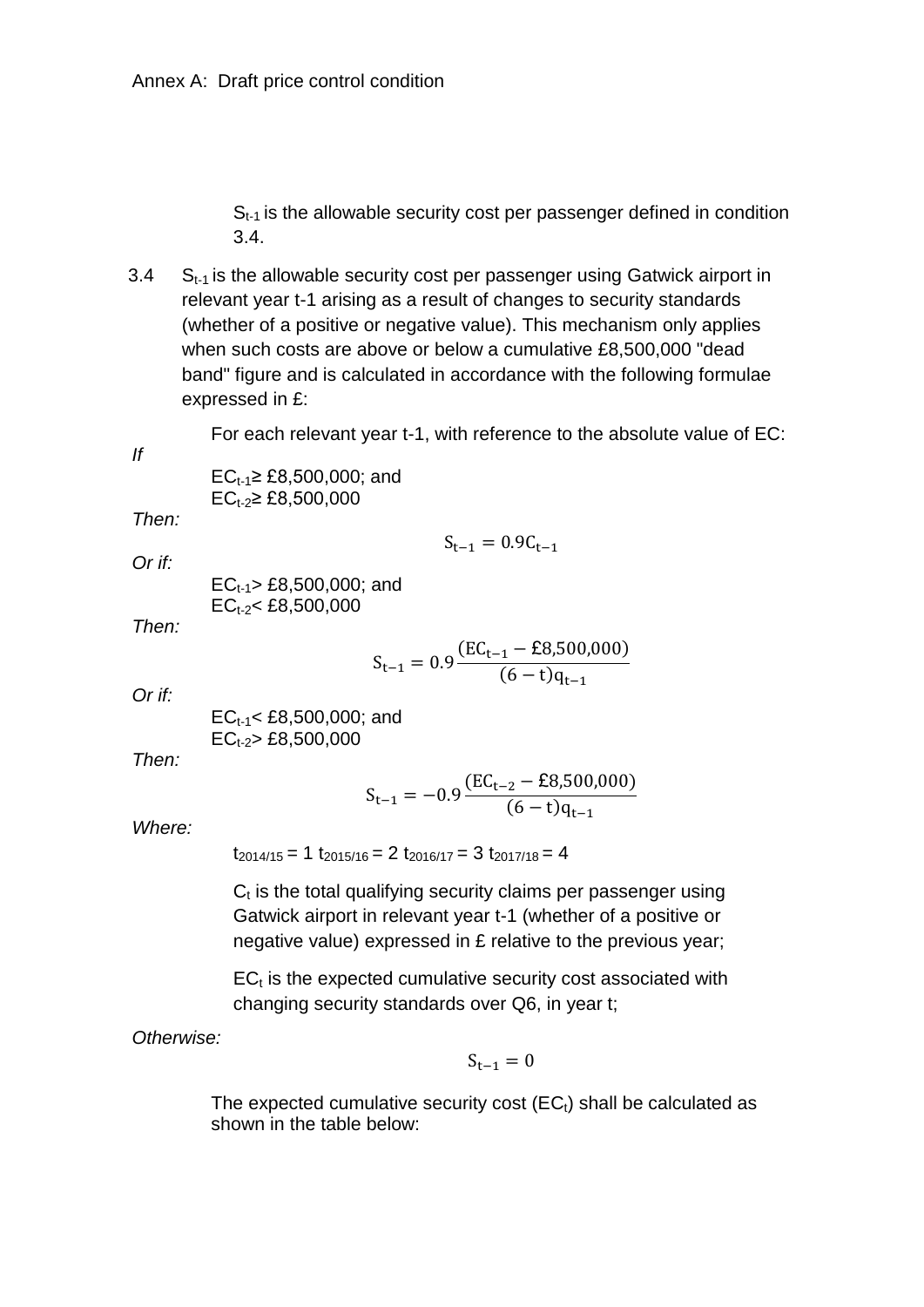| Year $(t-1)$                                  | 2013/14 | 2014/15                              | 2015/16                                            | 2016/17                                            | 2017/18                                                   |
|-----------------------------------------------|---------|--------------------------------------|----------------------------------------------------|----------------------------------------------------|-----------------------------------------------------------|
| A. Effect of<br>claims relating<br>to 2014/15 |         | 5 x $C_{2014/15}$<br>$x Q_{2014/15}$ | 5 x $C_{2014/15}$<br>$\times$ Q <sub>2014/15</sub> | 5 x $C_{2014/15}$<br>$\times$ Q <sub>2014/15</sub> | 5 x $C_{2014/15}$<br>$\times$ Q <sub>2014/15</sub>        |
| B. Effect of<br>claims relating<br>to 2015/16 |         |                                      | 4 x $C_{2015/16}$<br>$\times$ Q <sub>2015/16</sub> | 4 x $C_{2015/16}$<br>$\times$ Q <sub>2015/16</sub> | 4 x C <sub>2015/16</sub><br>$\times$ Q <sub>2015/16</sub> |
| C. Effect of<br>claims relating<br>to 2016/17 |         |                                      |                                                    | $3 \times C_{2016/17}$<br>$X \mathbf{Q}_{2016/17}$ | $3 \times C_{2016/17}$<br>$X \mathbf{Q}_{2016/17}$        |
| D. Effect of<br>claims relating<br>to 2017/18 |         |                                      |                                                    |                                                    | 2 x C <sub>2017/18</sub><br>$x Q_{2017/18}$               |
| Expected<br>Cumulative<br>Cost                | 0       | <b>Sum Rows</b><br>A-D               | <b>Sum Rows</b><br>A-D                             | <b>Sum Rows</b><br>A-D                             | <b>Sum Rows</b><br>A-D                                    |

### **Table 1 Calculation of Annualised Security Costs**

*Where:*

 $C<sub>t</sub>$  is the total qualifying security claims per passenger using Gatwick airport in relevant year t (whether of a positive or negative value) expressed in £; and

 $q_t$  is the actual number of passengers using Gatwick in the relevant year.

<span id="page-9-0"></span> $3.5$  $K_t$  is the correction per passenger (whether positive or negative value) to be made in year t, which is calculated as follows:

$$
K_t = \frac{T_{t-2} - (q_{t-2}M_{t-2})}{Q_t} * \left(1 + \frac{I_{t-2}}{100}\right)^2
$$

*In which:*

 $T_t$  = total revenue from airport charges in respect of relevant air services levied at Gatwick airport in year t;

 $q_{t-2}$  = actual passengers using Gatwick airport in year  $t-2$ 

 $Q_t$  = forecast passengers using Gatwick airport in year t;

 $M_t$  = maximum average revenue yield per passenger using Gatwick airport in year t;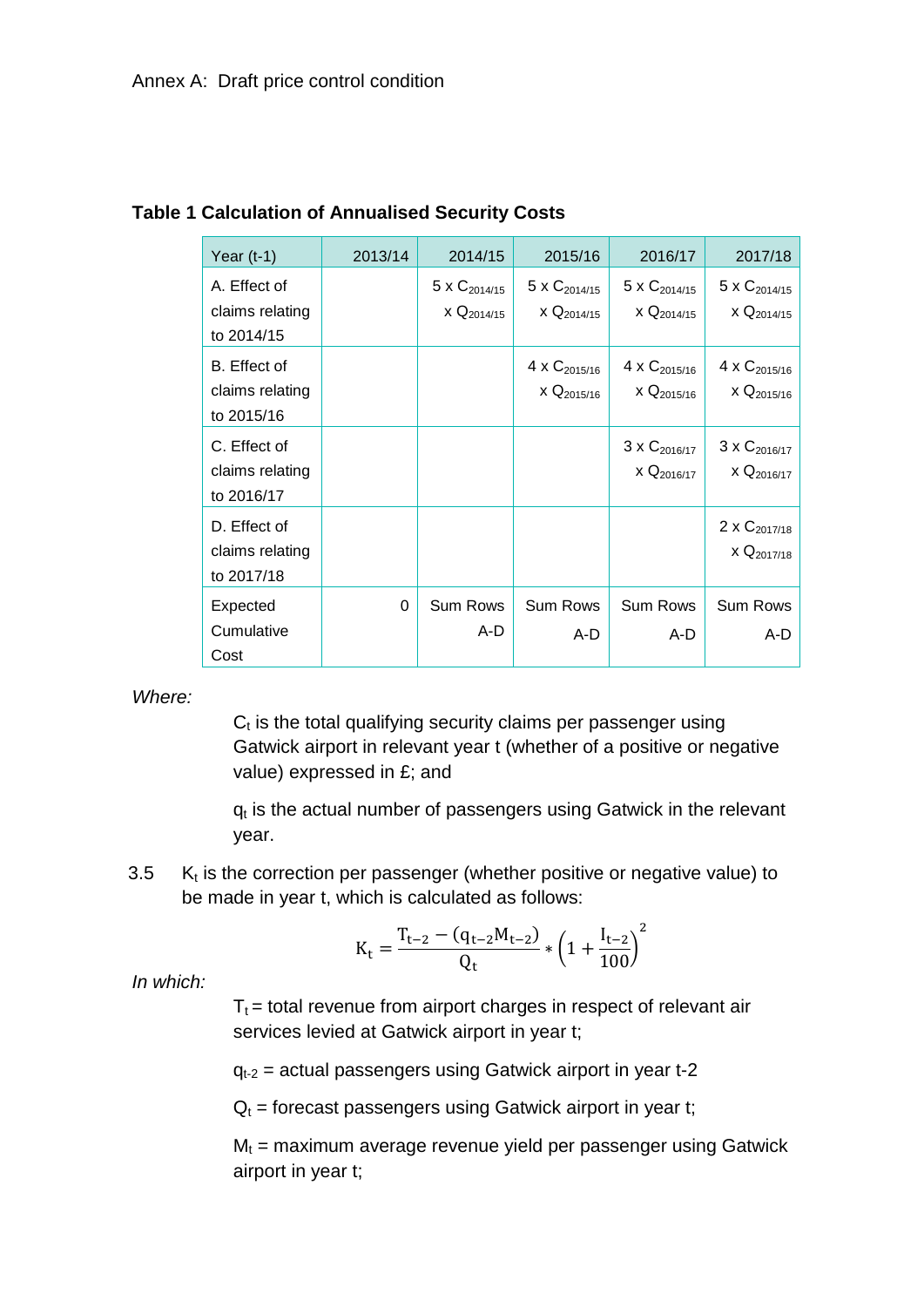$I_t$  = the appropriate interest rate for year t which is equal to; where  $K<sub>t</sub>$  (taking no account of I for this purpose) has a positive value, the specified rate plus three percentage points; or where  $K_t$  (taking no account of I for this purpose has a negative value, the specified rate.

- 3.6 In relation to the relevant years 2014/15 and 2015/16, the values of  $T_{t-2}$ ,  $q_{t-2}$ ,  $M_{t-2}$  and  $I_{t-2}$  shall be calculated by reference to the conditions as to airport charges imposed in relation to Gatwick airport in force at 31st March 2014.
- <span id="page-10-0"></span> $3.7$  $T<sub>t</sub>$  is the trigger factor, which is a reduction in the maximum allowable average revenue yield per passenger occurring when the airport has not achieved specific capital investment milestones. The factor is calculated as follows:

$$
T_t = \sum_{Triggers} \sum_{April}^{March} TM_{ti} TF_{tij}
$$

*Where:*

 $T_t$  is the total trigger payment in year t;

 $TF_{tii}$  is the trigger factor associated with each trigger;

The specified project triggers and monthly trigger payments are yet to be defined.

For any specific trigger i, in month j, in year t:

*If either:*

the relevant month is before or corresponds to the month specified as the "milestone month"; or

the relevant month is after the month in which the "completion date" of the relevant project takes place:

*Then:*

 $TF_{tij}=0$ 

*Otherwise:*

$$
TF_{tij}=1
$$

 $TM_{ti}$  is the monthly trigger payment associated with each trigger;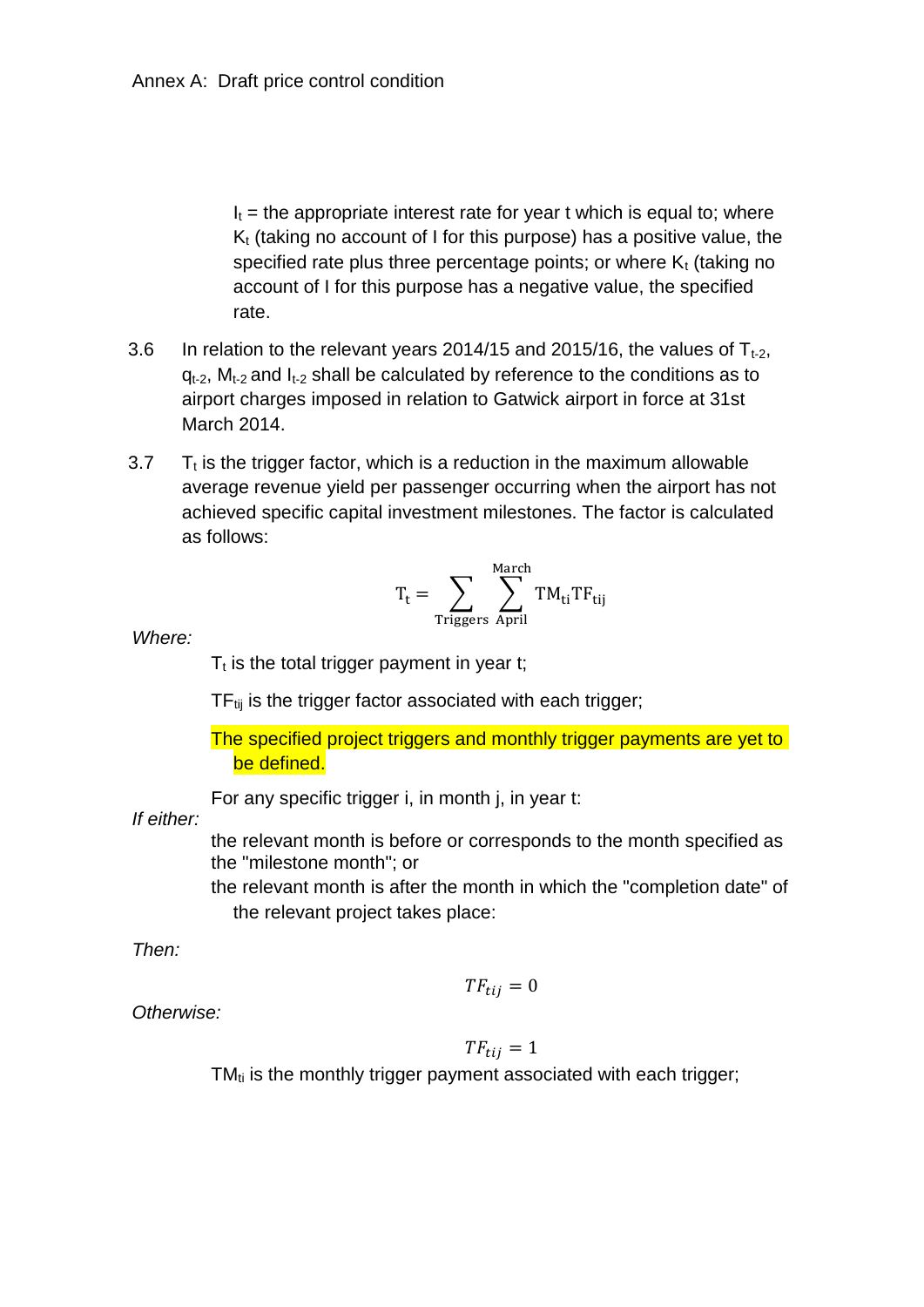*Where:*

$$
TM_{ti} = MTP_i * \frac{PI_t}{PI_{2013/14}}
$$

*Where:*

- $MTP_i$  = Monthly Trigger Payment is defined for each relevant project; and
- $PI_t = Is$  the Price Index defined as the average monthly value of the CHAW series of the retail price index for the 12 months from April to March in the financial year t.

"Milestone Month" is defined independently for each project; and

- "Completion date" is the date when in the judgement of the CAA the airport has achieved the trigger criteria to be published from time to time by the CAA.
- <span id="page-11-0"></span> $3.8$  $B<sub>t</sub>$  is a bonus factor based on performance in respect of specified elements (i) of the airports Service Quality Rebate in year t. The bonus calculation is defined in the Schedule 1 Statement of Standards, Bonuses and Rebates.
- <span id="page-11-1"></span> $3.9$  $D<sub>t</sub>$  is the development capex adjustment factor, which adjusts the maximum allowable average revenue yield per passenger in each year to account for cumulative changes in the revenue requirement associated with changes to forecast capex occurring throughout Q6. The adjustment factor in each year is to be calculated based on [Table 2](#page-12-0)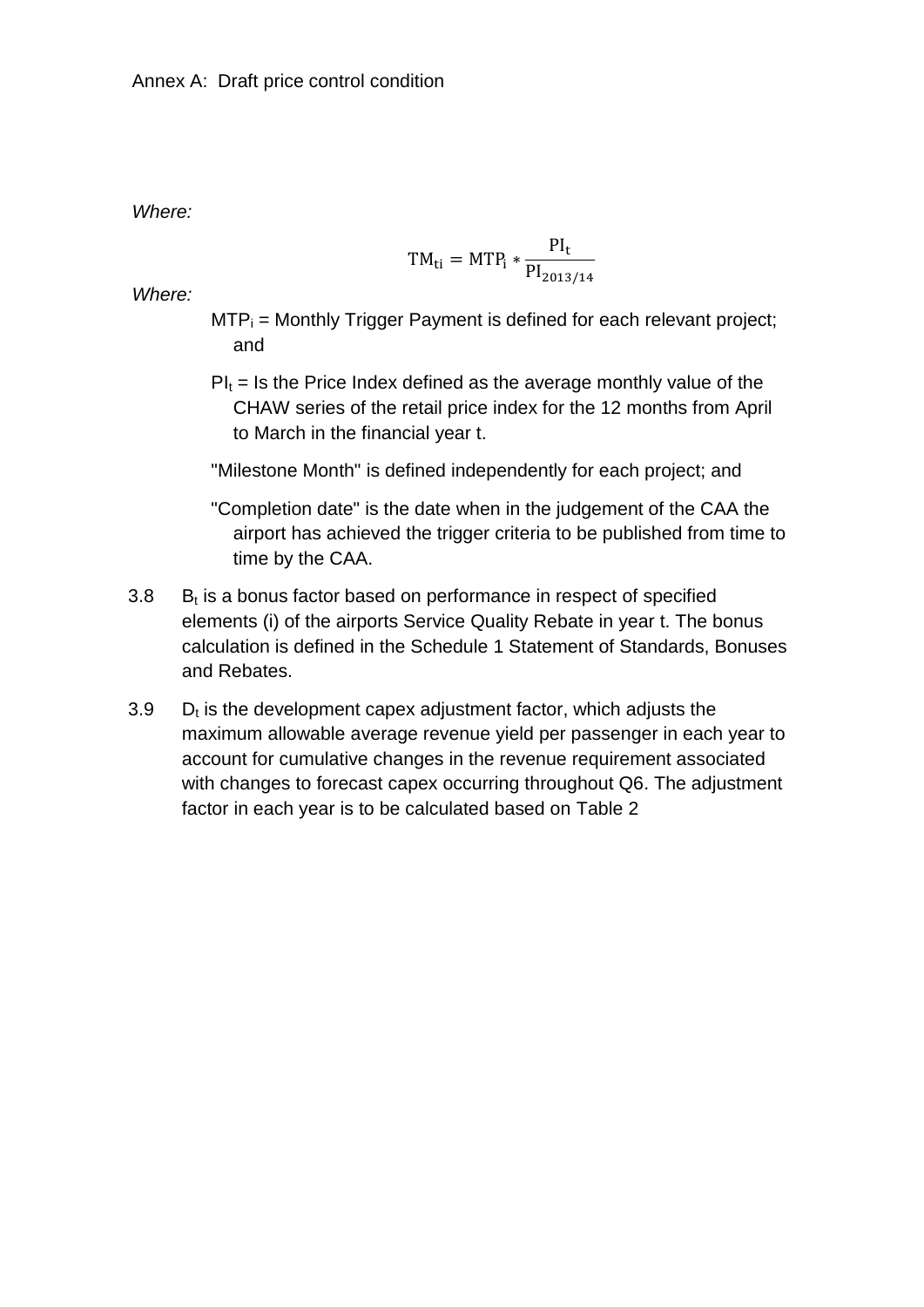| Year t:                                                | 2014/15             | 2015/16                            | 2016/17                             | 2017/18                                   | 2018/19                            |
|--------------------------------------------------------|---------------------|------------------------------------|-------------------------------------|-------------------------------------------|------------------------------------|
| Additional revenue<br>requirement in<br>2014/15        | $0.5 * d_{2014/15}$ | $d_{2014/15}$<br>$P_t/P_{2014/15}$ | $d_{2014/15}$<br>$P_t/P_{2014/15}$  | $d_{2014/15}$<br>$P_t/P_{2014/15}$        | $d_{2014/15}$<br>$P_t/P_{2014/15}$ |
| Additional revenue<br>requirement in<br>2015/16        | $\Omega$            | $0.5 * d_{2015/16}$                | $d_{2015/16}$<br>$*P_t/P_{2015/16}$ | $d_{2015/16}$<br>$*P_t/P_{2015/16}$       | $d_{2015/16}$<br>$P_t/P_{2015/16}$ |
| Additional revenue<br>requirement in<br>2016/17        | $\Omega$            | $\Omega$                           | $0.5 * d_{2016/17}$                 | d <sub>2016/17</sub><br>$P_t/P_{2016/17}$ | $d_{2016/17}$<br>$P_t/P_{2016/17}$ |
| Additional revenue<br>requirement in<br>2017/18        | $\Omega$            | $\Omega$                           | $\Omega$                            | $0.5 * d_{2017/18}$                       | $d_{2017/18}$<br>$P_t/P_{2017/18}$ |
| Additional revenue<br>requirement in<br>2018/19        | $\Omega$            | $\Omega$                           | 0                                   | $\mathbf{0}$                              | $0.5^{\ast}d_{2018/19}$            |
| $D_t =$ Cumulative<br>change in revenue<br>requirement | Sum Total<br>$*W$   | <b>Sum Total</b><br>$*W$           | Sum Total<br>*W                     | Sum Total<br>*W                           | Sum Total<br>$*W$                  |

### <span id="page-12-0"></span>**Table 2 Development Capex Adjustment Factor**

Where:

W is the Weighted Average Cost of Capital as defined by the CAA;

 $d_t$  is the development capex adjustment in year t; and

Pt is the average monthly value of the CHAW series Retail Price Index as calculated between August in relevant financial year t and September in financial year t-1.

3.10 The development capex adjustment in year t is an amount equal to the net difference between the development capex allowance included in the Q6 RAB settlement and the total capex forecast associated with new 'core' projects in year t across all capital portfolios, to be calculated as follows:

$$
d_t = o_t - (v_t * \frac{P_t}{P_{2013/14}})
$$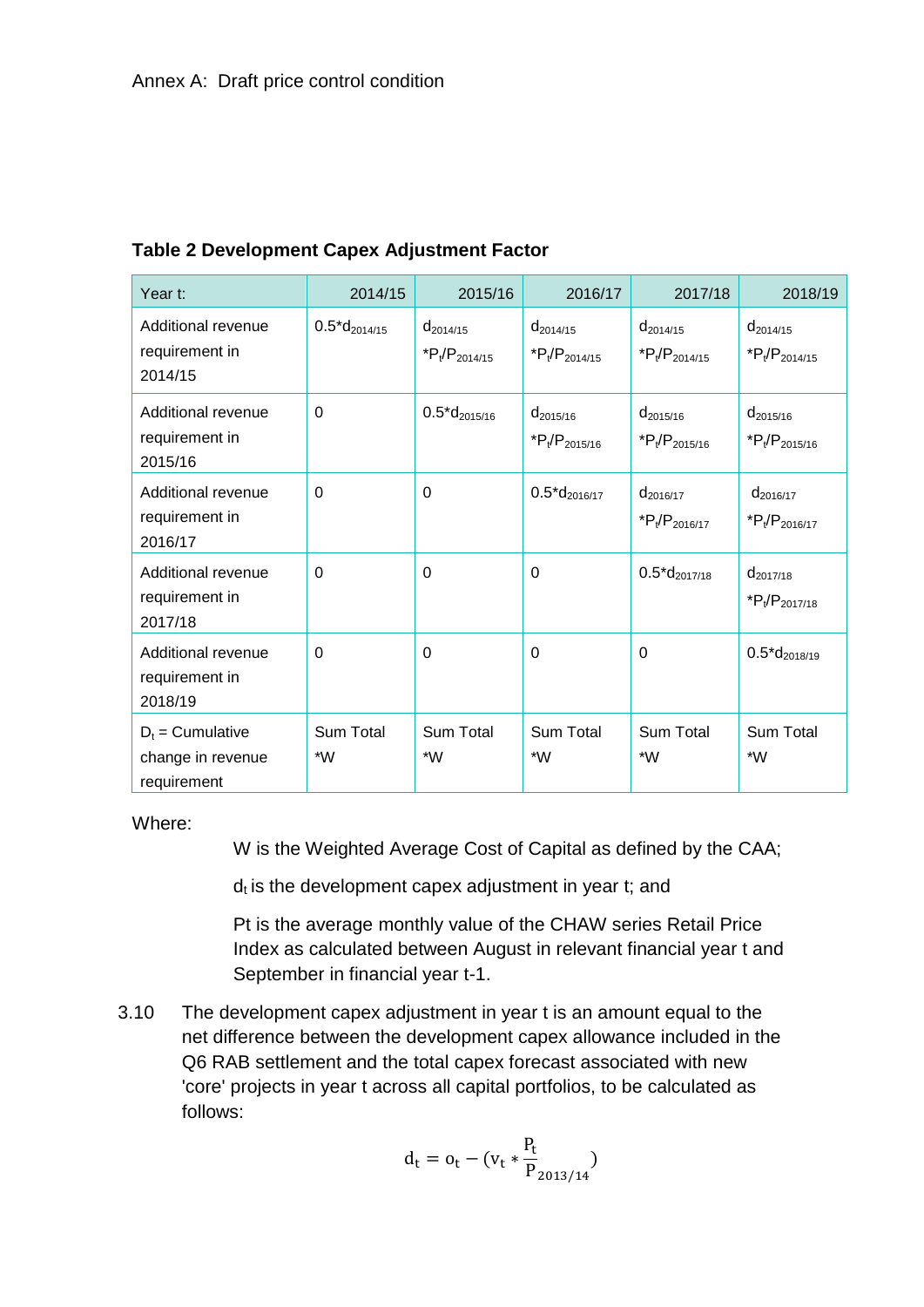Where:

 $o<sub>t</sub>$  is the total capex forecast in year t associated with all projects transitioning to core status after the Q6 settlement either during or before year t in outturn prices, as agreed through governance arrangements to be defined.

 $v_t$  is the development capex allowance in year t in 2013/14 prices as agreed through governance arrangements to be defined.

 $P<sub>t</sub>$  is the average monthly value of the CHAW series Retail Price Index as calculated between August in relevant financial year t and September in financial year t-1.

- 3.11 In each of the five relevant years beginning on the 1st April 2014, the Licensee shall not levy airport charges in respect of air services that do not fall within the definition of relevant air services for the purposes of Condition 1 that are higher than are levied in respect of equivalent air services falling within that definition.
- 3.12 In this condition 3:
	- **a) airport charges** has the meaning assigned to it by regulation 3(1) of the Airport (Charges) Regulation 2011 (2011 No.2491);
	- **b) average revenue yield per passenger** means the revenue from airport charges levied in respect of relevant air services in the relevant year before any deduction of unpublished discounts or payments under Service Level Agreements divided by the total number of passengers using Gatwick airport in the relevant year;
	- **c) completion date** is the date when, in the judgement of the CAA, the airport has achieved the criteria to be published from time to time by the CAA;
	- **d) core capex project** is defined as any project that has reached Tollgate 3, being taken forward for implementation following consultation and agreed through governance arrangements to be defined;
	- **e) development capex allowance** is an capex allowance included in the Q6 RAB based on the sum of development capex project P80 cost estimates;
	- **f) development capex project** is defined as any project under development that has not reached Tollgate 3 or been agreed through governance arrangements to be defined, but for which a development capex budget allowance has been made in the Q6 settlement.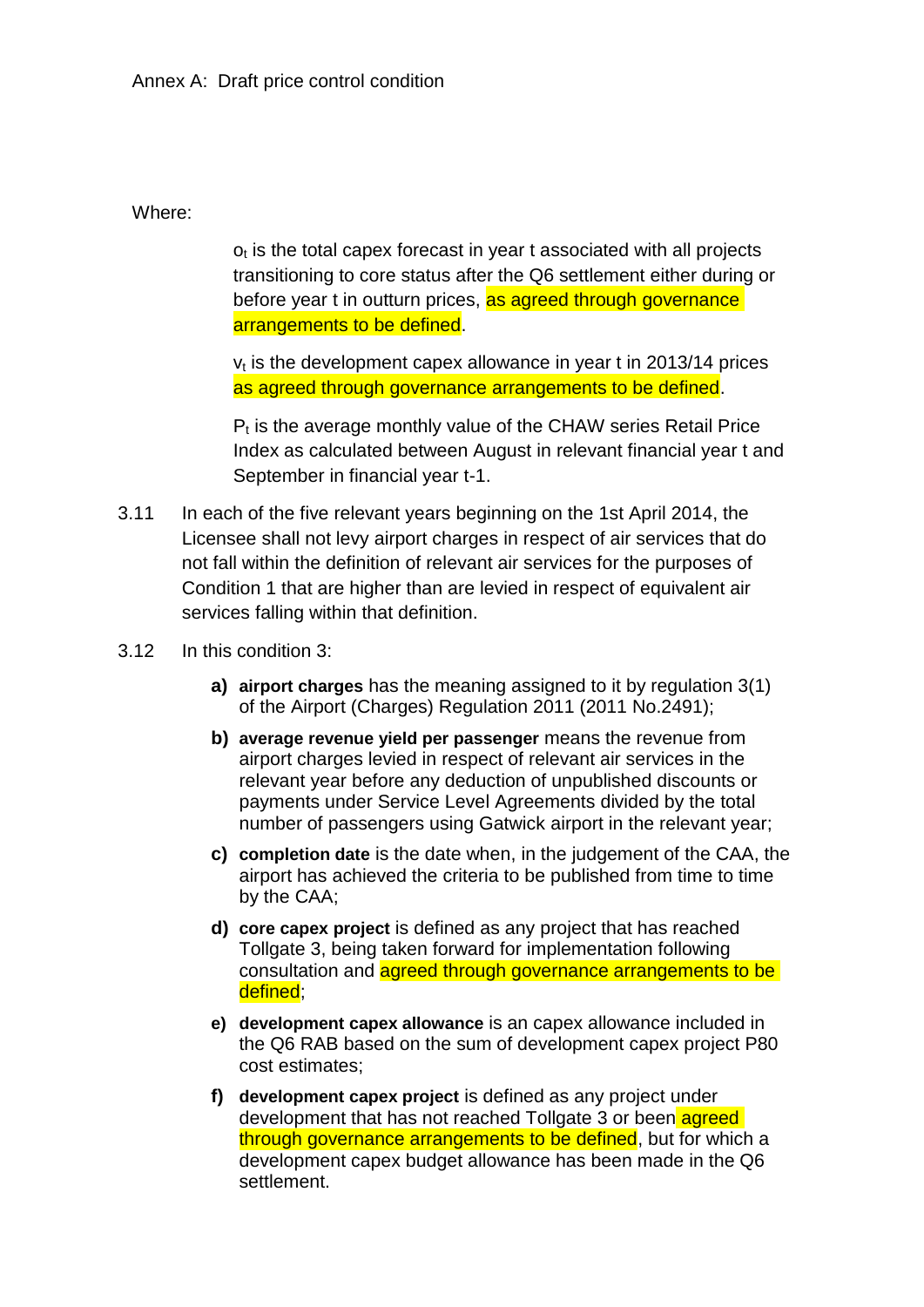- **g) passenger using an airport** means a passenger joining or leaving an aircraft at Gatwick airport;
- **h) price growth factor** is the maximum amount by which the CAA has decided prices may change relative to RPI.
- **i) qualifying security claim per passenger** means the annual equivalent of the increase or decrease in security costs at Gatwick airport in the relevant year t-1 which arise as a result of a change in required security standards at that airport, as certified by the CAA, divided by the number of passengers using the airport in that year;
- **j) relevant air services** means air services carrying passengers that join or leave an aircraft at Gatwick airport, including air services operated for the purpose of business or general aviation;
- **k) relevant year** means the period of twelve months ending with 31st March in each year;
- **l) RPIt-1** means the percentage change (whether of a positive or negative value) in the Retail Price Index between that published with respect to August in relevant year t-1 and that published with respect to the immediately preceding August, and "RPI $_{12}$ " shall be construed accordingly;
- **m) specified rate** means the average of the Treasury Bill Discount Rate (expressed as an annual percentage interest rate) published weekly by the Bank of England, during the 12 months from the beginning of September in year t-2 to the end of August in year t-1.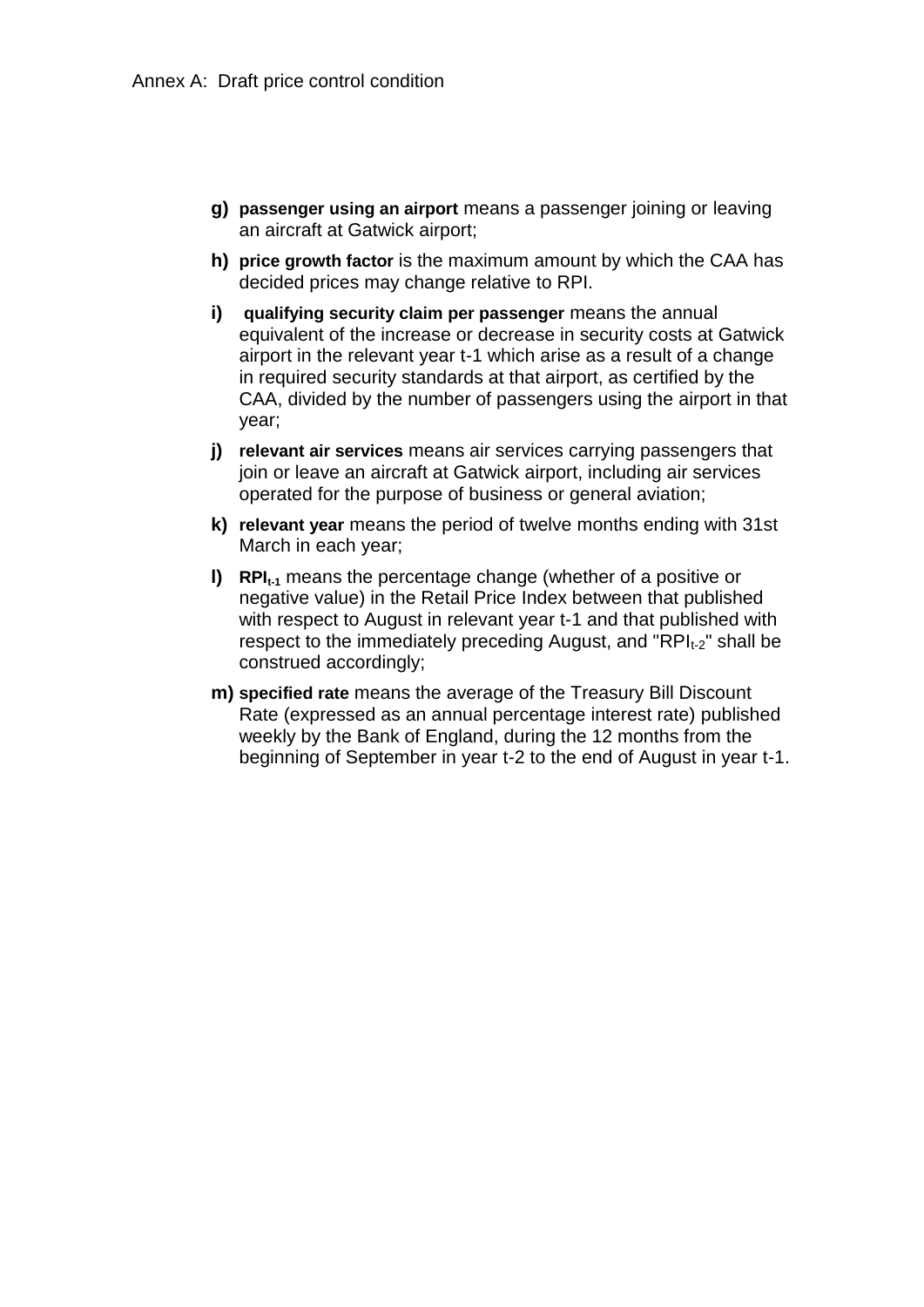### **Condition 5: Service quality levels and rebates.**

- 5.1 The Licensee shall pay specified rebates to providers of air transport services whenever its quality of service fails to meet specified service standards, as set out in the Statement of Standards and Rebates.
- 5.2 The Statement of Standards and Rebates is contained in Schedule 1 to this Licence.
- 5.3 The Licensee shall maintain records of the actual quality of service and rebates in such form and detail that the performance should be independently audited against the standards set out in Schedule 1 to thisLicence
- 5.4 The Licensee shall publish relevant information about its performance in accordance with the requirements specified in Part 4 of the Statement of Standards and Rebates.
- 5.5 The Licensee shall facilitate regular, independent audits of the adequacy, measurement and workings of the service quality regime, including the QSM methodology. The independent auditors for this purpose will be appointed by the CAA and shall report to the CAA.
- 5.6 The CAA may by notice modify the Statement of Standards and Rebates with immediate effect where there is written agreement between:
	- a) the Licensee;
	- b) the relevant Terminal AOC representing providers of air transport services carrying more than [x]% of passengers; and
	- c) the CAA.
- 5.7 Where:
	- a) the Licensee requests the CAA to determine a modification but has not secured written agreement with the Terminal AOC representing providers of air transport services carrying more than [x]% of passengers; or
	- b) the Terminal AOC representing providers of air transport services carrying more than [x]% of passengers requests the CAA to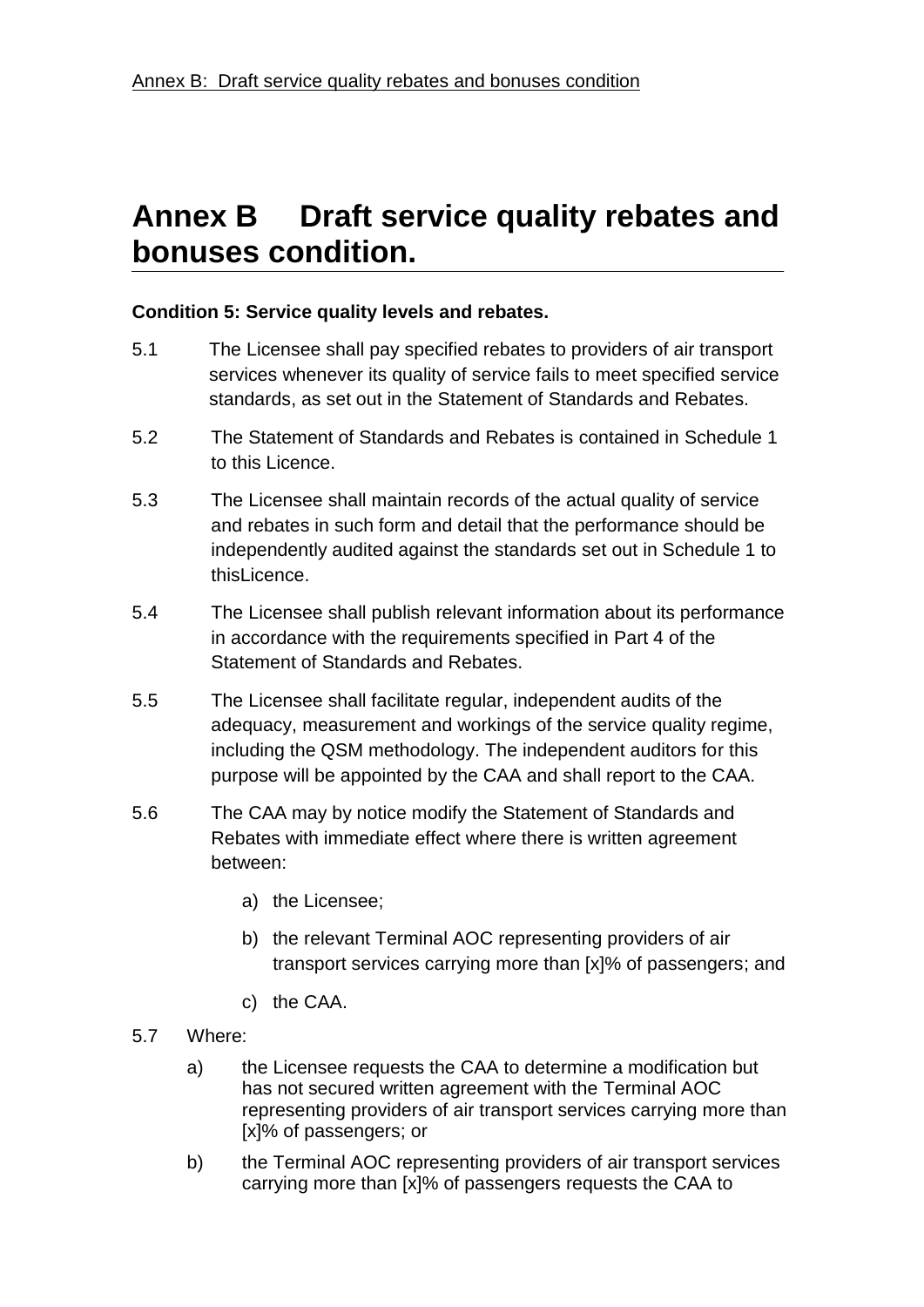determine a modification but has not secured written agreement with the Licensee,

the CAA may by notice determine the modifications, following a reasonable period of consultation.

- 5.8 The modifications that can be made under Conditions 5.6 and 5.7 are any modifications to Schedule 1 except:
	- a) any modifications to the elements listed in the "Element" columns of Tables 3 and 4; and
	- b) any modifications to the bonuses set out in Table 6 and to the calculation of the bonus factor in Part 3.
- 5.9 Modifications can be made to the table(s) in the Statement of Standards and Rebates within [x period].

### **Definitions**

5.10 In this Condition 5:

a) The QSM methodology has the meaning set out in the Statement of Standards and Rebates.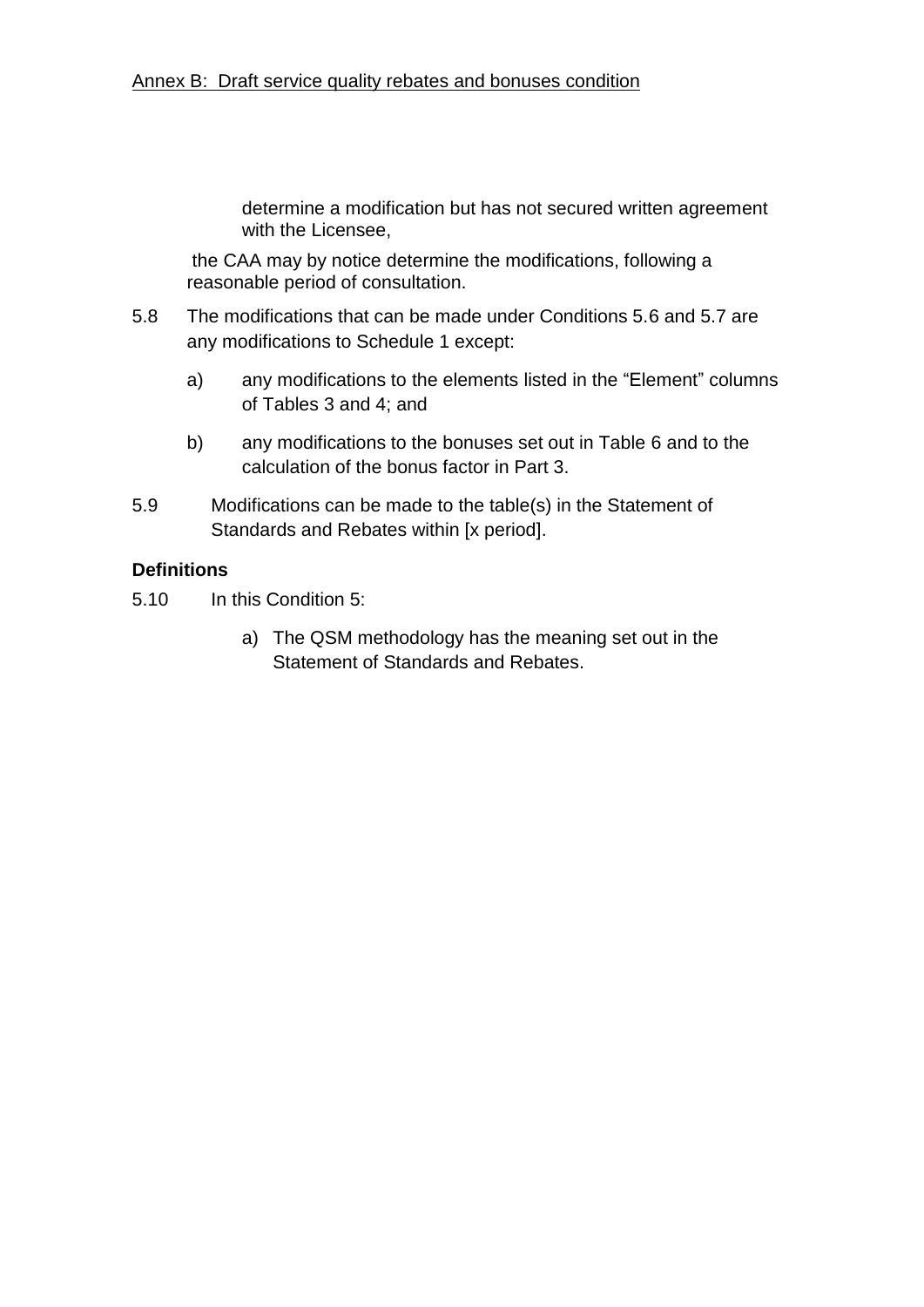# **Schedule 1 to Annex B: Draft statement of standards, bonuses and rebates.**

# **1. Introduction**

- 3.1 This Schedule sets out the Standards, Bonuses and Rebates as referred to in Condition 5 of this License.
- 3.2 The Licensee shall pay rebates to Relevant Parties as set out in this Schedule as modified from time to time. This Schedule may be modified in accordance with Condition 5.
- 3.3 The Licensee shall pay rebates for each terminal calculated as follows:

Annual percentage rebate = Rebate<sub>p&A</sub> + Rebate<sub>ACT</sub>

where:

Rebate<sub>P&A</sub> is the aggregate percentage rebate in the Relevant Year relating to the Passenger and Airline elements (P&A) and calculated as defined in section 2.A of this schedule; and

Rebate $_{ACT}$  is the aggregate percentage rebate in the Relevant Year relating to the Aerodrome Congestion Term (ACT) as defined in section 2.B of this schedule;

- 3.4 Except where explicitly stated,  $Rebate_{P\&A}$  shall be calculated separately for each terminal based on the performance relevant to each individual terminal against the standards set out for that terminal.
- 3.5 **Shall be calculated across all the passenger air transport** services at the airport and the same rebates as a percentage of the relevant charges shall be paid to the Relevant Parties using all the terminals at the airport.
- 3.6  $B_t$  is a bonus factor based on performance that feeds into the price control condition and it is calculated as set out in section 3 of this Schedule.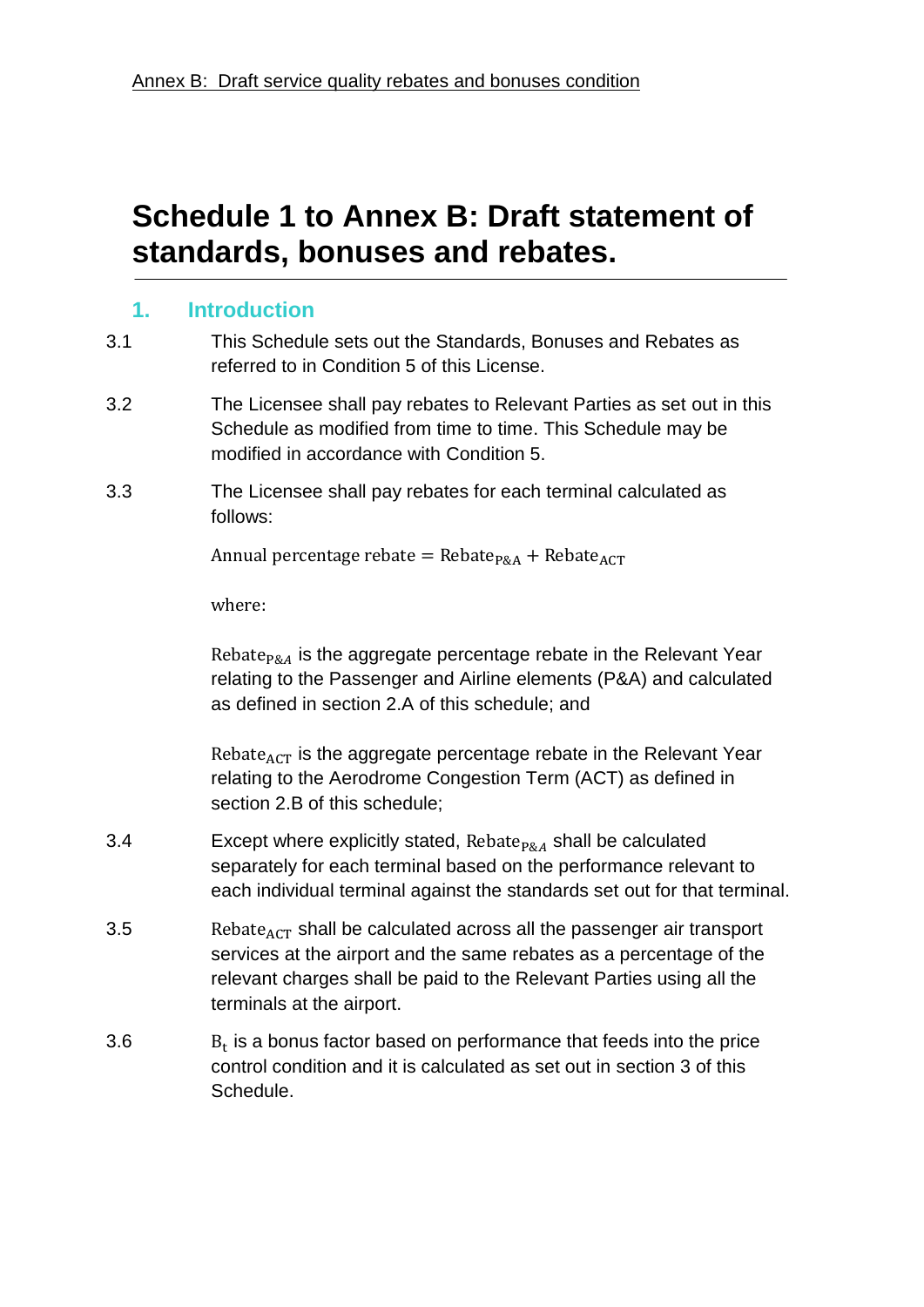# **2. Payment of Rebates**

- 3.7 This Schedule sets out the total level of rebates that shall accrue over the year. The Licensee shall, however, pay rebates to the Relevant Parties on a monthly basis in the month following the month in which they accrue. The rebates applying to each individual terminal shall be allocated to the relevant parties that used the terminal in the relevant month *pro-rata* with the airport charges incurred for passenger services in that month.
- 3.8 The payments on a month-by month basis will have to be based on a forecast of the total airport charges from passenger services in the Relevant Year. The Licensee shall base the scale of monthly rebate payments on its best estimate of the total airport charges from passenger services for the Relevant Year. This is likely to lead to the sum of the monthly rebates paid during the course of the Relevant Year being less or more than the rebates required by this statement for the Relevant Year as a whole. Therefore,
	- a) Where the amount of rebates paid during the course of the Relevant Year is less than the amount of annual rebates required by this Schedule, the Licensee shall be liable to pay further amounts to the Relevant Parties that have received rebates so that the amount of rebates paid in respect of the Relevant Year is brought up to the level required by this Statement. Such additional amounts shall be paid to the relevant parties pro rata to the rebates already paid in the course of the year and should be made as soon as practicable after the publication of the Licensee's audited accounts. Payment will be waived where the CAA receives a letter from the AOC to the effect that the sum is so small that to enforce payment would incur disproportionate processing costs for the relevant airlines.
	- b) Where the amount of rebates paid during the course of the Relevant Year is more than the amount of annual rebates required by this schedule, the Licensee may recover the difference between the amount paid and the required amount from the parties that have received rebates pro rata with the rebates paid.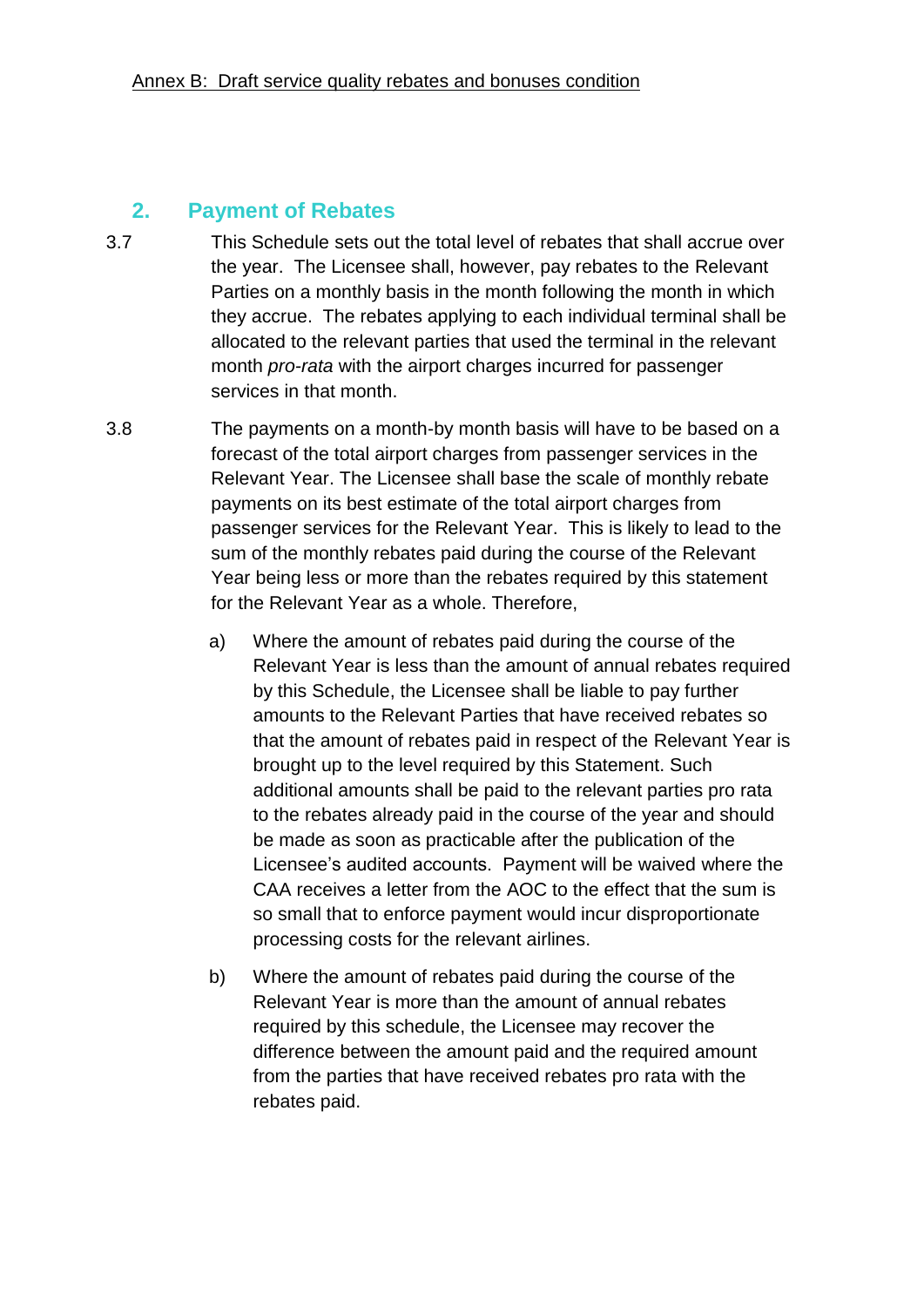# *2.A Calculation of RebateP&A Element*

- 3.9 **Shall be calculated separately for each terminal applying**  $\overline{a}$ the relevant performance parameters for that terminal.
- 3.10 For each terminal, the Rebate<sub>P&A</sub> shall be calculated as follows

$$
Rebate_{P\&A}=\sum_{elements} MIN\Bigl[ANNMAX_{i}, \sum_{months} p_{i}.x_{ij}\Bigr]
$$

where:

 $p_i$  is the relevant potential rebate percentage per month for each element i as determined in paragraph [3.13](#page-22-0)

 $ANNMAX_i$  is the maximum annual rebate percentage for each element as determined in paragraph [3.13;](#page-22-0)

If element is Central search - second element  $(i = 7)$  then

 $x_{ii}$  Proportion of days in month j in which there was at least a single queue time measurement exceeding the Standard;

If element is not Central search - second element  $(i \neq 7)$  then

 $x_{ii}$  = 0 if Standard, in month j is met as defined in paragraph [3.11;](#page-19-0) or

 $x_{ii}$  =1 otherwise

<span id="page-19-0"></span>3.11 The Standard, in month j is met if:

b) for elements other than pier service, departure lounge seat availability, cleanliness, way-finding and flight information:

 $s_{i,j} \geq$  Standard<sub>i</sub>

c) for pier service, departure lounge seat availability, cleanliness, way-finding and flight information element i will meet the Standard<sub>i</sub> in month j if:

$$
\frac{\sum_{m=1}^{m=12}[\pi_{j-m+1}s_{i,j-m+1}]}{\sum_{m=1}^{m=12}\pi_{j-m+1}}\geq Standard_i
$$

where: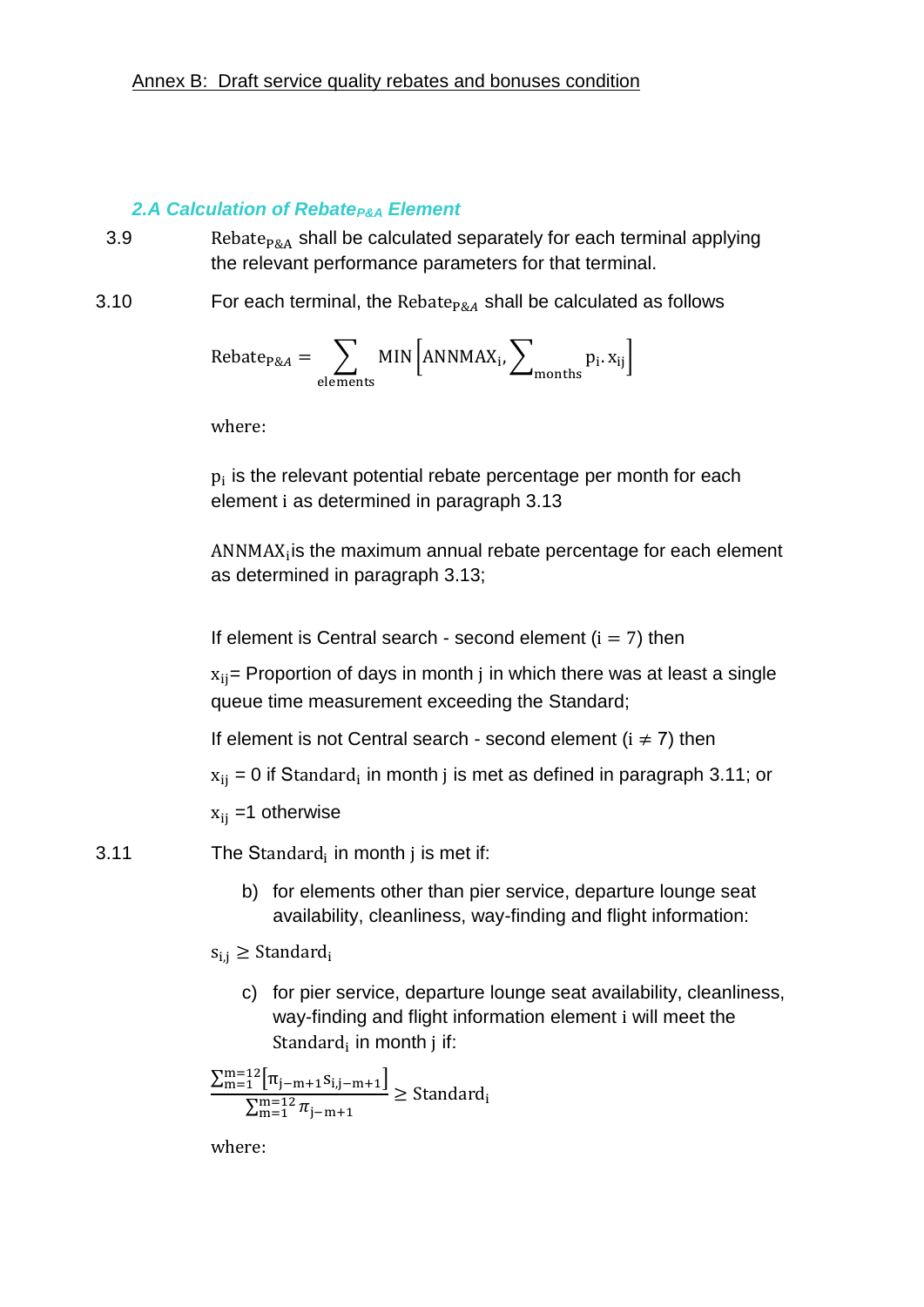$s_{i,j}$  is the performance of element i in month j on the same measurement basis as defined for the relevant Standard $_i$ ;

 $\pi_i$  is the number of terminal passengers in the relevant terminal in month ;

Standard<sub>i</sub> is the relevant Standard in each terminal as defined in Table [3](#page-38-0) and [Table 4;](#page-42-0)

m is a counter of the 12 months ending in month j;

### <span id="page-20-0"></span>**Exclusions**

1

- 3.12 The following sets out the limited circumstances when time will not be required to be counted towards the time when equipment is unavailable or when other standards are not met:
	- a) specific stands, jetties and fixed electrical ground power to accommodate annual and five yearly statutory inspections, where this work is done in consultation with the airport AOC, and the period specified in advance, the exclusion not to be more than two days over any year (measured from 1 April –31 March) for any particular relevant asset. If works extend beyond any notified period, then any additional downtime would count against the serviceability standard;
	- b) specific passenger sensitive equipment or arrivals reclaim baggage carousels to accommodate planned maintenance, where the work is done in consultation with the airport AOC, the period is specified in advance, the work falls in a dead-band month as defined in paragraph [3.42,](#page-36-0) and the exclusion is not more than 30 days over any year (measured from 1 April –31 March) for any particular relevant asset. If works extend beyond a notified period, then any additional downtime would count against the serviceability standard. (If a specific asset is measured against both the General Passenger Sensitive Equipment standard and the Priority Passenger Service Equipment standard this exclusion applies to both);
	- c) security queues<sup>6</sup> for two hours following evacuations;

<sup>6</sup> For the avoidance of doubt, this exemption applies to transfer search, staff search and control post search as well as to central search.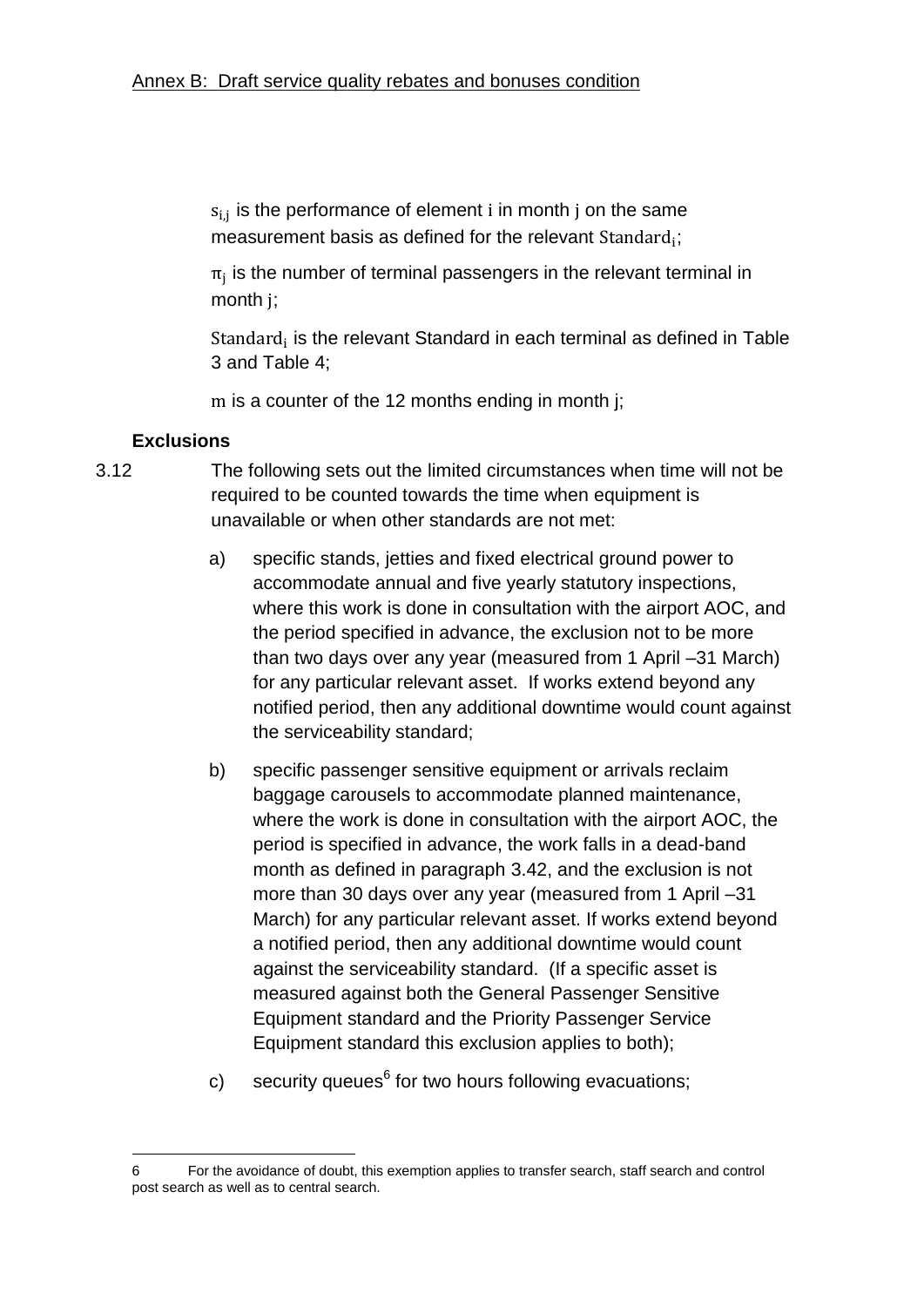- d) in respect of the Tower Gate control post at Gatwick Airport, when closed at the request of the UK Border Agency to process detainees and, in such circumstances, for 30 minutes after it is subsequently re-opened;
- e) closure of passenger-sensitive equipment (lifts, escalators, moving walkways) in areas immediately adjacent to security queues where it is considered by the Licensee that their continued use is likely to lead to unacceptable health and safety risks due to increased congestion;
- f) stands taken out of service to accommodate high security flights;
- g) closure of stands to ensure passenger safety during evacuation, emergency or safety incidents and relevant passenger sensitive equipment subject to the AOC agreeing after the event that such passenger service equipment was in the immediate vicinity of the stands or the incident;
- h) downtime where equipment is automatically shut down by fire alarm activation and the fire alarm activation is not due to a system fault with the fire alarm;
- i) passenger sensitive equipment where downtime is due to the activation of an emergency stop bottom or break glass, limited to equipment where there is back indication of serviceability and limited to 10 minutes for each occurrence in the case of false alarms;
- j) downtime to accommodate fire risk assessed deep cleans where an assessment of the equipment's condition has shown that a deep clean is needed to ensure a safe operation can be maintained and to reduce the risk of fire;
- k) equipment downtime due to damage of, or misuse to, baggage carousels, jetties, stand equipment (e.g. lighting) or fixed electrical ground power units likely to have been caused by airlines or their agents or to passenger sensitive equipment where an airline or airline agent has accepted responsibility or where the AOC agrees with the airport in writing that the likelihood is that the damage has been caused by an airline or its agent;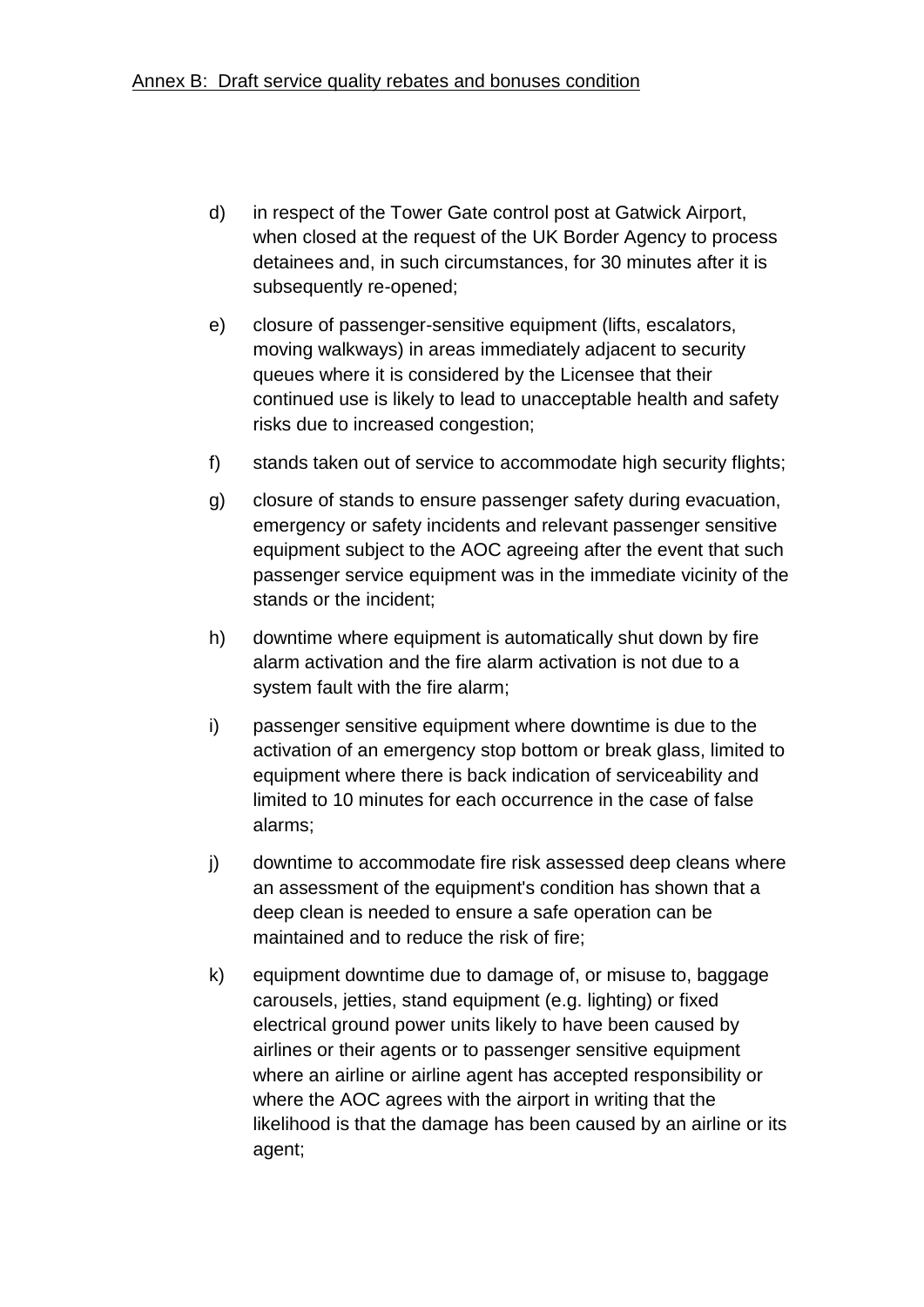- l) downtime where a fault has been reported by airlines or their agents, but, when the engineers attend the site, no fault is found and the equipment is working;
- m) equipment or stands taken out of service whilst a major investment project is undertaken in the vicinity where this is done in consultation with users and the timing of work has been determined after consultation with the terminal's AOC, and the period specified in advance. If work extends beyond this period, then the additional downtime will count against the serviceability target;
- n) equipment or stands taken out of service for replacement or major refurbishment work, when the timing of work has been determined after consultation with the terminal's AOC, and the period specified in advance. If work extends beyond this period, then the additional downtime will count against the serviceability target;
- o) security process and equipment trials that are carried out for a predetermined period that has been agreed by the Licensee and the AOC are excluded for the period of the trial;
- p) major operational disruption events which have a major impact on security staff resource, passenger volumes or off schedule activity. The applicability and duration of the exclusion in respect to these events would be limited to what is agreed with the AOC where such agreement can be retrospective; and
- q) the security lanes operated under the banner assistance lanes are excluded from the service standards.

# <span id="page-22-0"></span>**Calculation of the rebates**

- 3.13 The relevant elements of service for calculating Rebate<sub>P&A</sub> are identified in [Table 3](#page-38-0) and [Table 4.](#page-42-0) [Table 3](#page-38-0) applies to Gatwick South Terminal and [Table 4](#page-42-0) applies to Gatwick's North Terminal. In these tables:
	- a) Element identifies the relevant element i of service;
	- b) Metric defines the basis of measurement for each relevant element
	- c) Standard, defines the Standard applying for relevant element  $i$ ;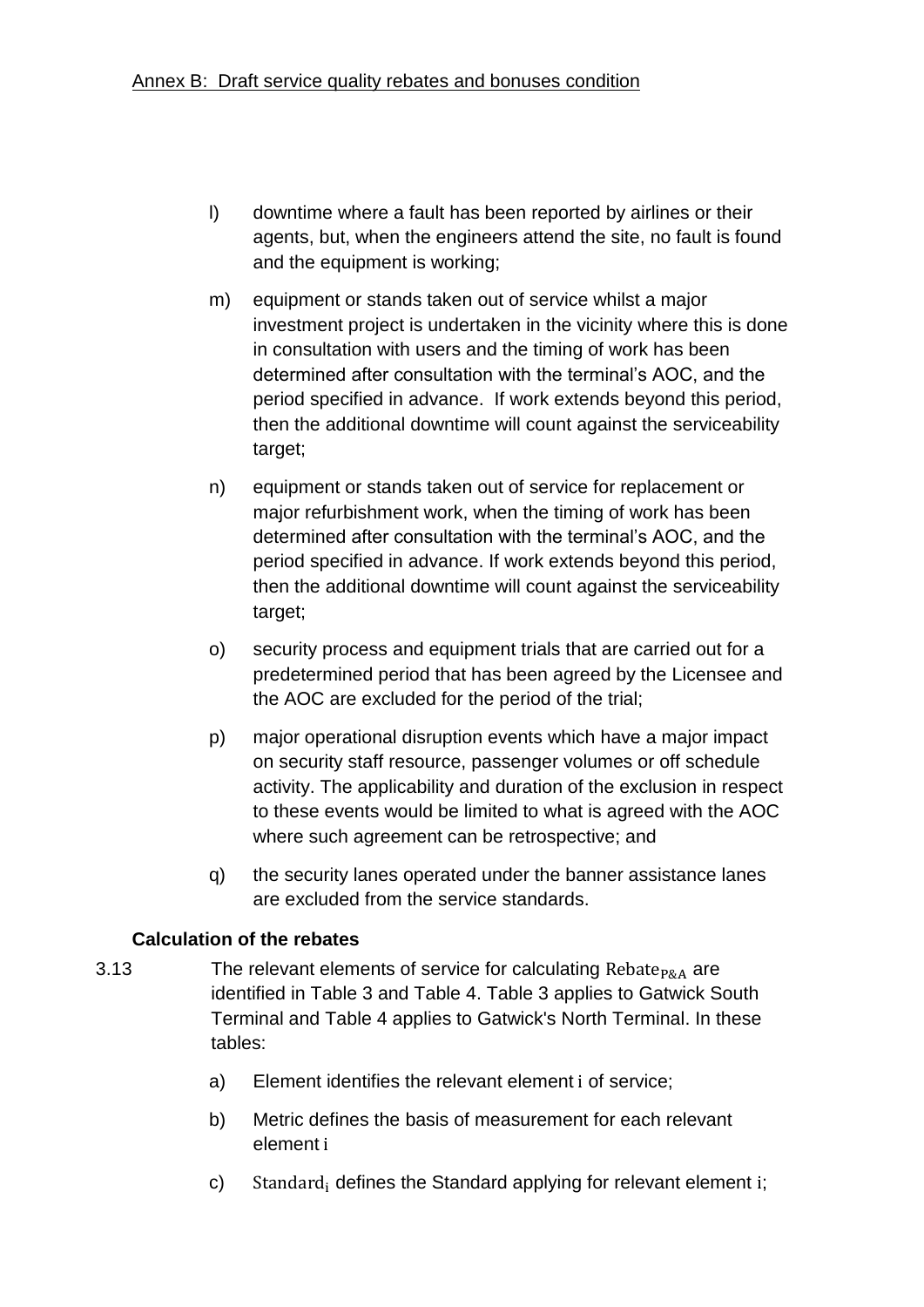- d)  $ANNMAX<sub>i</sub>$  is the maximum percentage of airport charges for the Relevant Year relating to passenger services for the relevant terminal;
- e)  $p_i$  is the relevant potential rebate percentage per month for each element i which (except for Central search - second element) is one sixth of the maximum percentage of airport charges for the Relevant Year relating to passenger services for the relevant terminal.
- f) Passenger sensitive equipment (priority) is a set of assets for each terminal agreed locally between the Licensee and the terminal AOC and notified in writing to the CAA from time to time.

# **QSM definition**

- 3.14 QSM is the Quality of Service Monitor survey which shall be conducted using the following approach:
	- a) The QSM will be based on the results of survey interviews with not less than 18,000 passengers (departing and arriving interviews combined) per year at the airport.
	- b) the interviews obtained shall reflect the expected profile of passengers travelling through the airport weighted such that they are representative, set by:
		- i) country of destination for departing interviews; and
		- ii) country of origin for arriving interviews.
	- c) In instances where the country total traffic is high, the sample may have a sub-weighted by individual airport destinations.
	- d) The QSM scores shall be calculated through a weighted average of the individual scores, weighted by actual traffic statistics for the month.
	- e) Departing passengers shall be interviewed at the gate/gate area, immediately prior to boarding the aircraft.
	- f) Arriving passengers shall be interviewed on the Arrivals Concourse just before leaving the terminal building.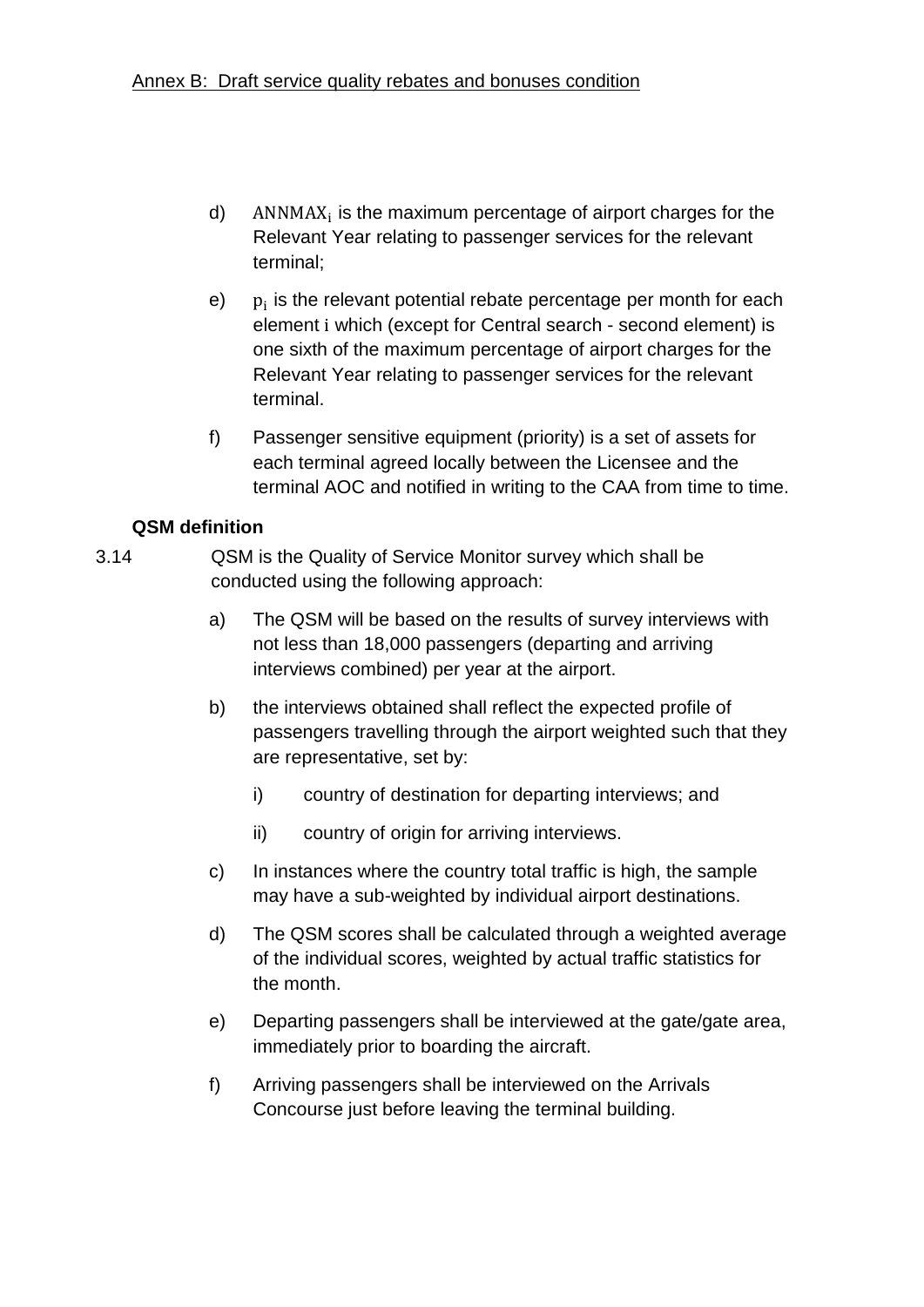- g) Selection of passengers to take part in the survey shall be random and unbiased with respect to demographic characteristics.
- h) During the course of a month, interviewing shall be conducted in each terminal on a selection of mornings/afternoons and weekdays/weekend days.
- 3.15 In respect of the relevant elements for the standards and rebates scheme and for the charges controls the following interviewing procedures shall apply:

# **Introduction**

a) The interviewer states "I am now going to ask you a series of questions which require you to rate your answers on the same rating scale". The showcard is then displayed with the following responses on it: Extremely poor (1), Poor (2), Average (3), Good (4), Excellent (5)

# **Departure lounge seat availability**

b) "Now, thinking about the departures lounge, how do you rate the ease of finding a seat?"

# **Way-finding**

- c) A weighted average of the QSM scores for the three wayfinding questions, weighted by the number of passengers using each form of way-finding
	- i) "How easy for you was it to find your way around within this terminal?" (question asked of departing passengers)
	- ii) "Have you been between terminals today? How would you rate the ease of finding your way?" (question asked of departing passengers)
	- iii) "How easy was it to find your way around within this terminal?" (question asked of arriving passengers)

# **Flight Information**

d) A simple average of the QSM scores for the three flight information questions which are asked of departing passengers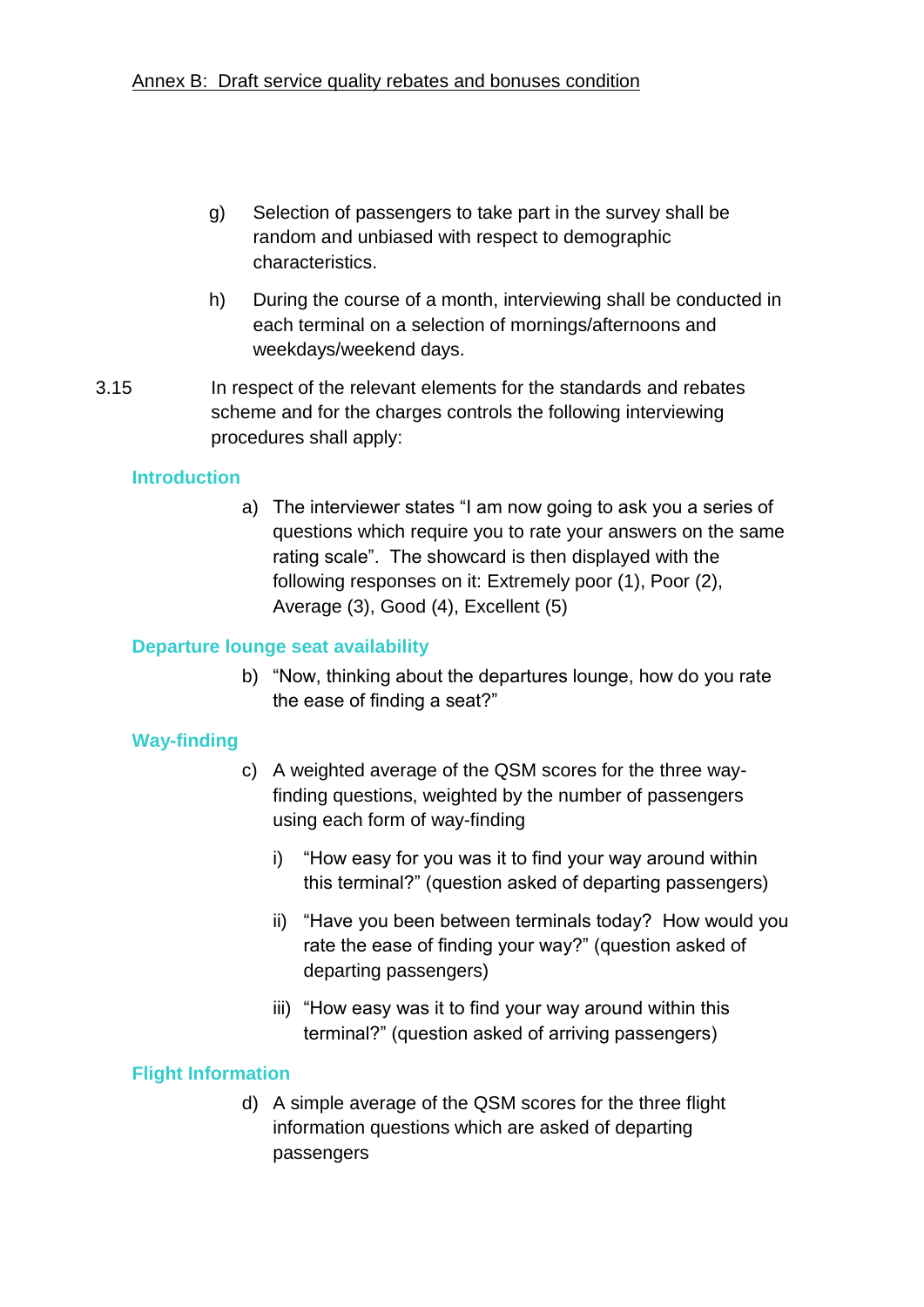- i) "Flight information (screens and boards only) how do you rate the ease of finding?"
- ii) "Flight information (screens and boards only) how do you rate the ease of reading?"
- iii) "Flight information (screens and boards only) how do you rate the ease of understanding the information?"

#### **Cleanliness**

- e) A weighted average of the QSM scores for five cleanliness questions, weighted by the number of passengers using each type of facility
	- i) "Generally, how would you rate the cleanliness of the Terminal overall?"
	- ii) "How would you rate the level of cleanliness of the checkin area?" (question asked of departing passengers)
	- iii) "How would you rate the cleanliness in the lounge?" (question asked of departing passengers)
	- iv) "How would you rate the cleanliness of the arrivals concourse?" (question asked of arriving passengers)
	- v) "How do you rate the toilet facilities level of cleanliness?" (question asked of departing and arriving passengers)

# **Security**

- f) A simple average of the QSM scores for the four security questions which are asked of departing passengers
	- i) "How would you rate the queuing time?" (question asked of departing passengers)
	- ii) "and the helpfulness/courtesy of the staff?" (question asked of departing passengers)
	- iii) "care taken with your belongings during the checks" (question asked of departing passengers)
	- iv) "Organisation/efficiency of the whole Security process" (question asked of departing passengers)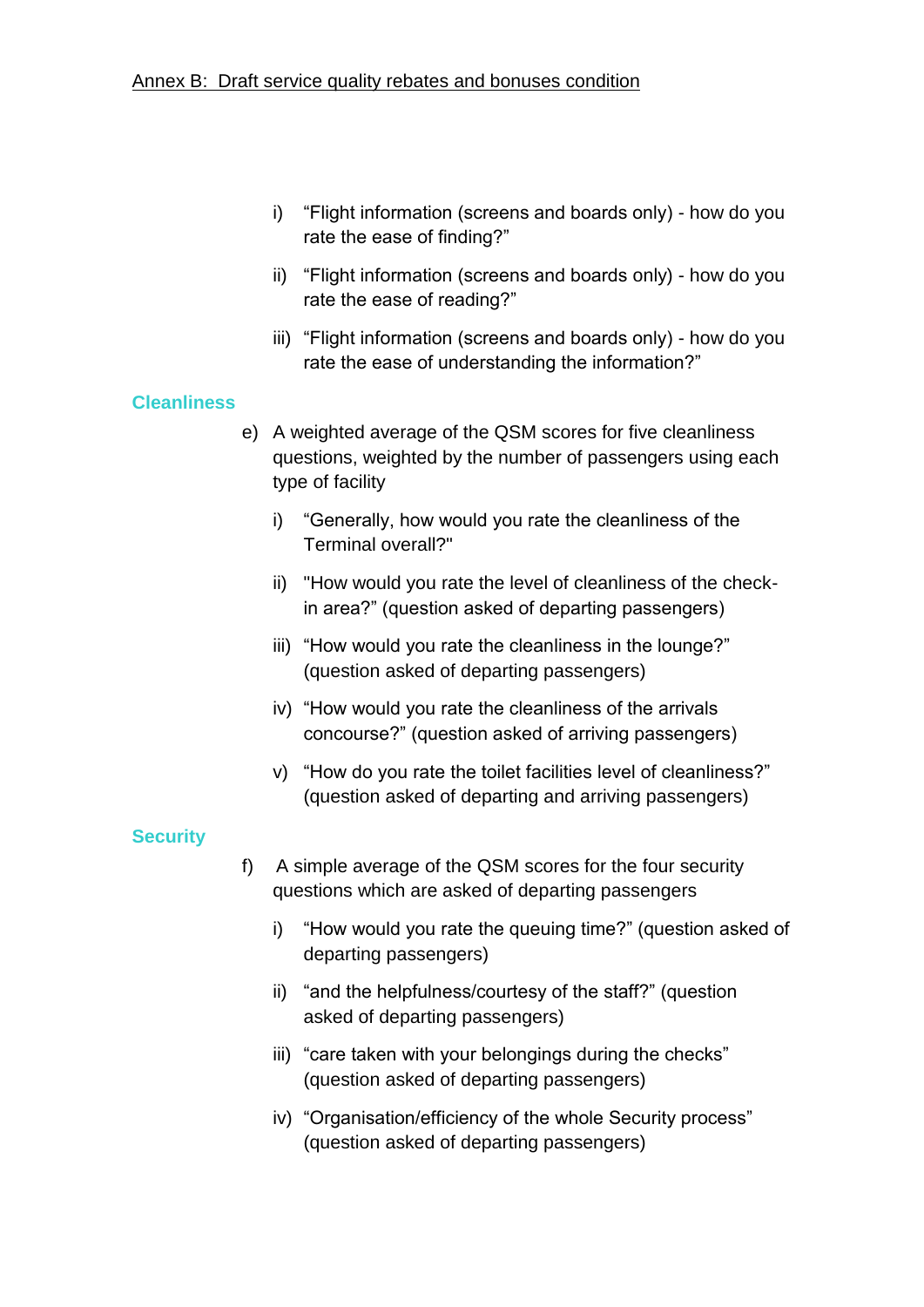#### **Queue Time**

- 3.16 Queue Time for central security queues and transfer search shall be the delay imposed by the queue for security including ticket presentation and facial capture, up to the point that the passenger reaches the security roller bed.
- 3.17 Queue Time will be calculated by:

 $A - B + C$ 

Where:

A is the elapsed time between passengers or staff passing a defined entry portal and reaching the security roller bed (the exit point);

B is an allowance for the free flow transit time from the point when passengers reach the entry portal to the point where they reach the security roller bed (including an allowance for any intermediate processes conducted between the portal and the roller-bed); and

C is any additional time that passengers spend in the queue for search before reaching the defined entry portal.

- 3.18 The unimpeded walktimes, inclusion of any uni-queue or maze systems, process delay times, entry and exit points allowed for in the above equation shall be agreed locally for each search area between the Licensee and terminal AOC with final endorsement at the appropriate joint forum.
- 3.19 The Defined Method of data collection shall be agreed locally for each search area between the Licensee and terminal AOC with final endorsement at the appropriate joint forum..
- 3.20 The Defined Method is either:
	- a) Manual method where queues are measured by the Manual method, times will be taken by manually noting the queue time of the first passenger presenting to either the portal (if the queue does not extend to the portal) or the back of the queue (if the queue extends beyond the portal) after a clockwise 15 minute period (i.e. xx:00, xx:15, xx:30, xx:45) during the relevant time over which performance counts for rebates, up to the point that the passenger reaches the security roller bed; or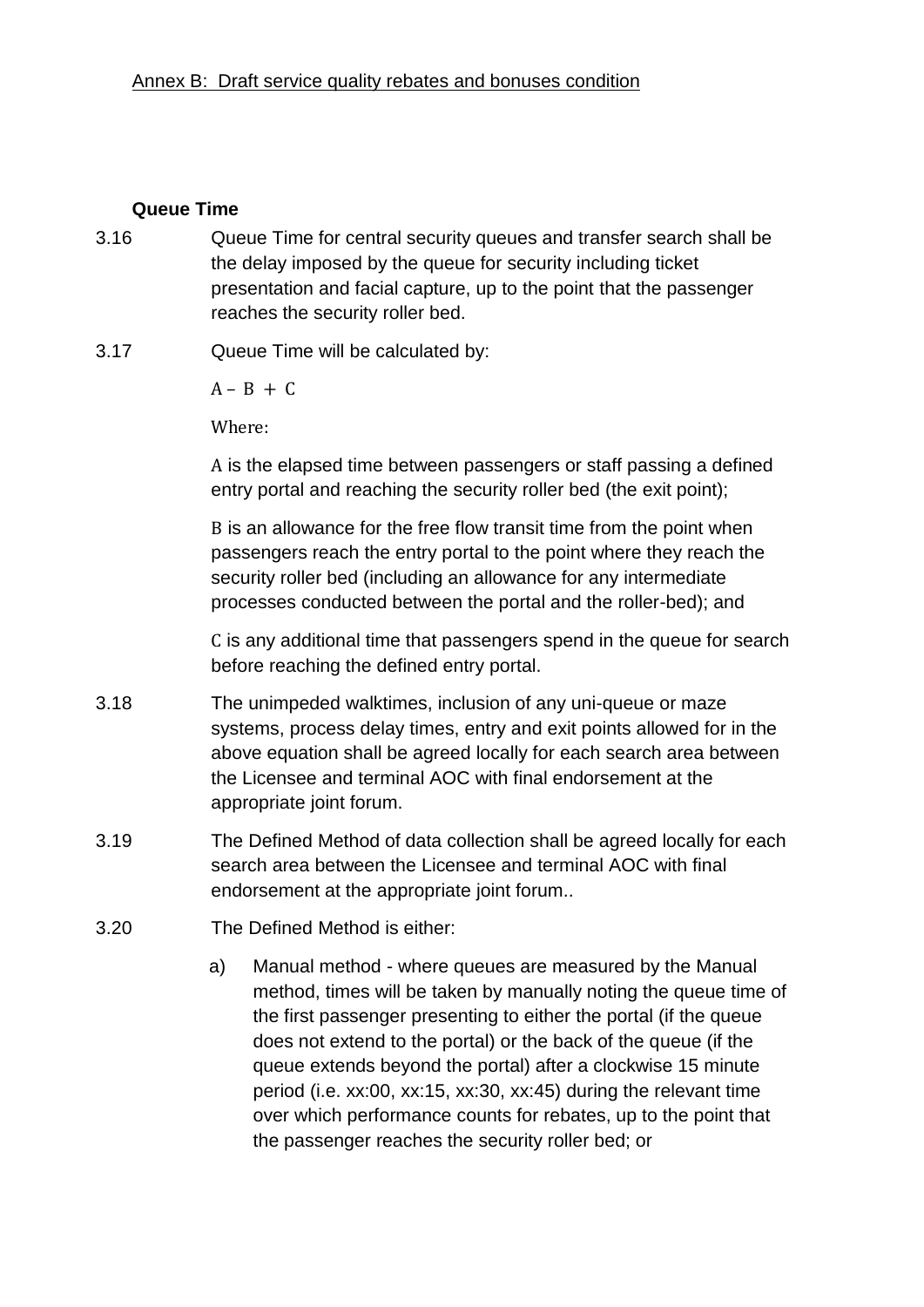- b) Automated method where queues are measured by the automated method, times will be taken by an electronic system that has been reviewed by the CAA.
- 3.21 The proportion of measurements under a specified number of minutes is calculated by dividing the number of measurements under a specified number of minutes by the total number of measurements taken<sup>7</sup>.
- 3.22 The per passenger metric<sup>8</sup> shall be calculated as:

$$
PPM = \sum_{m} \frac{Pax_m}{\sum_{m} Pax_m} \cdot C_m
$$

Where:

 $Pax_m$  is the estimated number of passengers using the search facility in period  $m$  based on the Licensee's measurements of passenger throughput.

 $C_m$  is the proportion of measurements under a defined number of minutes in period  $m$  and it is calculated by dividing the number of measurements under a defined number of minutes by the total number of measurements taken in period  $m$ .

The periods  $m$  shall be agreed locally between the Licensee and terminal AOC with final endorsement at the appropriate joint forum9.

# **Availability**

3.23 Availability of relevant facilities is calculated for element i in month j as:

$$
\text{Availableility}_{ij} = 100 \cdot \left(1 - \frac{\sum_{k=1}^{n_i} TU_{k,j}}{n_i \cdot T_j}\right)
$$

Where:

Availability<sub>ij</sub> is the percentage availability of element i in month j;

 $n_i$  is the number of assets included in element i;

<sup>1</sup> 7 For the avoidance of doubt this metric is to be used between April 2014 and March 2015.

<sup>8</sup> To be introduced after April 2015 as footnoted in [Table 3](#page-38-0) and [Table 4](#page-42-0)

<sup>9</sup> This specification allows for setting the number of periods m to 1 (the whole month), or to make a passenger weighted average of the measurements by defining two or more periods in the month (such as peak/off-peak or hourly periods)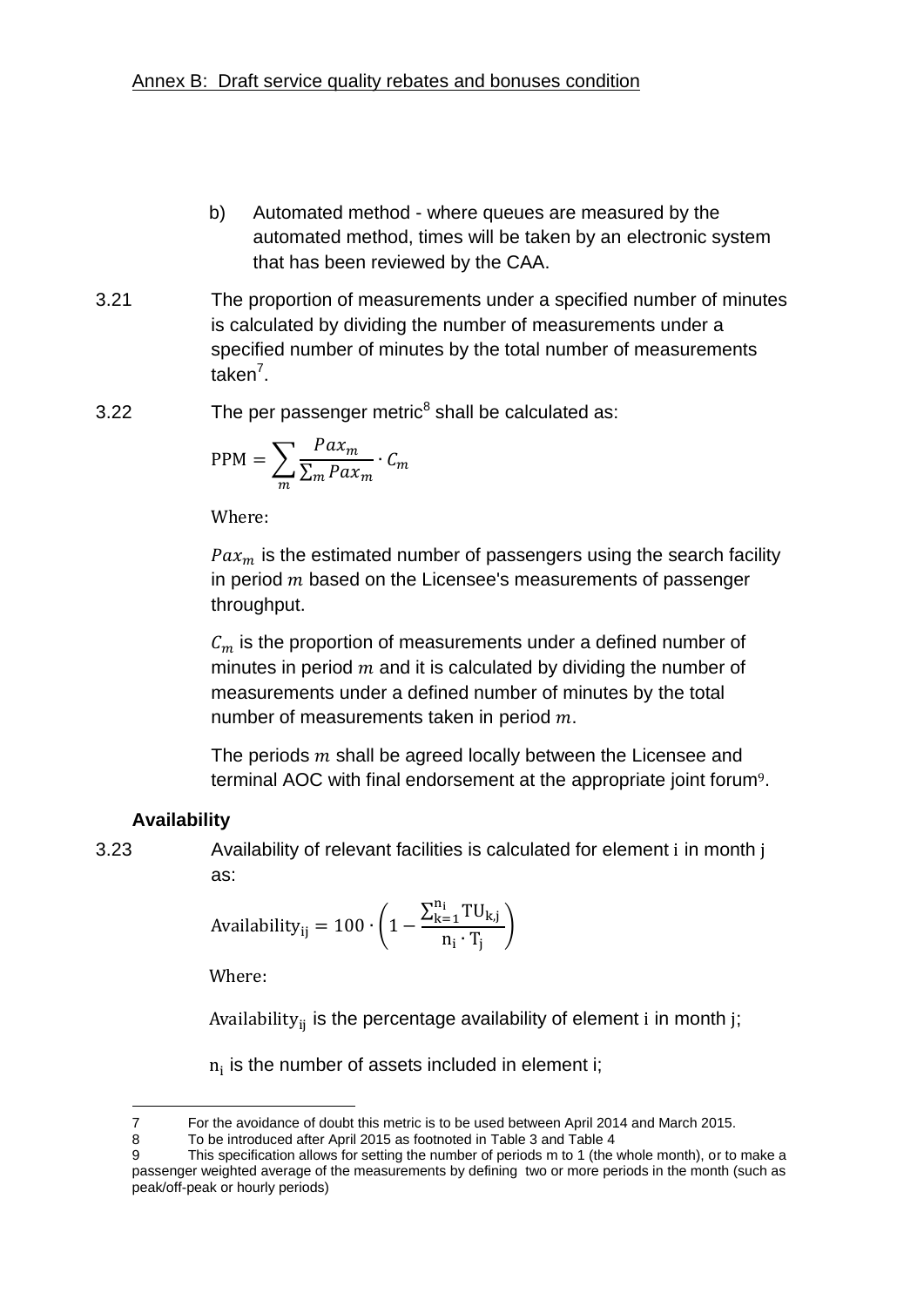$TU_{k,i}$  is the relevant time elapsed during which asset  $k$  is unavailable as set out below;

 $T_i$  is the total relevant time in month j as defined in [Table 3](#page-38-0) and Table [4](#page-42-0).

The relevant time elapsed during which an asset is unavailable shall be measured from when a fault is reported by automatic back indication or by inspection or by a third party report (subject to the exclusions in paragraph [3.12\)](#page-20-0). For the avoidance of doubt, availability means "available for use, independent of any other element".

# *2.B Calculation of Aerodrome Congestion Term*

### **Basis of rebates**

3.24 Except as set out in paragraph [3.36,](#page-33-0) a rebate shall be payable in respect of departures or arrivals where a Material Event has occurred caused primarily by a failure on the part of the Licensee or the provider of aerodrome air traffic services or their respective agents or contractors as set out in paragraph [3.31](#page-31-0) (where 'agents' excludes bodies carrying out activities listed within the annex of EU Ground Handling Directive,  $96/67$ <sup>10</sup>; and this has generated a Material Operational Impact as defined in paragraph [3.34](#page-33-1) below.

#### **Calculation of rebate**

1

3.25 The Rebate  $_{\text{ACT}}$  shall be calculated as follows:

$$
Rebate_{ACT} = Min \left[ 100 \cdot \left( \frac{Rebate_{ARR} + Rebate_{DEP}}{T_t} \right), MAXRebate_{ACT} \right]
$$

Where:

Rebate<sub>ARR</sub> =  $\Sigma_{\text{All material events}}$  v<sub>ARR</sub>, is the element of this term related to arrival movements at the airport.

<sup>10</sup> Council Directive 96/67/EC of 15 October 1996 on access to the groundhandling market at Community airports (Official Journal L 272 25/10/1996 p 0036-0045)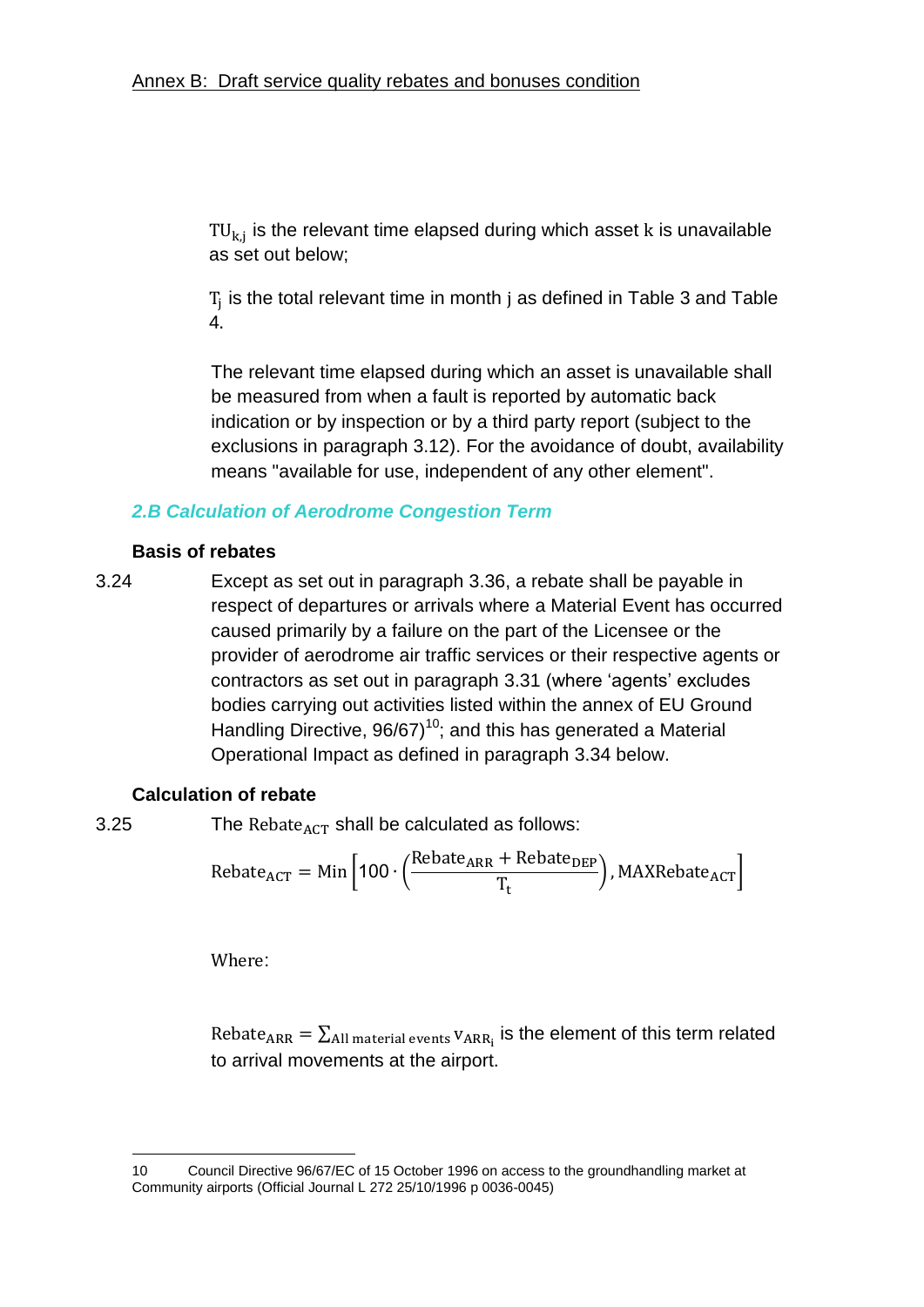Rebate<sub>DEP</sub> =  $\Sigma_{\text{All material events}}$  v<sub>DEP</sub>, is the element of this term related to departure movements at the airport.

 $MAXRebate_{ACT}$  is the maximum annual percentage rebate under the Aerodrome Congestion Term which is 1%.

 $T_t$  is the total revenue from airport charges in respect of relevant air services levied at the relevant airport in Relevant Year t.

and for each Material Event :

 $v_{ARRi}$  is the value in [Table 5,](#page-46-0) dependent on the Maximum Cumulative Arrival Movements Deferred for the i<sup>th</sup> relevant material event as uplifted by inflation in paragraph [3.26;](#page-30-0) and

 $v_{\text{DEP}_1}$  is the value in [Table 5,](#page-46-0) dependent on the Maximum Cumulative Departure Movements Deferred for the i<sup>th</sup> relevant material event as uplifted by inflation in paragraph [3.26;](#page-30-0)

Where.

Relevant Measurement Period is defined as any period beginning with the Clock-Face Hour preceding the commencement of the material event and ending no later than the next clock-face hour after the material event ends; and

Clock-Face Hour is the period of 60 minutes which for any relevant hour xx, starts with xx:00 and ends at xx:59;

Maximum Cumulative Arrival Movements Deferred is the maximum number of cumulative arrival movements deferred at any of the relevant measurement periods for the particular Material Event, calculated as follows:

$$
= A_{i} \times \sum_{s=1}^{s=0} (Expected ARR_{s} - Actual ARR_{s})
$$

Where:

 denotes any Relevant Measurement Period relating to the particular Material Event;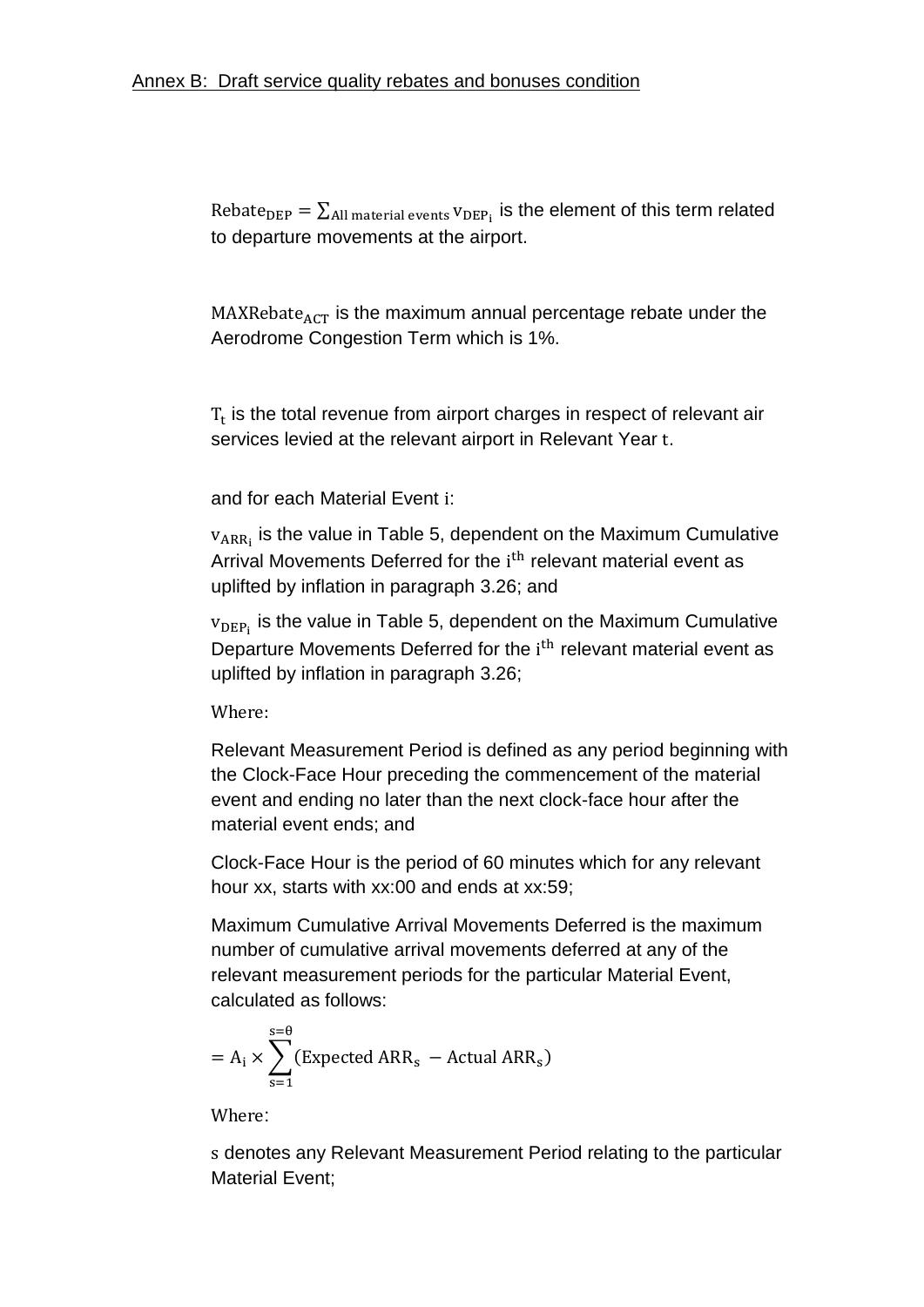$\theta$  denotes the Relevant Measurement Period relating to that particular material event at which  $ExpectedARR<sub>s</sub> - ActualARR<sub>s</sub>$  reached its maximum.

Expected  $ARR<sub>s</sub>$  is the number of expected arrivals in Relevant Measurement Period s as determined in paragraphs [3.27](#page-31-1)[-3.29;](#page-31-2)

Actual ARR<sub>s</sub> is the number of actual arrivals in Relevant Measurement Periods

 $A_i$  is the proportion of responsibility for the  $i<sup>th</sup>$  material event attributed to the Licensee or the provider of aerodrome air traffic services or their respective agents or contractors.

Maximum Cumulative Departure Movements Deferred is the maximum number of cumulative departure movements deferred at any of the relevant measurement periods for the particular Material Event, calculated as follows:

$$
= A_i \times \sum_{s=1}^{s=\theta} (Expected DEP_s - Actual DEP_s)
$$

Where:

 denotes any Relevant Measurement Period relating to the particular Material Event;

 $\theta$  denotes the Relevant Measurement Period relating to that particular material event at which Expected ARR<sub>s</sub>  $-$  Actual ARR<sub>s</sub> reached its maximum.

Expected  $\text{DEP}_s$  is the number of expected departures in Relevant Measurement Period s as determined in paragraphs [3.27](#page-31-1)[-3.29;](#page-31-2)

Actual DEP<sub>s</sub> is the number of actual departures in Relevant Measurement Periods;

 $A_i$  is the proportion of responsibility for the  $i<sup>th</sup>$  material event attributed to the Licensee or the provider of aerodrome air traffic services or their respective agents or contractors.

<span id="page-30-0"></span>3.26 The rebates in [Table 5](#page-46-0) shall be inflated to outturn prices by: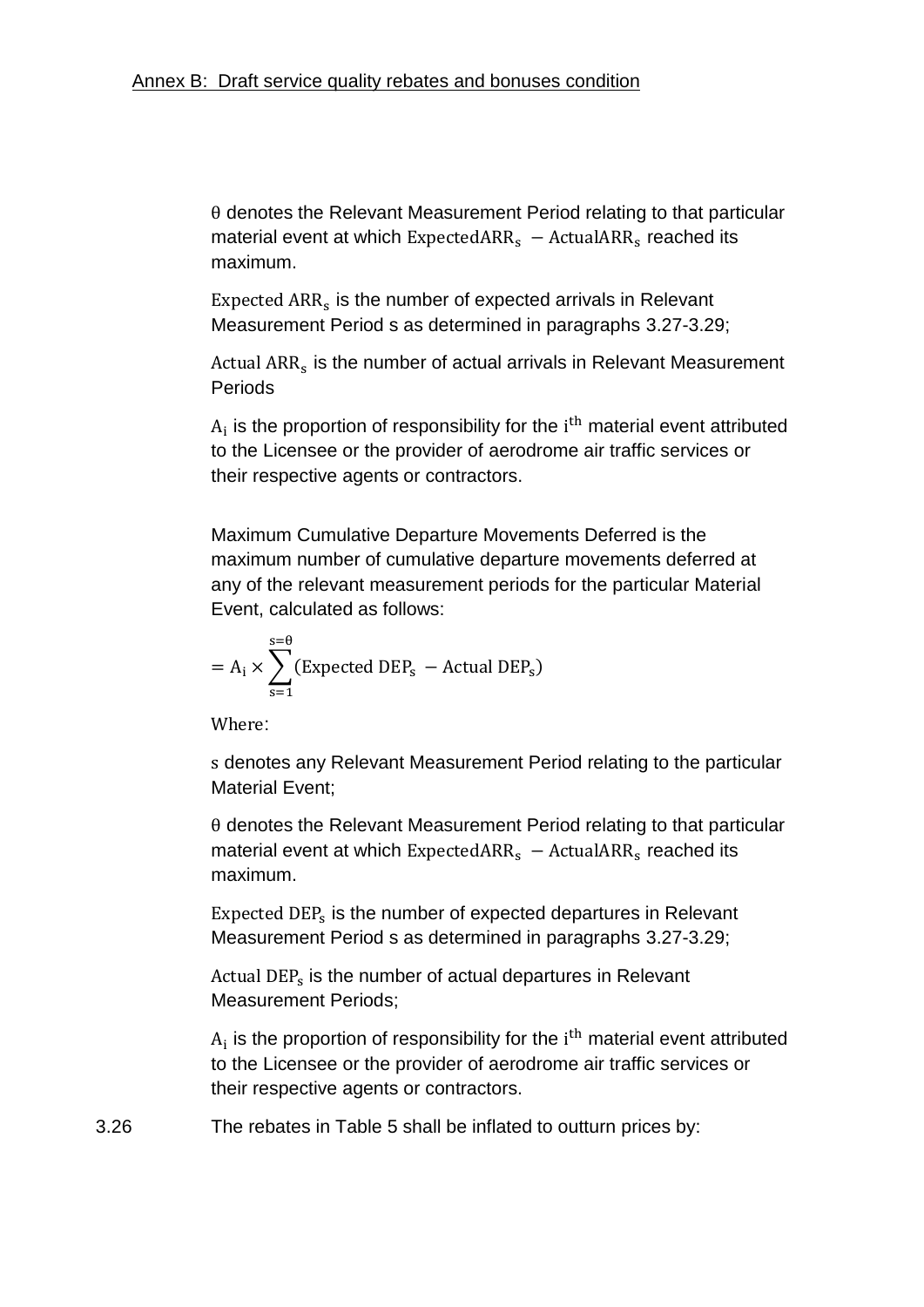= 
$$
Rebate_{2012/13 \text{ prices}} \times \left(\frac{PRICE INDEX_{t-1}}{PRICE INDEX_{2012/13}}\right)
$$

Where:

PRICE INDEX<sub>t-1</sub> is the average monthly value of the CHAW series of the retail price index published with respect to August in Relevant Year  $t - 1$ , and

PRICE INDEX $_{2012/13}$  is the relevant value of the CHAW index published with respect to August 2012.

# <span id="page-31-1"></span>**Expected Arrivals and Departures**

- 3.27 The Expected Arrival Movements and Expected Departure Movements shall be estimates made by the Licensee retrospectively by hour for each Material Event made available to users, on the Licensee's extranet site or in a manner agreed with users, as soon as practicable after the Material Event to which it relates.
- 3.28 The Licensee will use best endeavours to calculate the Expected Arrival Movements and Expected Departure Movements to reflect the relevant movements in each hour in the absence of any Material Event or Material Operational Impact.
- <span id="page-31-2"></span>3.29 These calculations shall have regard to the actual arrival or departure movements during the relevant hour and day in the weeks preceding the relevant hour where there were no Material Events or other significant factors which affected arrivals or departure rates. These calculations can be supplemented by a consideration of other relevant considerations where the Licensee considers this to be appropriate in order to make best estimates.
- 3.30 The Licensee shall set out the basis of its calculations with the estimates.

#### <span id="page-31-0"></span>**Material Events**

- 3.31 A Material Event is one, or a combination of more than one, of the following:
	- a) radar or other critical air traffic control equipment or systems failure;
	- b) tower staff shortages;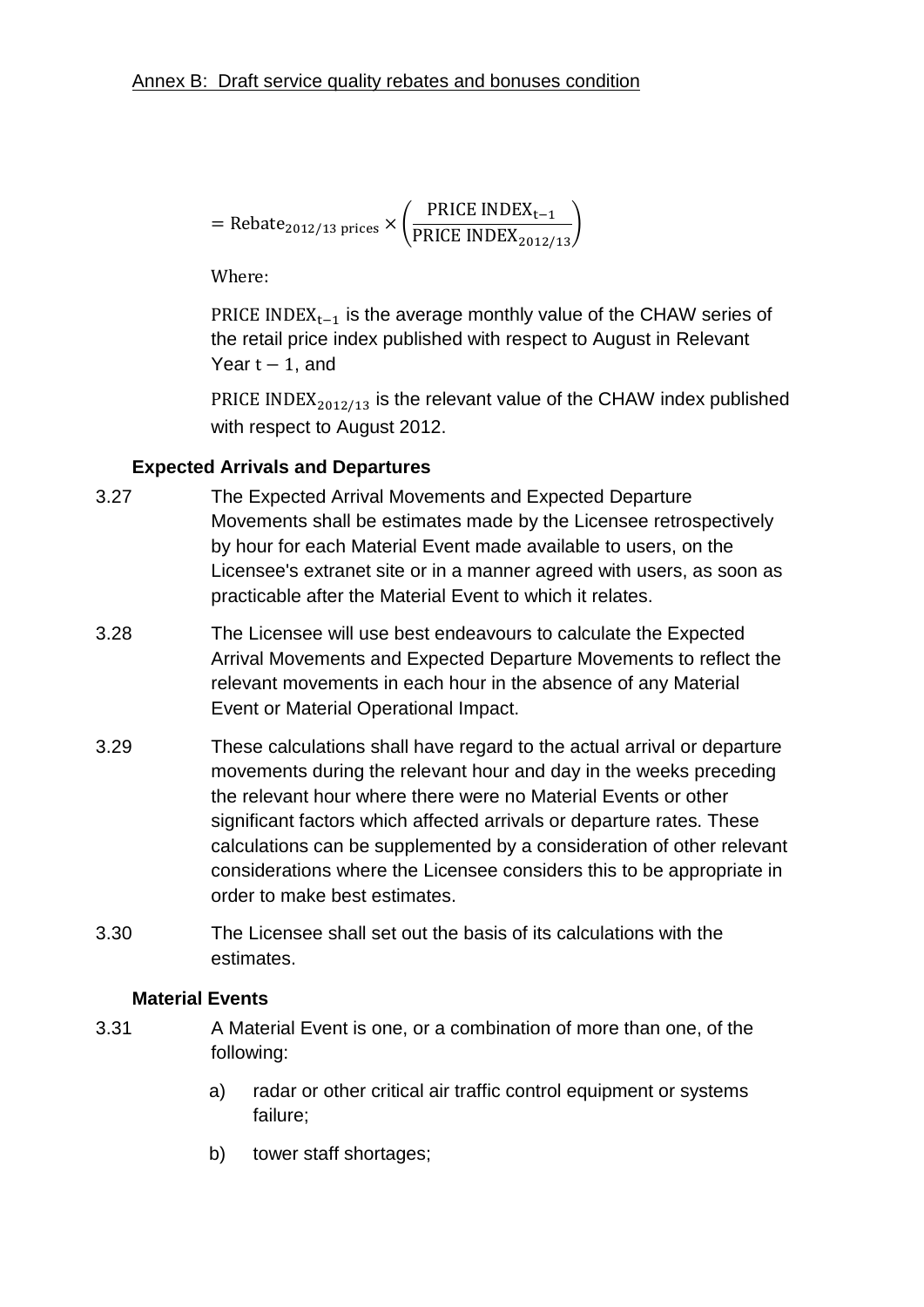- c) tower industrial action;
- d) industrial action by the Licensee's operational staff;
- e) closure of runways;
- f) closure of rapid exit taxiways, rapid access taxiways and other runway exit / access taxiways;
- g) closure of aircraft manoeuvring areas;
- h) runway or taxiway lighting system failures;
- i) failure of other critical equipment e.g. fire tenders; or
- j) where bad weather has been forecast and has materialised and the Relevant Bad Weather Equipment as set out in paragraph [3.33](#page-32-0) is not available or has not been deployed.
- 3.32 For the avoidance of doubt the Licensee will not be liable to pay rebates for disruption due to bad weather unless one or more of the factors above apply.
- <span id="page-32-0"></span>3.33 The Relevant Bad Weather Equipment is defined as in respect of:
	- a) Low visibility procedures:
		- i) Instrument Landing System (ILS), Instrumented Runway Visual Range (IRVR) system, Surface Movement Radar (SMR), Microwave Landing System (MLS)\* and Advanced Surface Movement Guidance and Control System (ASMGCS)\* (\* where installed)
		- ii) Operational availability of lighting and signage systems to enable Category 2/3 operations to continue
	- b) Ice
		- i) Airfield (i.e. runways, taxiways and manoeuvring area) and aircraft stands anti/de-icing equipment and media, (as specified to the AOC)
		- ii) Operational availability and deployment of trained staff to operate the equipment
	- c) Snow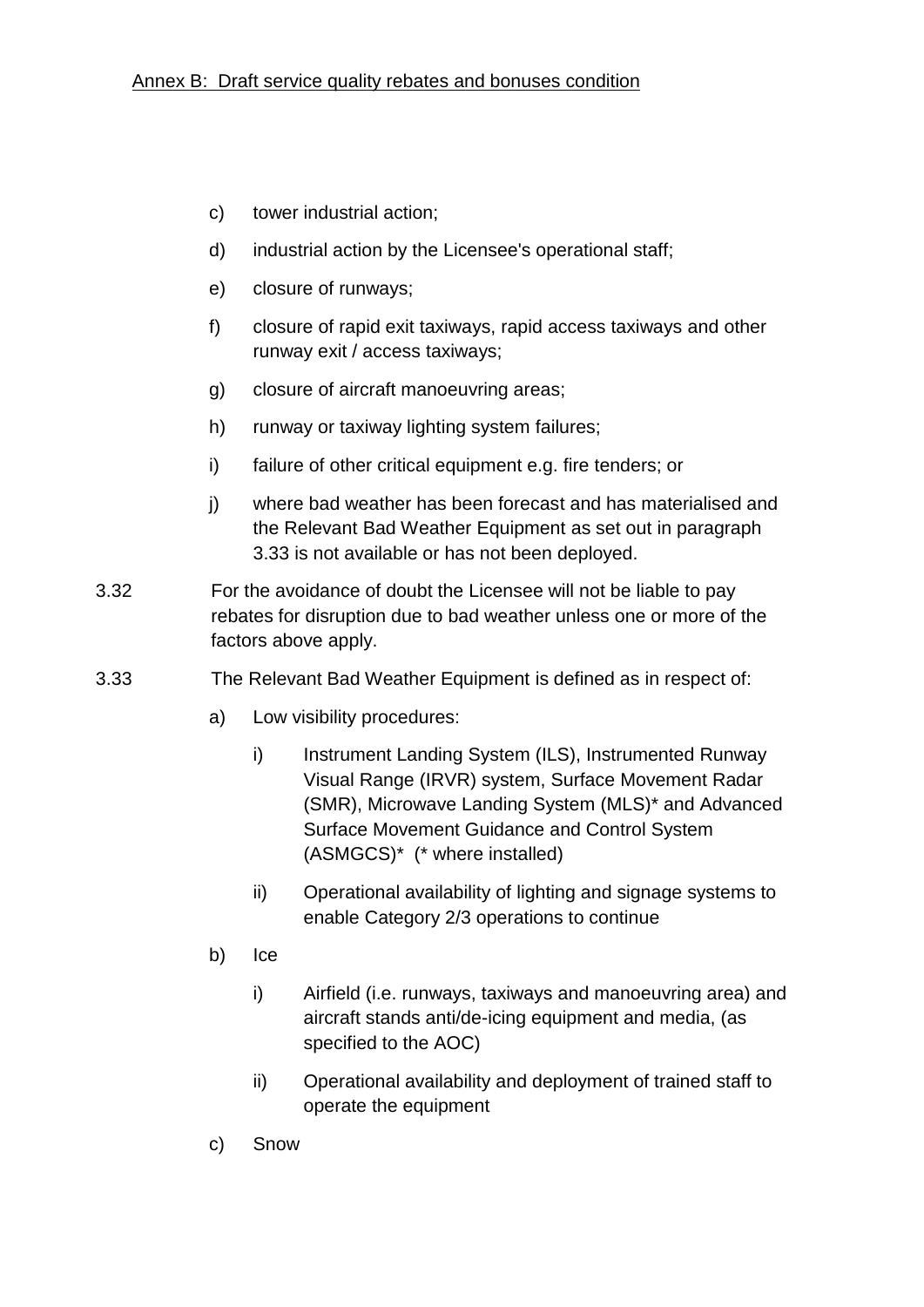- i) Runway and taxiway snow clearance equipment (as specified to the AOC by the requirements of paragraph [3.37.](#page-34-0))
- ii) Operational availability and deployment of trained staff to operate the equipment.

# <span id="page-33-1"></span>**Material Operational Impact**

3.34 A Material Operational Impact is defined:

- a) For arrivals where:
	- i) a flow rate restriction (ATFM or local<sup>11</sup>) is applied which is less than the declared runway scheduling limit: and
	- ii) the cumulative number of actual movements is less than the cumulative reference number of movements by at least four movements for any relevant measurement period during the period before the flow rate restriction is removed.
- b) For departures:
	- i) the cumulative number of actual movements is less than the cumulative reference number of movements by at least four movements for any relevant measurement period during the period of the material effect.

# <span id="page-33-2"></span>**Proportion of responsibility**

3.35 Where the Licensee reasonably considers that a Material Event with a Material Operational Effect has been made more severe by contributing causes beyond the control of the airport or its agents, it shall estimate the proportion of the effect which it considers to have been due to the Material Event as set out in paragraph [3.31.](#page-31-0)

# <span id="page-33-0"></span>**Exceptions**

1

- 3.36 The following sets out the circumstances when the unavailability of facilities will not require the rebates to be payable:
	- a) where the material event is due to runways, taxiways, other aircraft manoeuvring areas, or associated airfield lighting taken

<sup>11</sup> ATFM restrictions are air traffic flow movement restrictions imposed through the central flow management unit of Eurocontrol. Local restrictions are of a temporary duration and originate from the Tower watch supervisor.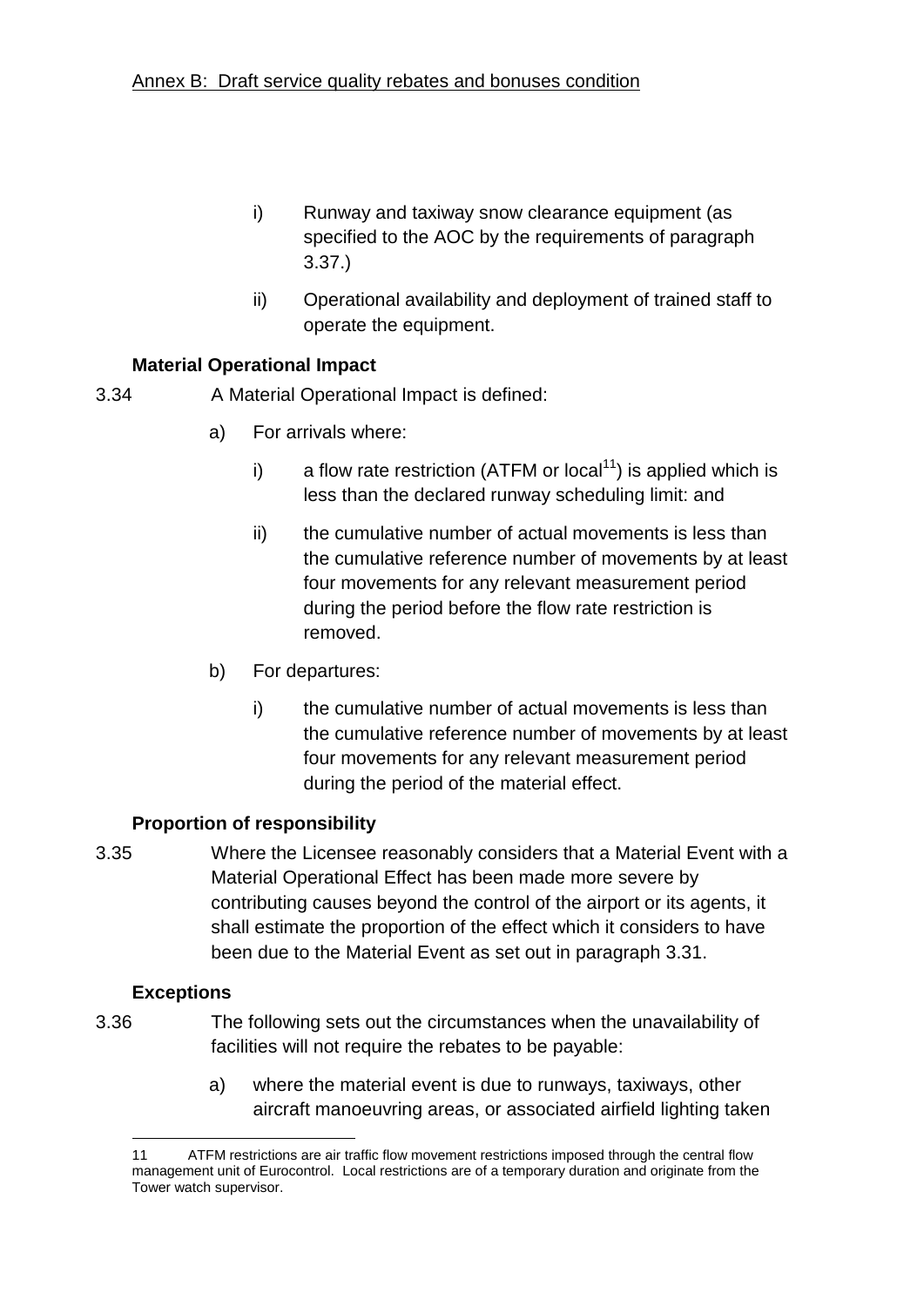out of service whilst a major investment project is undertaken in the vicinity and where this is done in consultation with users and the timing of work has been determined after consultation with the airport AOC, and the period specified in advance. If work extends beyond this period, then rebates will be payable if the work causes material events, which pass the tests in paragraphs [3.31](#page-31-0) and [3.34;](#page-33-1) or

b) where the material event is due to runways, taxiways, other aircraft manoeuvring areas, or associated airfield lighting taken out of service for replacement or major refurbishment work or tower related works and when the timing of work has been determined after consultation with the airport AOC, and the period specified in advance. If work extends beyond this period, then rebates will be payable if the work causes material events, which pass the tests in paragraphs [3.31](#page-31-0) and [3.34.](#page-33-1)

# <span id="page-34-0"></span>**Data Collection and Communication**

- 3.37 The Licensee shall:
	- a) provide to the AOC prior to each Winter season a list of the anti/de-icing equipment and media and runway and taxiway snow clearance equipment in commission at the airport;
	- b) compile a log of all the events at the airport which it considers could have a potentially material effect on operations at the airport (the Super-Log). This will include ATFM and local restrictions imposed on the operations at the airport along with Material Events relating to departures (which may not necessarily have been linked to an ATFM or local restriction). The Licensee may also include other events where it considers that this materially adds to the value of the log as a complete record;
	- c) report to Relevant Parties the new events that have been recorded each week as soon as practicable after the end of the relevant week on its extranet site or in such other format as may be agreed by the Licensee and Relevant Parties; and
	- d) report to Relevant Parties as soon as practicable after the relevant week the calculations of the maximum number of movements deferred for each Material Event set out under paragraph [3.31](#page-31-0) above and the assumptions supporting the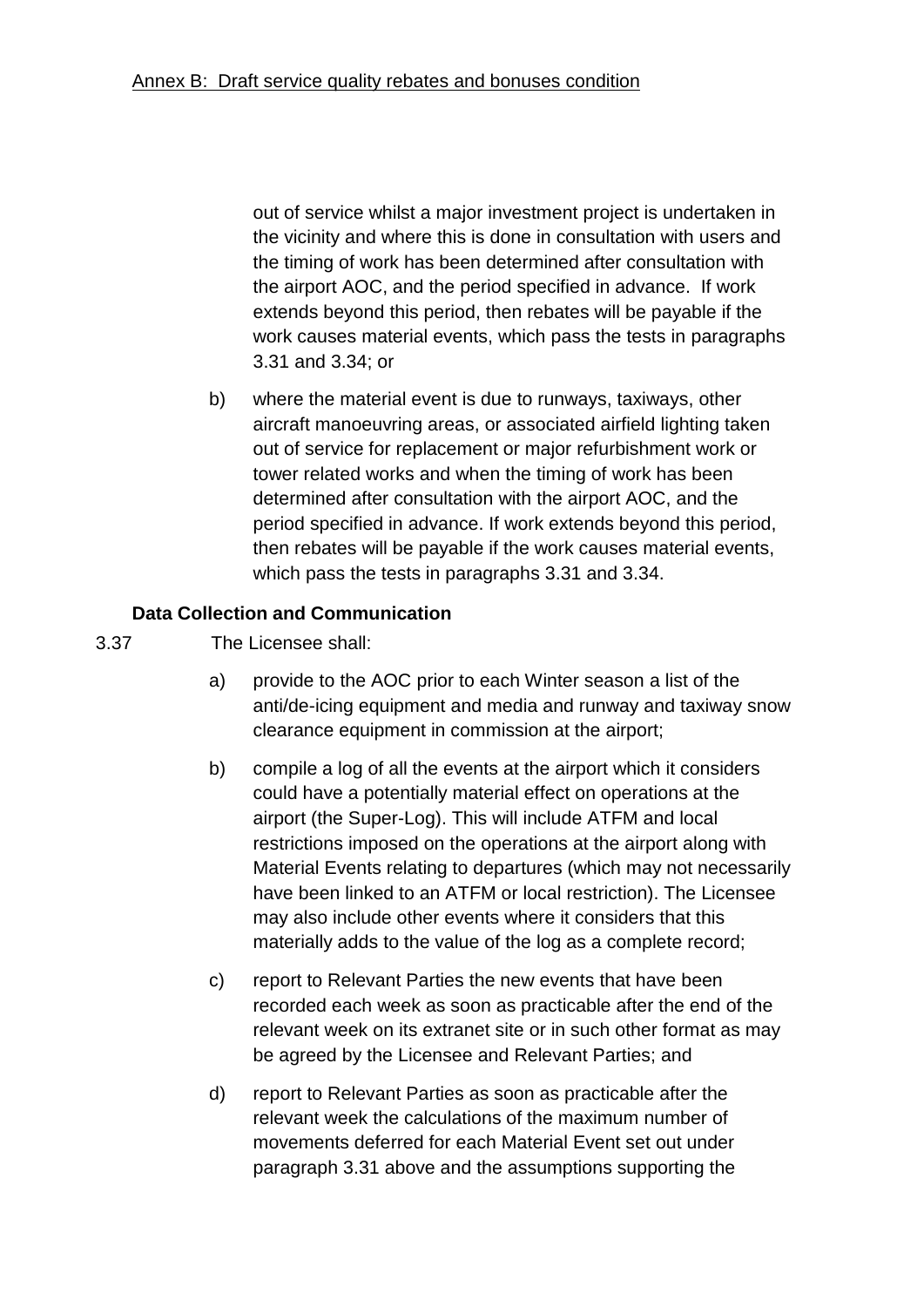expected level of arrivals or departures in each hour during the course of the Material Event and any estimate of the proportion of responsibility as set out in paragraph [3.35.](#page-33-2)

# **3. Calculation of Bonus Factor**

3.38 <sup>t</sup>

 $B_t$  is a bonus factor based on performance in respect of Specified Elements k in Relevant Year t and shall be calculated as follows:

$$
B_{t} = \sum_{j=April}^{j=March} \sum_{k} Max \left[ 0, Min \left[ BNS(TN)_{kj}, BNS(TS)_{kj} \right] \right]
$$

Where:

Specified Elements are the elements set out in [Table 6](#page-47-0) and

For each month  $j$  and specified element  $k$ ;

$$
BNS(TN)_{kj} = \frac{1}{12} \times MAB_k \frac{\text{Min}[UPL_k, MP(TN)_{kj}] - LPL_k}{UPL_k - LPL_k}
$$

$$
BNS(TS)_{kj} = \frac{1}{12} \times MAB_k \frac{\text{Min}[UPL_k, MP(TS)_{kj}] - LPL_k}{UPL_k - LPL_k}
$$

For each Specified Element k,  $LPL_k$ , UPL<sub>k</sub> and  $MAB_k$  have the values assigned in [Table 6;](#page-47-0) and

 $MP(TN)_{ki}$  and  $MP(TS)_{ki}$  are the performances in Gatwick's North Terminal and Gatwick's South Terminal respectively, for element k in month *j*.

# **4. General matters**

#### **Rounding**

3.39 In this schedule, the calculation and reporting of all performance terms shall be to two places of decimals (in the case of percentages to 2 decimal places of a percentage point).

#### **Publication of information**

- 3.40 At the airport, the Licensee shall publish in each terminal, on a monthly basis, the performance against the standards for each of the terminals at the airport with respect to:
	- a) Departure lounge seat availability (QSM);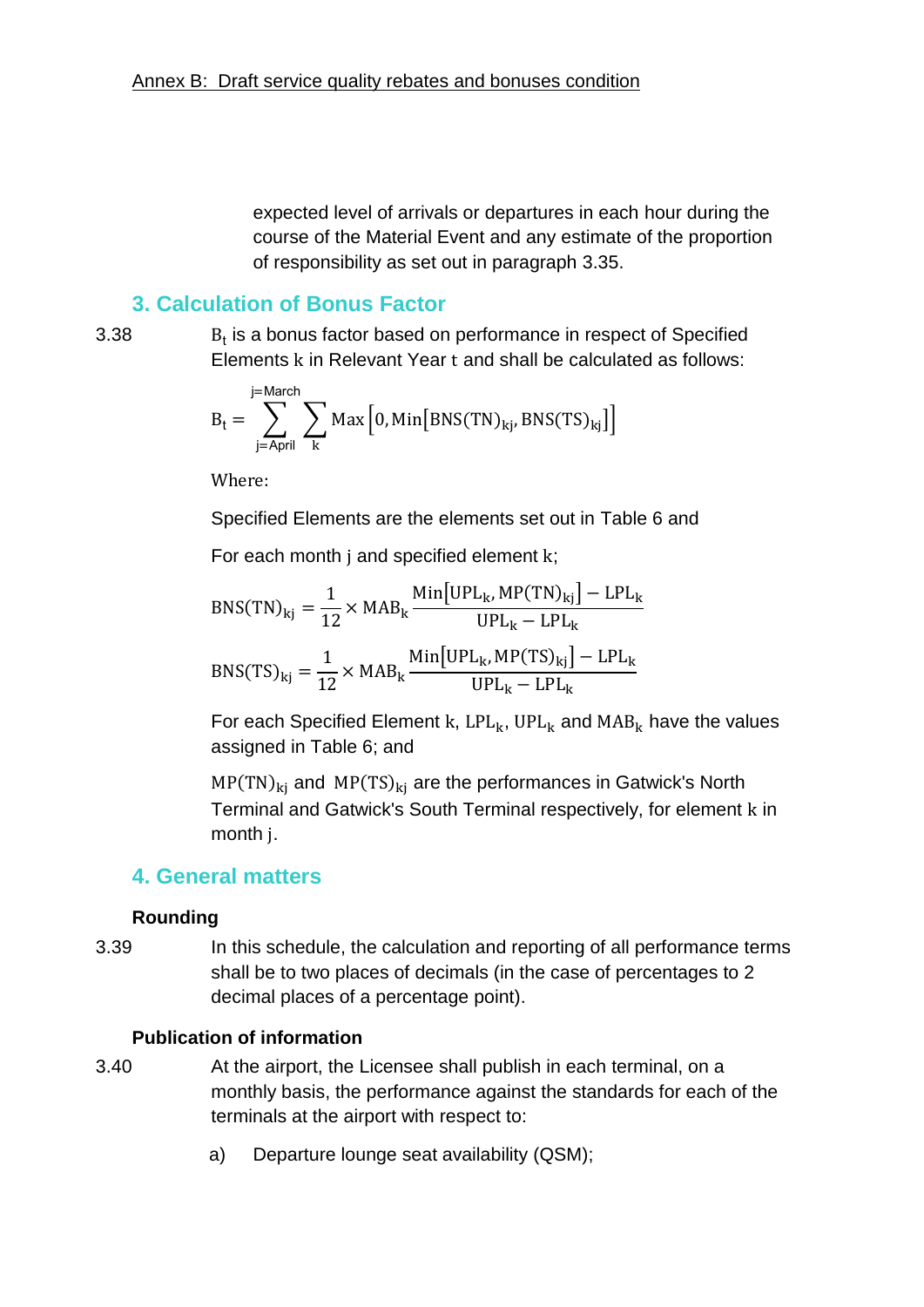- b) Cleanliness (QSM);
- c) Way-finding (QSM);
- d) Flight information (QSM);
- e) Security (QSM);
- f) Central search;
- g) Transfer search;
- h) Inter terminal transit system availability.
- 3.41 The Licensee shall also publish on its website on a monthly basis, the performance against the standards for each of the terminals at the airport with respect to all elements specified in [Table 3](#page-38-0) and [Table 4](#page-42-0) and the Aerodrome Congestion Term element. The Licensee shall also publish on its website on a monthly basis the estimated financial impacts, in terms of rebates and bonuses, generated by the performance relating to all the service quality elements.

# <span id="page-36-0"></span>**Definitions**

- 3.42 In this schedule:
	- a) Airport Charges has the same meaning as in Regulation 3(1) of the Airport Charges Regulations 2011 (SI 2011/2491);
	- b) Relevant Parties are airlines that have paid Airport Charges in the relevant month in respect of passenger services;
	- c) Relevant Year means the period of twelve months ending with 31 March in each year;
	- d) The AOC means the Airline Operators Committee;
	- e) Terminal is a main passenger terminal and this excludes general aviation facilities;
	- f) A relevant dead-band month is:
		- i) November,
		- ii) January,
		- iii) February, or
		- iv) March (where Easter Sunday falls on or after 7 April), or;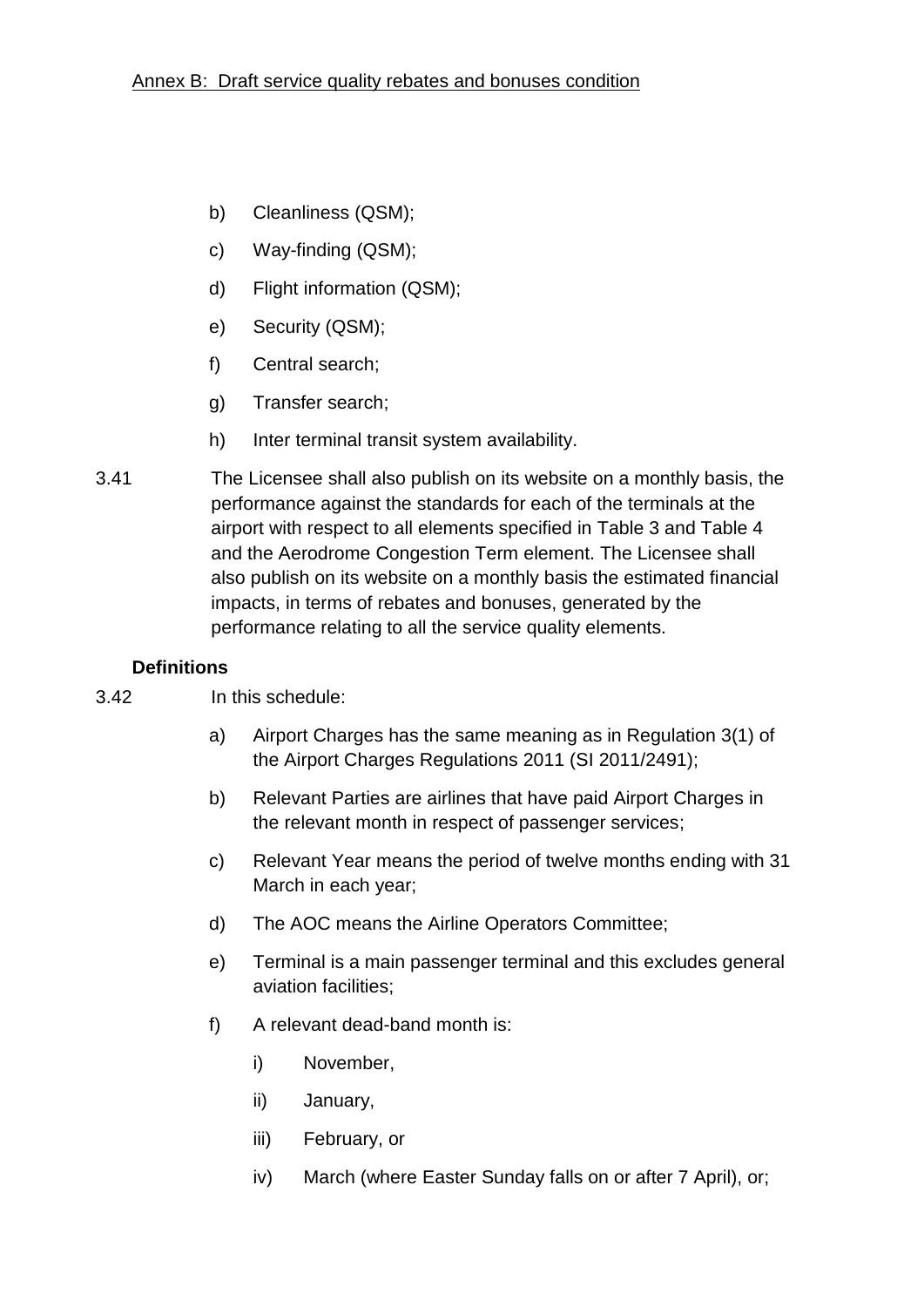v) a month agreed to in writing for the relevant asset or element and terminal by the Licensee and the AOC.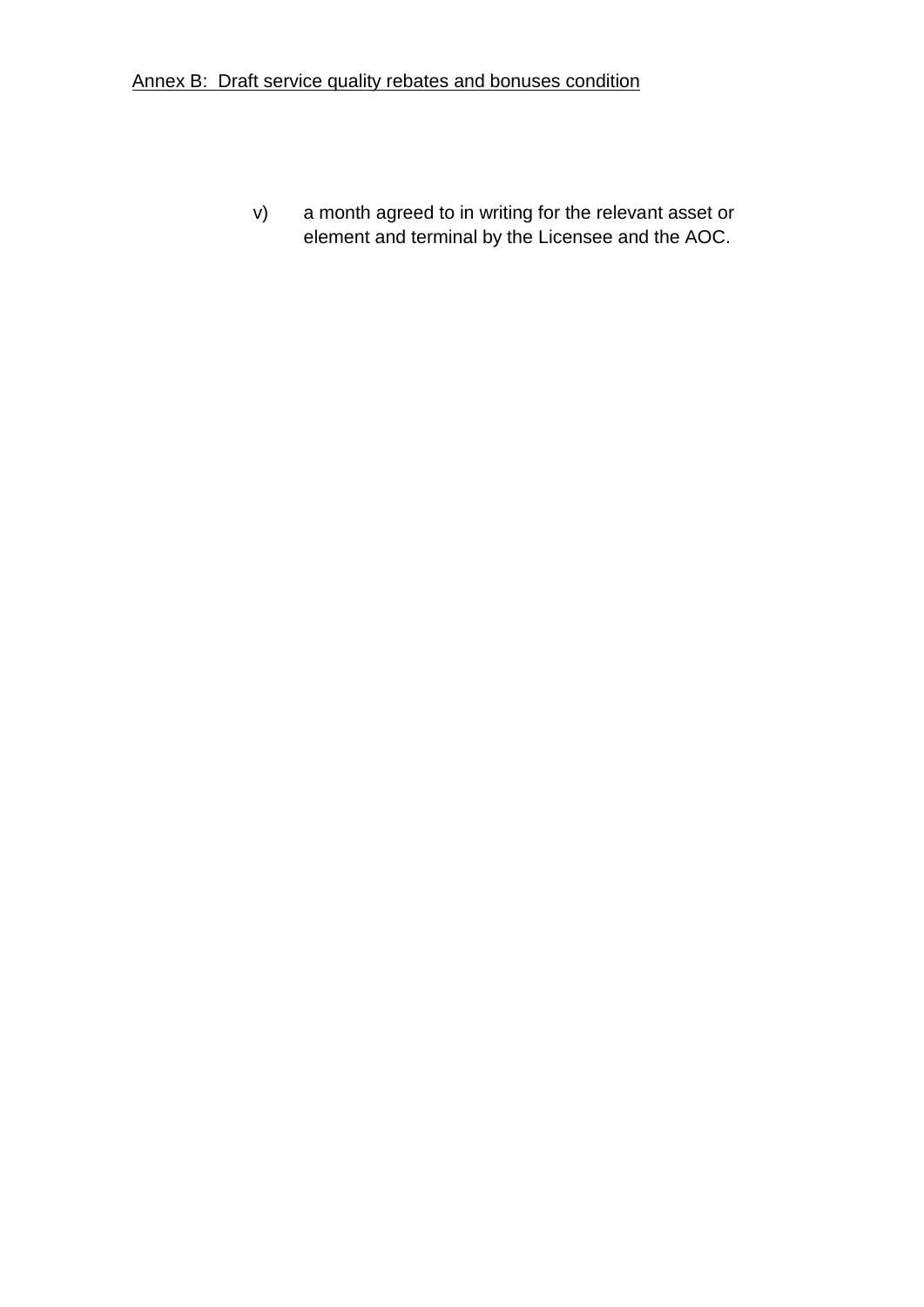# **5. Tables**

<span id="page-38-0"></span> $\overline{a}$ 

#### **Table 3: Gatwick South Terminal**

| i. | <b>Element</b>                        | <b>Metric</b>                                                           | Relevant time over <sup>12</sup> which<br>performance counts for<br>rebates                           | <b>Standardi</b>     | <b>Rebate per</b><br>month<br>Pij (for all j) | <b>Maximum</b><br>annual<br>rebate<br><b>ANNMAXi</b> |
|----|---------------------------------------|-------------------------------------------------------------------------|-------------------------------------------------------------------------------------------------------|----------------------|-----------------------------------------------|------------------------------------------------------|
|    | Departure lounge seat<br>availability | QSM scores -<br>Moving annual                                           | Last 12 months.                                                                                       | 4.00                 | 0.0600%                                       | 0.3600%                                              |
| 2  | <b>Cleanliness</b>                    | average                                                                 |                                                                                                       | 4.10                 | 0.0600%                                       | 0.3600%                                              |
| 3  | Way-finding                           |                                                                         |                                                                                                       | 4.10                 | 0.0600%                                       | 0.3600%                                              |
| 4  | Flight information                    |                                                                         |                                                                                                       | 4.20                 | 0.0600%                                       | 0.3600%                                              |
| 5  | Security                              |                                                                         |                                                                                                       |                      |                                               | Publication only                                     |
| 6  | Central Search - first<br>element     | Percentage of<br>queue times<br>measurements $\lt$<br>5 minutes $^{13}$ | 02:30-22:30 or period agreed<br>locally for each terminal<br>between the Licensee and<br>terminal AOC | 95.00% <sup>14</sup> | 0.1417%                                       | 0.8500%                                              |

<sup>12</sup> Where relevant, if the airport and the local AOC fail to agree a period for a particular element, the default time period will be the period specified for central search.

<sup>13</sup> This metric will become "Percentage of passengers queuing less than 5 minutes" after the end of March 2015

<sup>14</sup> The Standard after the end of March 2015 is still to be defined.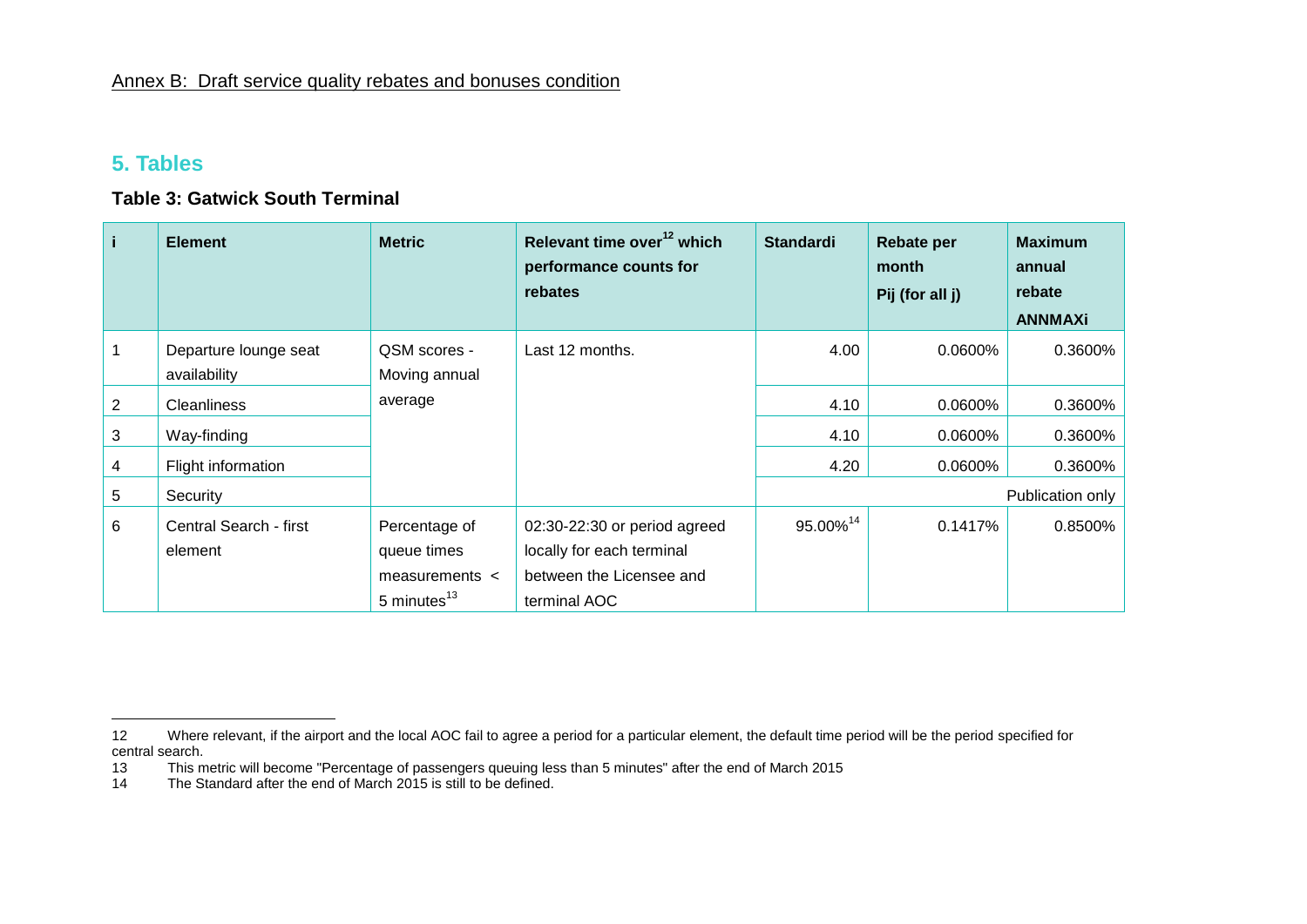|   |                                    | Percentage of<br>queue times<br>measurements <<br>15 minutes <sup>15</sup>                                                         | 02:30-22:30 or period agreed<br>locally for each terminal<br>between the Licensee and<br>terminal AOC | 98.00%16   |         |         |
|---|------------------------------------|------------------------------------------------------------------------------------------------------------------------------------|-------------------------------------------------------------------------------------------------------|------------|---------|---------|
| 7 | Central Search - second<br>element | Proportion of days<br>in month j in which<br>there was at least<br>a single queue<br>time measurement<br>exceeding the<br>standard | 02:30-22:30 or period agreed<br>locally for each terminal<br>between the Licensee and<br>terminal AOC | 30 minutes | 0.5000% | 0.4500% |
| 8 | Transfer search                    | Percentage of<br>queue times<br>measurements <<br>10 minutes <sup>17</sup>                                                         | Period agreed locally for each<br>terminal between the Licensee<br>and terminal AOC                   | 95.00%18   | 0.0333% | 0.2000% |
| 9 | Staff search                       | Percentage of 15<br>minute<br>measurements<br>(South Terminal)<br>that are less than<br>5 minutes                                  | Period agreed locally for each<br>terminal between the Licensee<br>and terminal AOC                   | 95%        | 0.0275% | 0.1650% |

 $\overline{a}$ 

<sup>15</sup> This metric will become "Percentage of passengers queuing less than 15 minutes" after the end of March 2015

<sup>16</sup> The Standard after the end of March 2015 is still to be defined.

<sup>17</sup> This metric will become "Percentage of passengers queuing less than 10 minutes" after the end of March 2015

<sup>18</sup> The Standard after the end of March 2015 is still to be defined.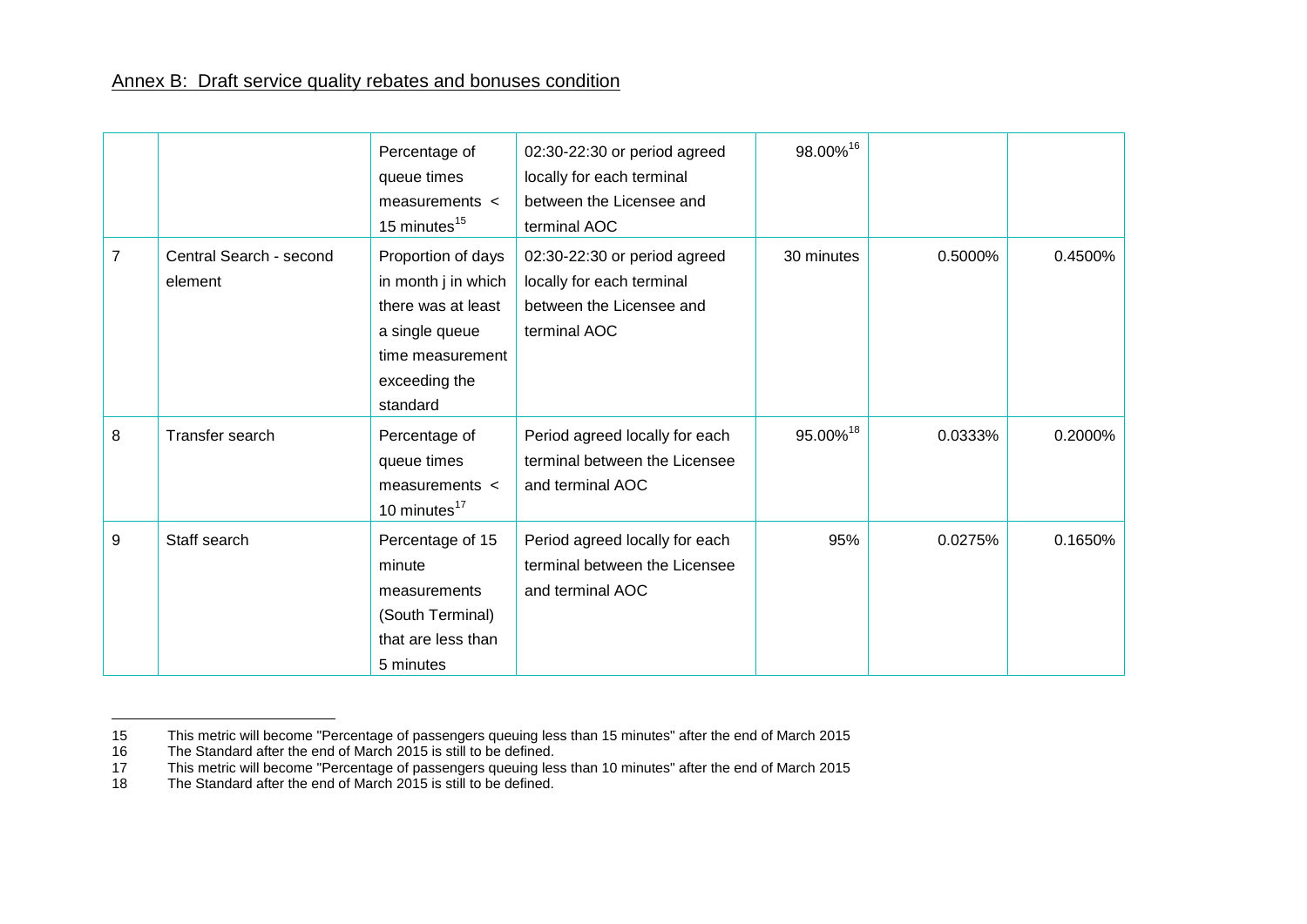$\overline{a}$ 

|    |                                             | Percentage of 15<br>minute<br>measurements<br>(Jubilee House &<br>Concorde House)<br>that are less than<br>10 minutes | Period agreed locally for each<br>terminal between the Licensee<br>and terminal AOC  | 95% | 0.0275% | 0.1650%               |
|----|---------------------------------------------|-----------------------------------------------------------------------------------------------------------------------|--------------------------------------------------------------------------------------|-----|---------|-----------------------|
| 10 | Control posts <sup>19</sup> search          | Percentage of<br>vehicles waiting<br>less than 15<br>minutes at each<br>control post group                            | Period agreed locally for each<br>terminal between airport and<br>terminal AOC       | 95% | 0.0550% | 0.3300%               |
| 11 | Passenger sensitive<br>equipment (general)  | % time available                                                                                                      | Period agreed locally for each<br>terminal between the Licensee<br>and terminal AOC. | 99% | 0.0583% | 0.3500%               |
| 12 | Passenger sensitive<br>equipment (priority) | % time available                                                                                                      | Period agreed locally for each<br>terminal between the Licensee<br>and terminal AOC. | 99% | 0.0583% | 0.3500%               |
| 13 |                                             |                                                                                                                       |                                                                                      |     |         | Intentionally omitted |
| 14 | Arrivals reclaim (baggage<br>carousels)     | % time available                                                                                                      | Period agreed locally for each<br>terminal between the Licensee<br>and terminal AOC. | 99% | 0.0417% | 0.3500%               |

The measured element for control posts will be the average for the airport as a whole and will therefore be at the same level for all relevant terminals at Gatwick.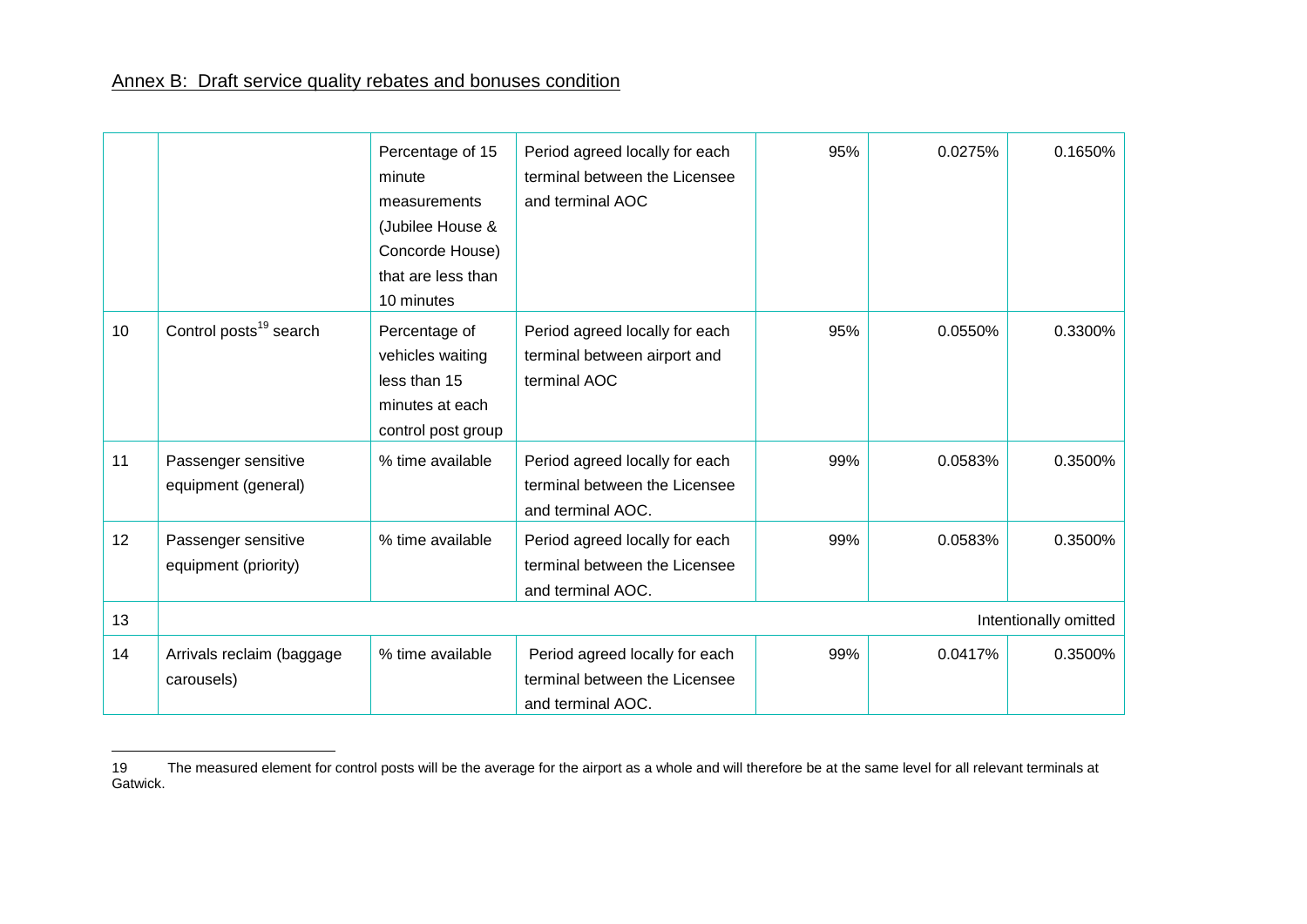| 15 | Outbound baggage system          | % time available                                   | Period agreed locally for each<br>terminal between the Licensee<br>and terminal AOC | 99%                  | 0.0333% | 0.2000% |
|----|----------------------------------|----------------------------------------------------|-------------------------------------------------------------------------------------|----------------------|---------|---------|
| 16 | <b>Stands</b>                    | % time available                                   | Period agreed locally for each<br>terminal between the Licensee<br>and terminal AOC | 99%                  | 0.0417% | 0.2500% |
| 17 | <b>Jetties</b>                   | % time available                                   | Period agreed locally for each<br>terminal between the Licensee<br>and terminal AOC | 99%                  | 0.0500% | 0.3000% |
| 18 | <b>Pier Service</b>              | Moving annual<br>average<br>% passengers<br>served | Last 12 months.                                                                     | 95.00% <sup>20</sup> | 0.0500% | 0.3000% |
| 19 | Fixed electrical ground<br>power | % time available                                   | Period agreed locally for each<br>terminal between the Licensee<br>and terminal AOC | 99%                  | 0.0250% | 0.1500% |

<sup>20</sup> Subject to exceptions to be agreed by the Licensee and the AOC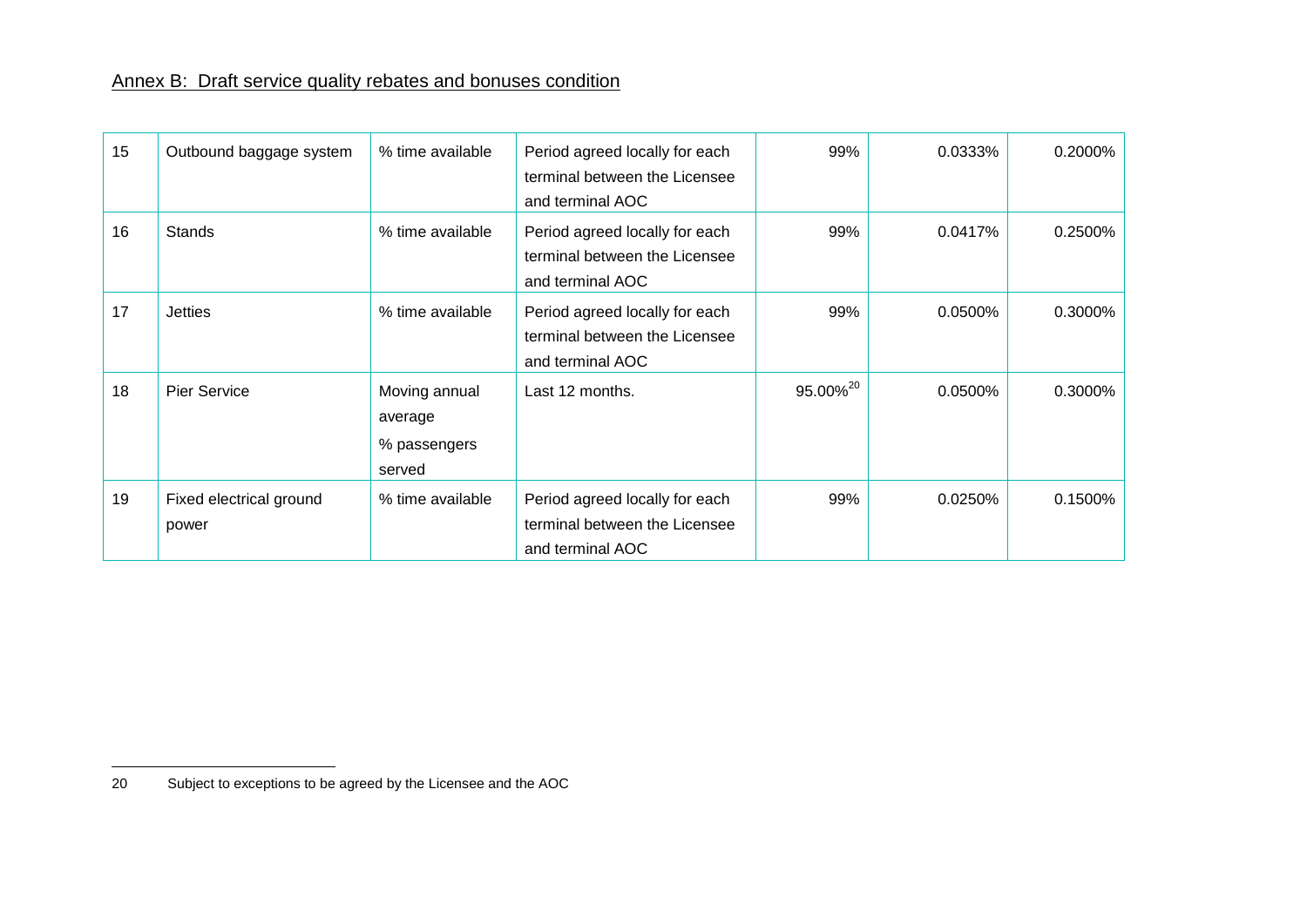### **Table 4: Gatwick North Terminal**

| i.             | <b>Element</b>                        | <b>Metric</b>                                                           | Relevant time over <sup>21</sup> which<br>performance counts for<br>rebates                        | <b>Standardi</b>     | <b>Rebate per</b><br>month<br>$P_{ii}$ (for all j) | <b>Maximum</b><br>annual rebate<br><b>ANNMAX</b> <sub>i</sub> |
|----------------|---------------------------------------|-------------------------------------------------------------------------|----------------------------------------------------------------------------------------------------|----------------------|----------------------------------------------------|---------------------------------------------------------------|
|                | Departure lounge seat<br>availability | QSM scores -<br>Moving annual                                           | Last 12 months.                                                                                    | 4.00                 | 0.0600%                                            | 0.3600%                                                       |
| $\overline{2}$ | Cleanliness                           | average                                                                 |                                                                                                    | 4.10                 | 0.0600%                                            | 0.3600%                                                       |
| 3              | Way-finding                           |                                                                         |                                                                                                    | 4.10                 | 0.0600%                                            | 0.3600%                                                       |
| 4              | Flight information                    |                                                                         |                                                                                                    | 4.20                 | 0.0600%                                            | 0.3600%                                                       |
| 5              | Security                              |                                                                         |                                                                                                    |                      |                                                    | Publication only                                              |
| 6              | Central Search - first element        | Percentage of<br>queue times<br>measurements $\lt$<br>5 minutes $^{22}$ | 02:30-22:30 or period agreed<br>locally for each terminal between<br>the Licensee and terminal AOC | 95.00% <sup>23</sup> | 0.1417%                                            | 0.8500%                                                       |
|                |                                       | Percentage of<br>queue times<br>measurements <<br>15 minutes $^{24}$    | 02:30-22:30 or period agreed<br>locally for each terminal between<br>the Licensee and terminal AOC | 98.00% <sup>25</sup> |                                                    |                                                               |

<span id="page-42-0"></span> $\overline{a}$ 

<sup>21</sup> Where relevant, if the airport and the local AOC fail to agree a period for a particular element, the default time period will be the period specified for central search.

<sup>22</sup> This metric will become "Percentage of passengers queuing less than 5 minutes" after the end of March 2015<br>23 The Standard after the end of March 2015 is still to be defined.

<sup>23</sup> The Standard after the end of March 2015 is still to be defined.<br>24 This metric will become "Percentage of passengers gueuing les

<sup>24</sup> This metric will become "Percentage of passengers queuing less than 15 minutes" after the end of March 2015

<sup>25</sup> The Standard after the end of March 2015 is still to be defined.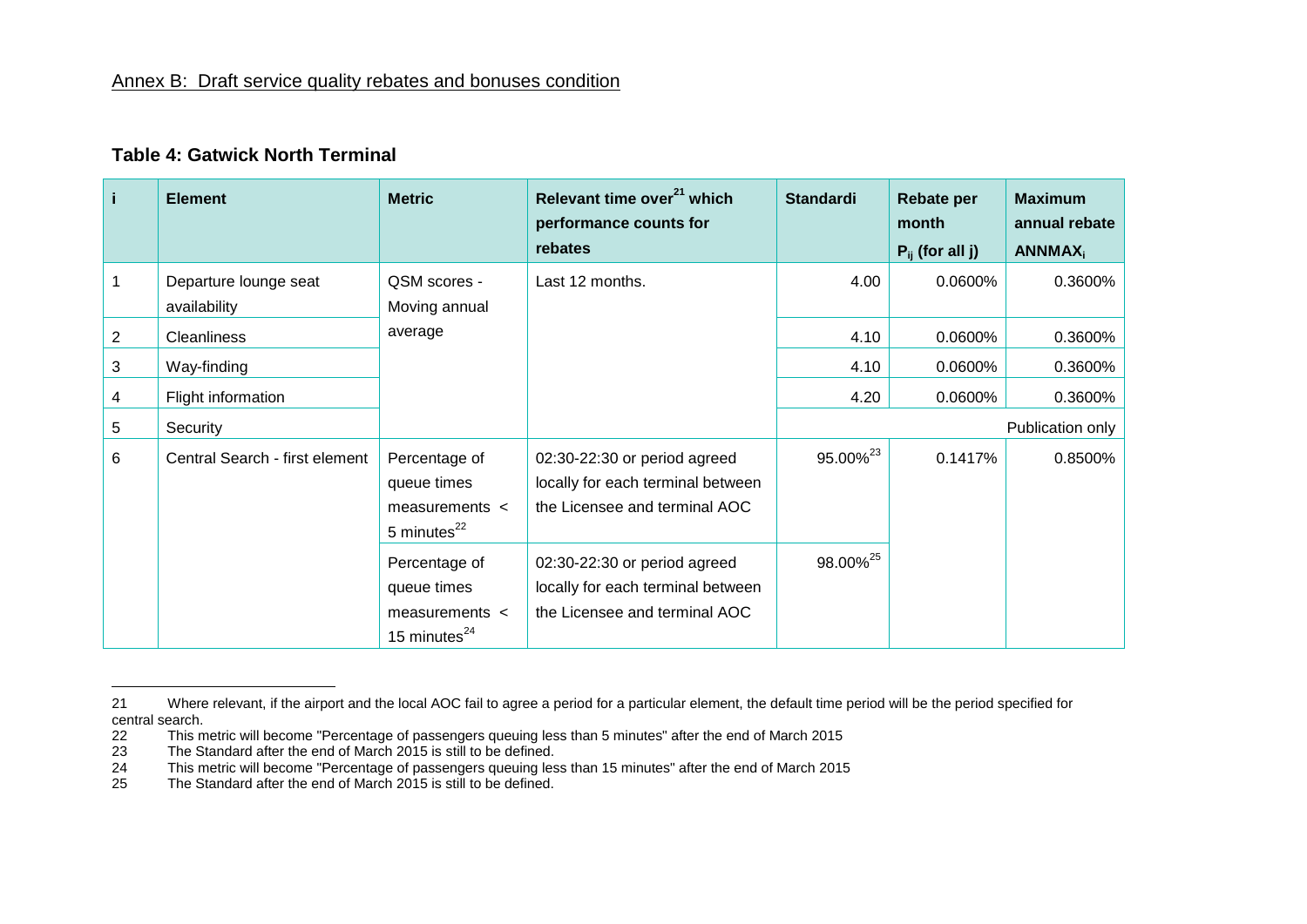| 7 | Central Search - second<br>element | Proportion of days<br>in month j in which<br>there was at least<br>a single queue<br>time measurement<br>exceeding the<br>standard | $02:30-22:30$ or period agreed<br>locally for each terminal between<br>the Licensee and terminal AOC | 30 minutes           | 0.5000% | 0.4500% |
|---|------------------------------------|------------------------------------------------------------------------------------------------------------------------------------|------------------------------------------------------------------------------------------------------|----------------------|---------|---------|
| 8 | Transfer search                    | Percentage of<br>queue times<br>measurements $\lt$<br>10 minutes <sup>26</sup>                                                     | Period agreed locally for each<br>terminal between the Licensee<br>and terminal AOC                  | 95.00% <sup>27</sup> | 0.0333% | 0.2000% |
| 9 | Staff search                       | Percentage of 15<br>minute<br>measurements<br>(North Terminal)<br>that are less than<br>5 minutes                                  | Period agreed locally for each<br>terminal between the Licensee<br>and terminal AOC                  | 95%                  | 0.0275% | 0.1650% |

27 The Standard after the end of March 2015 is still to be defined.

 $\frac{26}{27}$ 26 This metric will become "Percentage of passengers queuing less than 10 minutes" after the end of March 2015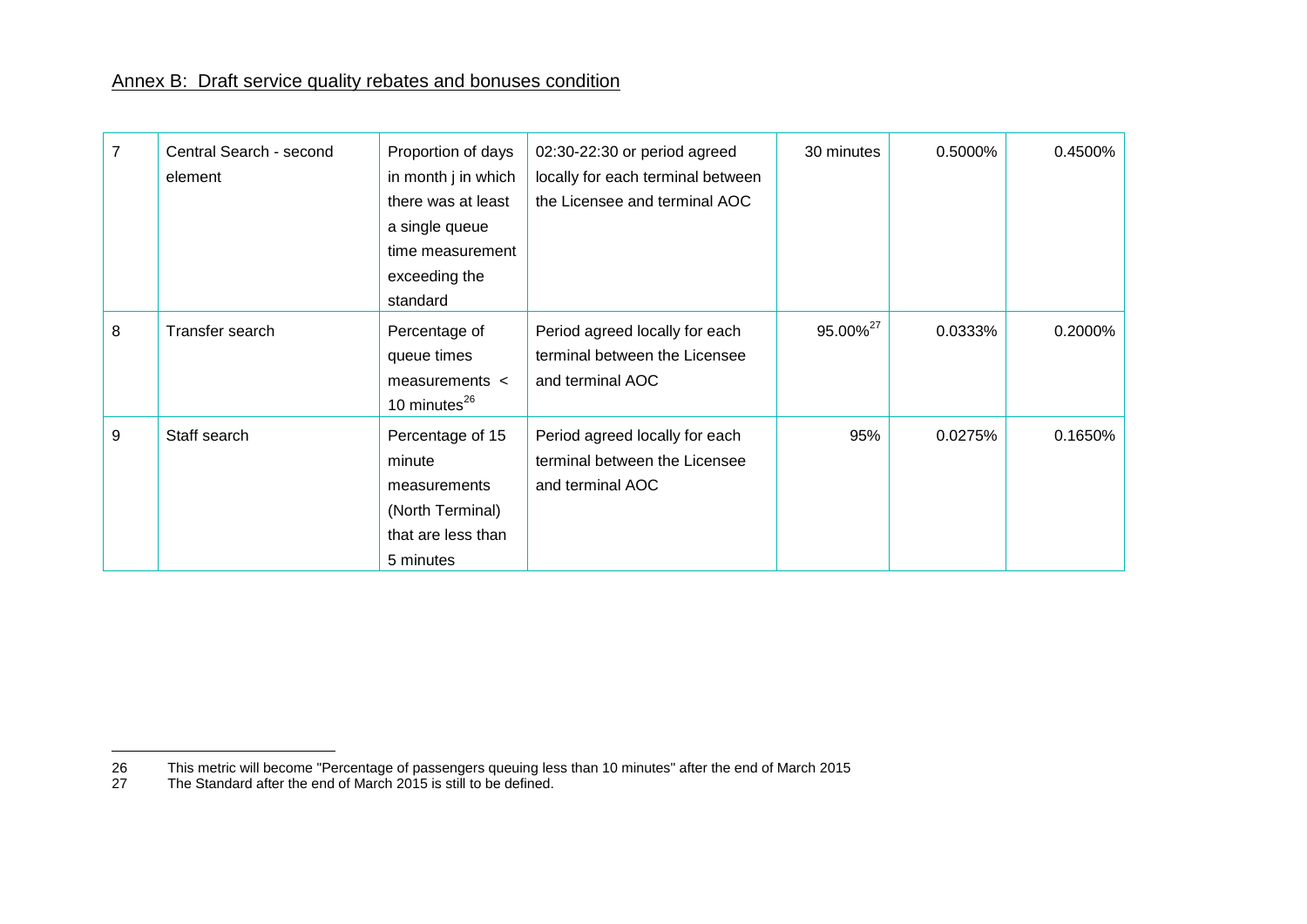$\overline{a}$ 

|                 |                                             | Percentage of 15<br>minute<br>measurements<br>(Jubilee House &<br>Concorde House)<br>that are less than<br>10 minutes | Period agreed locally for each<br>terminal between the Licensee<br>and terminal AOC. | 95% | 0.0275% | 0.1650% |
|-----------------|---------------------------------------------|-----------------------------------------------------------------------------------------------------------------------|--------------------------------------------------------------------------------------|-----|---------|---------|
| 10              | Control posts <sup>28</sup> search          | Percentage of<br>vehicles waiting<br>less than 15<br>minutes at each<br>control post group                            | Period agreed locally for each<br>terminal between airport and<br>terminal AOC.      | 95% | 0.0550% | 0.3300% |
| 11              | Passenger sensitive<br>equipment (general)  | % time available                                                                                                      | Period agreed locally for each<br>terminal between the Licensee<br>and terminal AOC. | 99% | 0.0583% | 0.3500% |
| 12 <sup>2</sup> | Passenger sensitive<br>equipment (priority) | % time available                                                                                                      | Period agreed locally for each<br>terminal between the Licensee<br>and terminal AOC. | 99% | 0.0500% | 0.3500% |
| 13              | Inter-terminal transit system               | % time one car<br>available                                                                                           | Period agreed locally for each<br>terminal between the Licensee<br>and terminal AOC. | 99% | 0.0583% | 0.3000% |

The measured element for control posts will be the average for the airport as a whole and will therefore be at the same level for all relevant terminals at Gatwick.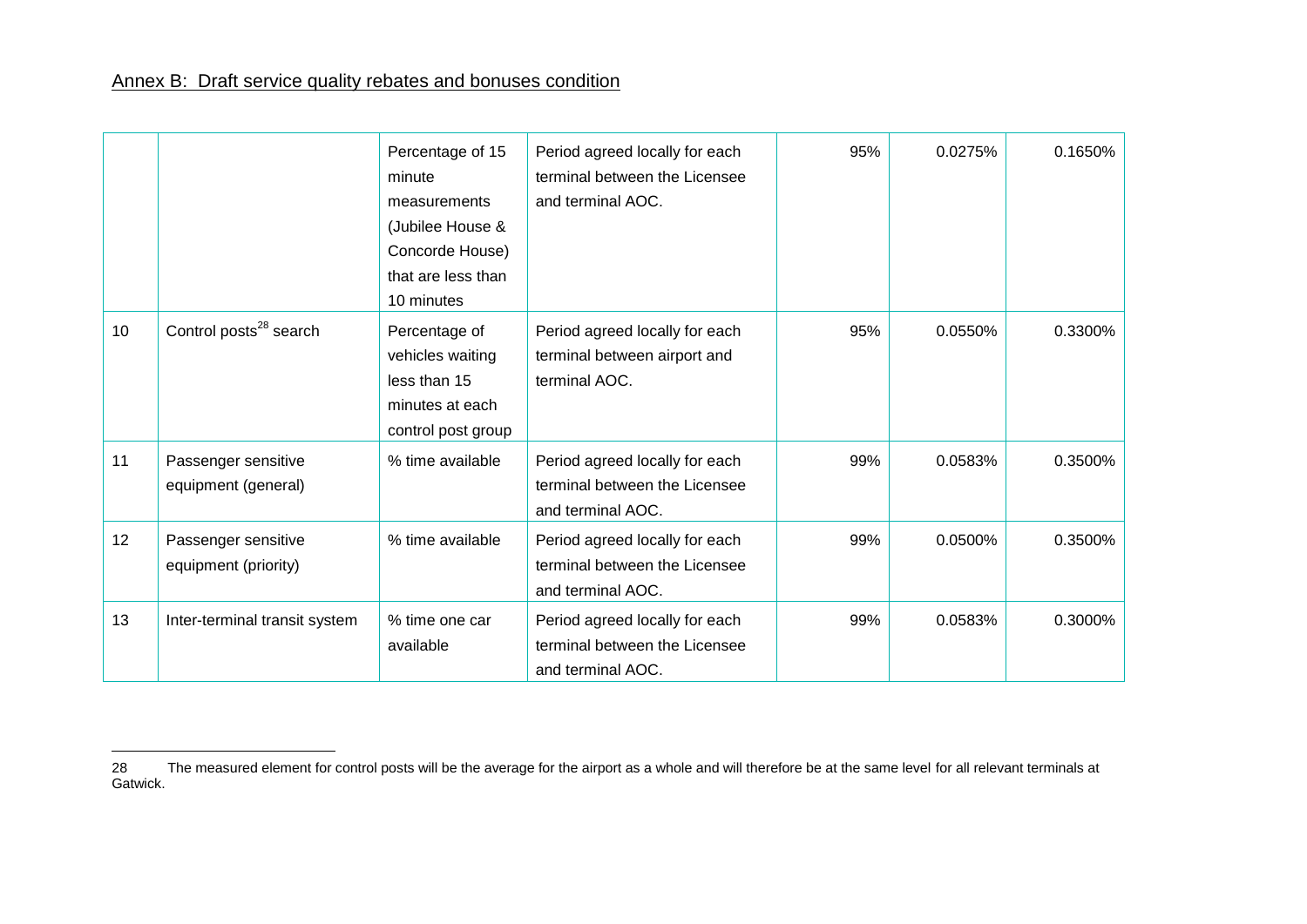| 14 | Arrivals reclaim (baggage<br>carousels) | % time available                                   | Period agreed locally for each<br>terminal between the Licensee<br>and terminal AOC. | 99%                  | 0.0417% | 0.3500% |
|----|-----------------------------------------|----------------------------------------------------|--------------------------------------------------------------------------------------|----------------------|---------|---------|
| 15 | Outbound baggage system                 | % time available                                   | Period agreed locally for each<br>terminal between the Licensee<br>and terminal AOC  | 99%                  | 0.0333% | 0.2000% |
| 16 | <b>Stands</b>                           | % time available                                   | Period agreed locally for each<br>terminal between the Licensee<br>and terminal AOC  | 99%                  | 0.0417% | 0.2500% |
| 17 | <b>Jetties</b>                          | % time available                                   | Period agreed locally for each<br>terminal between the Licensee<br>and terminal AOC  | 99%                  | 0.0500% | 0.3000% |
| 18 | Pier Service                            | Moving annual<br>average<br>% passengers<br>served | Last 12 months.                                                                      | 95.00% <sup>29</sup> | 0.0500% | 0.3000% |
| 19 | Fixed electrical ground power           | % time available                                   | Period agreed locally for each<br>terminal between the Licensee<br>and terminal AOC. | 99%                  | 0.0250% | 0.1500% |

<sup>29</sup> Subject to exceptions to be agreed by the Licensee and the AOC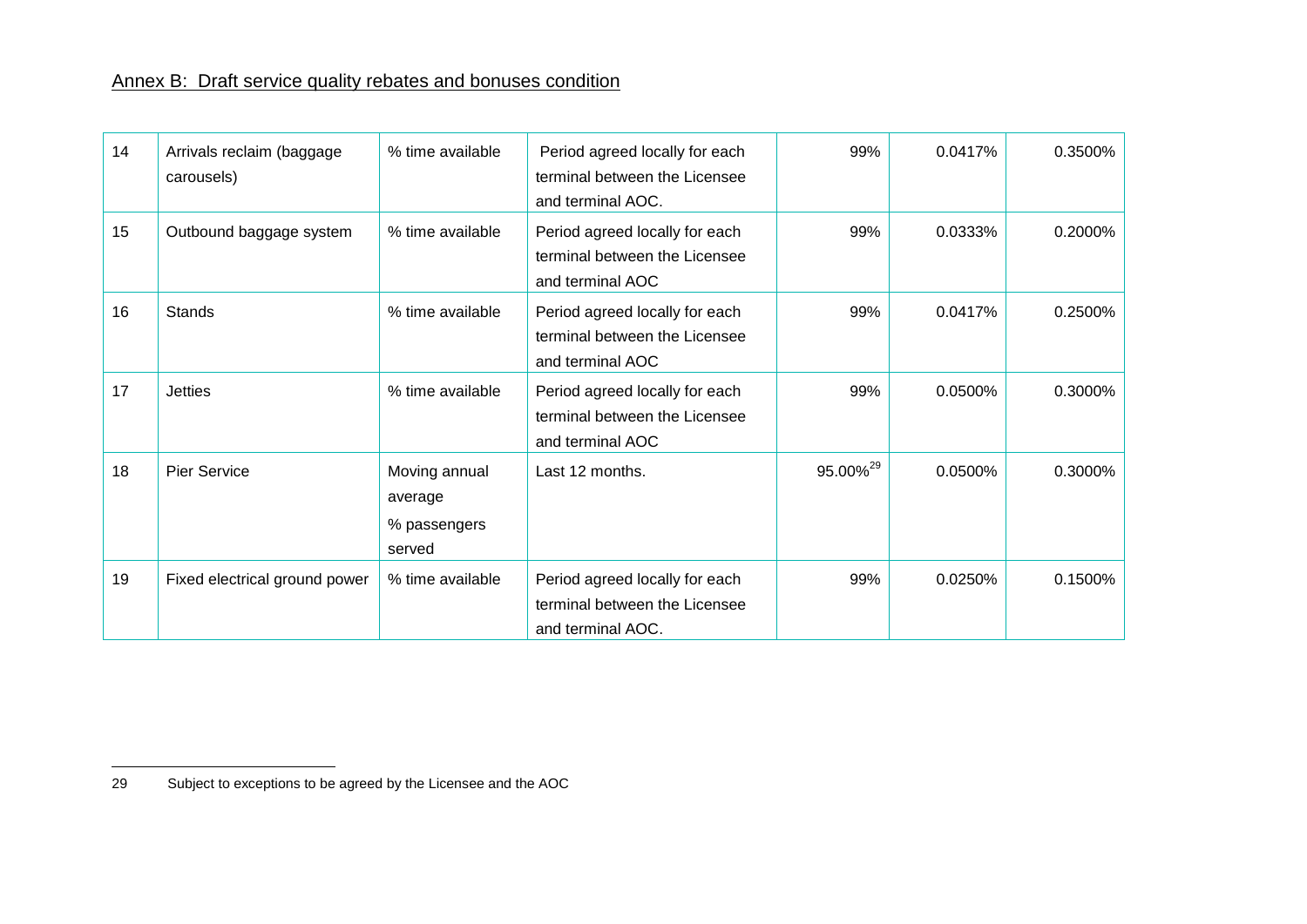# **Table 5: ACT Rebates**

<span id="page-46-0"></span>

| <b>Maximum cumulative</b><br>movements deferred | <b>Gatwick Rebate</b><br>(E000)<br>(2012/13 prices) |
|-------------------------------------------------|-----------------------------------------------------|
| $0$ to $3$                                      | 0.0                                                 |
| 4 or 5                                          | 3.7                                                 |
| 6 or 7                                          | 5.9                                                 |
| 8 or 9                                          | 8.5                                                 |
| 10 or 11                                        | 11.7                                                |
| 12 or 13                                        | 15.7                                                |
| 14 or 15                                        | 20.4                                                |
| 16 or 17                                        | 25.6                                                |
| 18 or 19                                        | 31.6                                                |
| 20 or more per day                              | 36.6                                                |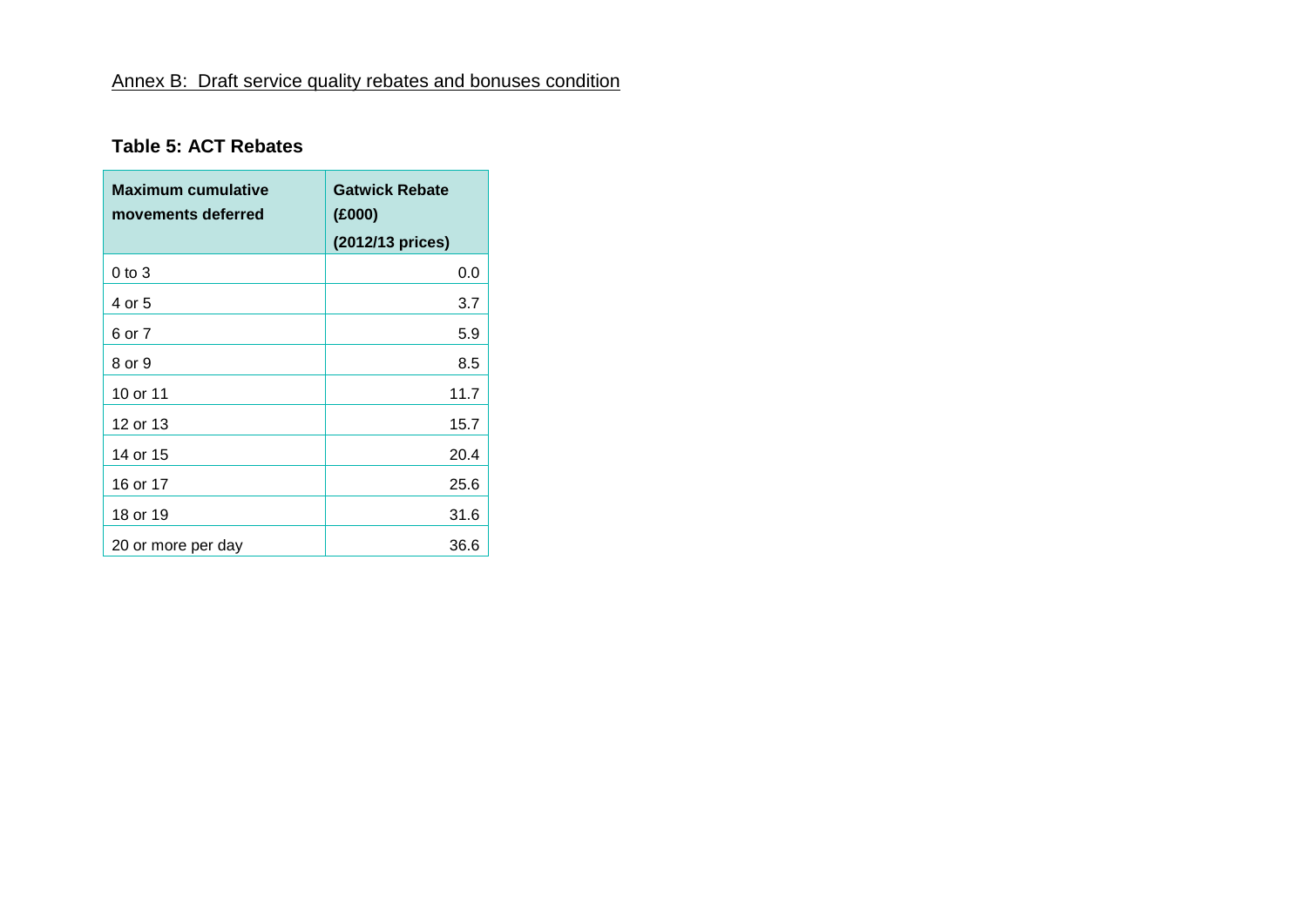# **Table 6: Bonuses**

<span id="page-47-0"></span>

| k | <b>Specified Element</b>           | <b>Metric</b>       | Lower performance<br>Limit $(LPL_k)$ | <b>Upper Performance</b><br>Limit ( $UPL_k$ ) | <b>Maximum annual bonus</b><br>$(MAB_k)$ |
|---|------------------------------------|---------------------|--------------------------------------|-----------------------------------------------|------------------------------------------|
|   | Departure lounge seat availability | QSM scores - Moving | 4.20                                 | 4.50                                          | 0.3600%                                  |
|   | <b>Cleanliness</b>                 | annual average      | 4.30                                 | 4.60                                          | 0.3600%                                  |
| 3 | Way-finding                        |                     | 4.40                                 | 4.70                                          | 0.3600%                                  |
| 4 | Flight information                 |                     | 4.50                                 | 4.80                                          | 0.3600%                                  |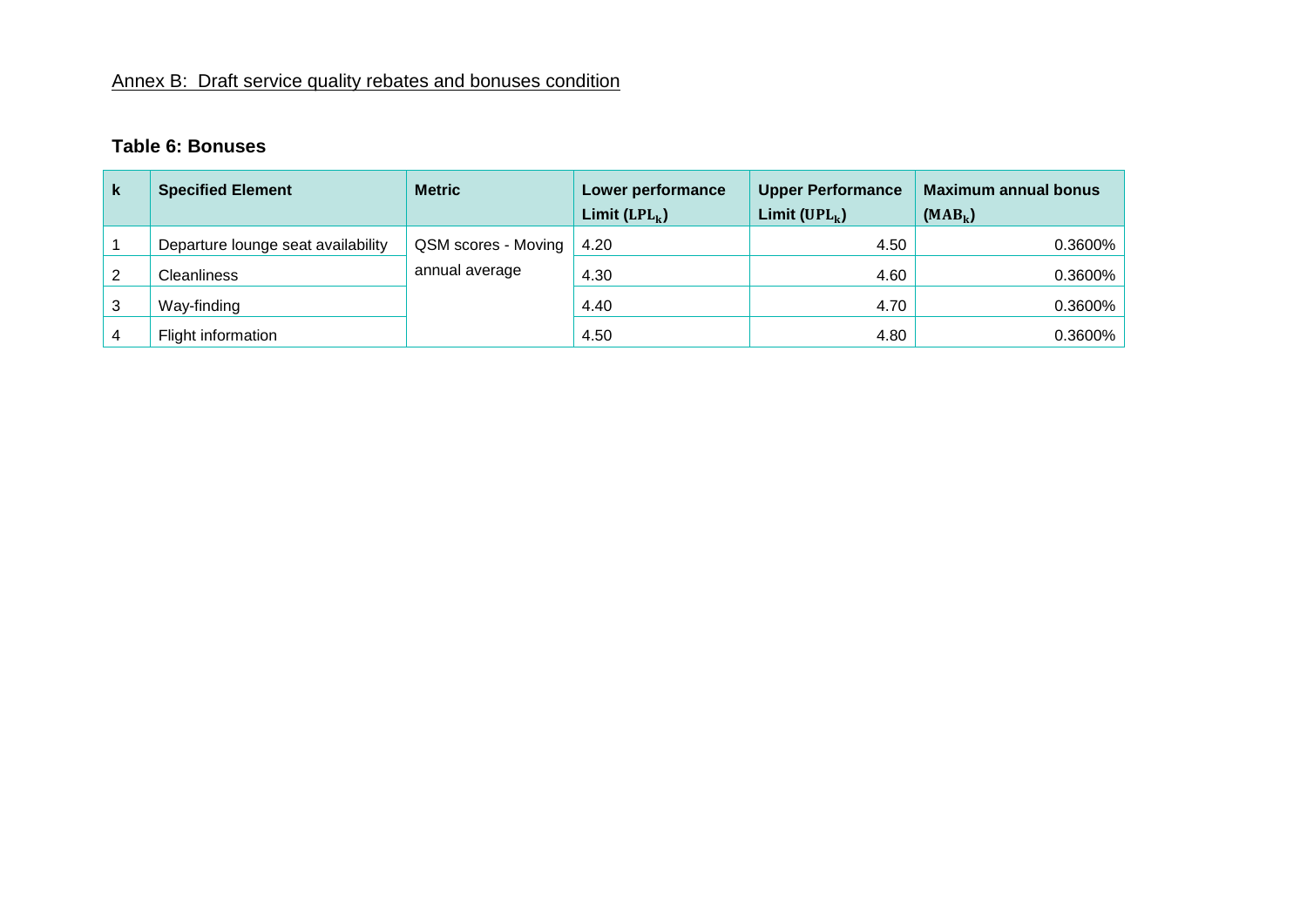# **Annex C Consultation on a draft penalties policy for penalties issued under Part 1 Chapter 1 of the Civil Aviation Act 2012.**

# **Background**

- 1. The Civil Aviation Act 2012 (the Act) allows the CAA to impose appropriate and proportionate penalties on:
	- i. licence holders for breach of licence or breach of an enforcement order the CAA may impose a fixed amount up to 10% of the company's qualifying turnover and/or a daily amount up to 0.1% of its qualifying turnover;
	- ii. any person who, without reasonable excuse, fails to provide information or documents required by CAA by notice under its powers in Chapter 1 of the Act – the CAA may impose a fixed amount up to £2m and/or a daily amount up to £100,000; and
	- iii. any person who knowingly or recklessly provides false or misleading information to the CAA or who intentionally alters, suppresses or destroys a document that they are required to provide by a notice issued by the CAA under Chapter 1 of the Act – there is no specified limit on penalties for this offence.
- 2. The Act requires the CAA to consult on and publish a statement of its policy with respect to imposing penalties under Chapter 1 and determining their amount. The CAA considers that a single policy is suitable for all three types of penalty as the principles and criteria it considers should be the same whenever it decides to impose a penalty.
- 3. In preparing the draft penalties policy, the CAA has had regard to its s1 duties, its published enforcement policy, the Macrory principles on imposing penalties<sup>30</sup> and the penalties statements published by other regulators.
- 4. The statement starts with a factual description of the CAA's powers to impose penalties and its procedural obligations. The CAA then separates out the decisions on whether a penalty is appropriate and what the amount should be, in line with its obligations under the Act.

# **Is a penalty appropriate?**

1

5. The draft penalties statement sets out that the primary purpose in deciding whether to impose a penalty should be to incentivise future compliance by both the offender and others with similar obligations, and to deter non-compliance. In

 $30$  See footnote 1 in the draft penalties statement in the Appendix.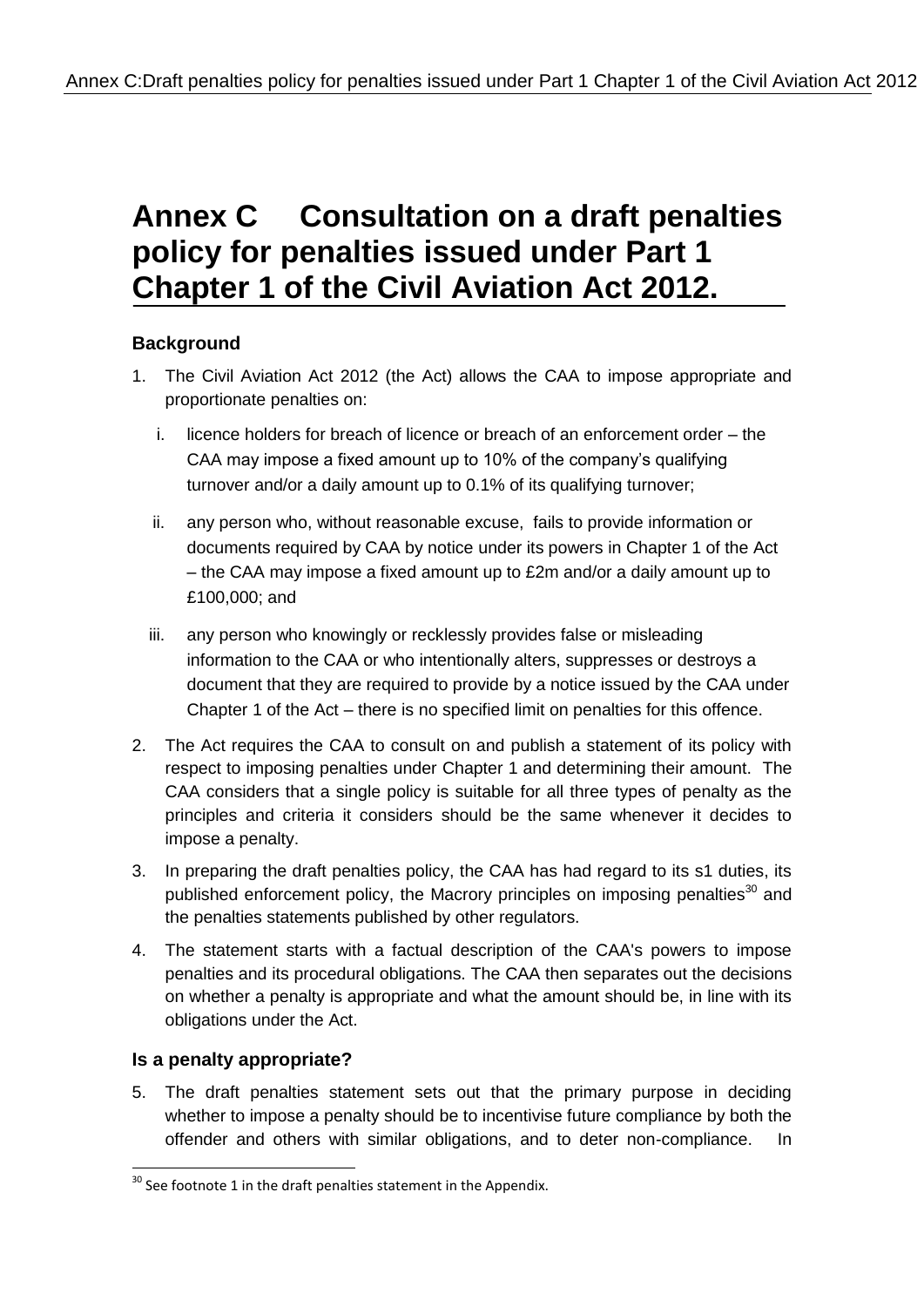assessing whether a penalty is appropriate in each case, the CAA must also have regard to its s1 duties and the Macrory principles. The draft penalties statement also makes it clear that, although the CAA has an alternative enforcement mechanism for civil proceedings, it would normally favour the imposition of penalties.

### **Determining the amount – the starting point**

- 6. The CAA considers that the penalty should be proportionate to the offence, so the starting point should be based on the seriousness of the offence including the degree of harm done to the consumer or other market participants. The CAA also proposes that it should take into account at this stage how long the person has been non-compliant and whether they have gained from the non-compliance, either financially or otherwise.
- 7. The degree of culpability is also an important factor in determining the seriousness. If the offender acted knowingly, intentionally, recklessly or negligently then the starting point of the penalty would be higher, if it was accidental or inadvertent, the starting point may be lower.

#### **Determining the amount – mitigating and aggravating factors**

- 8. The CAA proposes that it allows for mitigating and aggravating factors to be taken into account to adjust the amount of any penalty. This allows greater flexibility to take all the relevant factors into account. The proposed penalties statement includes a non-exhaustive list of factors that could be taken into account. These are general factors which could be considered either aggravating or mitigating, depending on the circumstances of the case. Most of these factors point to the culture and attitude of the organisation towards compliance, particularly at senior levels.
- 9. One factor that is different regards allowing for reparations as a mitigating factor. Several regulators allow for any compensation or other reparations that the licensee may have made to those consumers directly affected by the breach. Ofwat's legislation specifically allows for it to allow for undertakings and ORR's penalties statement has allowed for the possibility of reparations as a mitigating factor in determining the amount. Ofgem's policy does not specifically mention reparations but in May last year it reduced a £4.5m penalty imposed on EDF to £1.00 due to compensation payments. The aim behind these policies is to ensure that the money remains in the industry to benefit those most affected by the breach.
- 10. The CAA believes there could be circumstances where a licensee could offer to pay for a capital project for the benefit users that would not be included in the RAB. Although this would not necessarily benefit those directly affected at the time of the breach, it would benefit future users.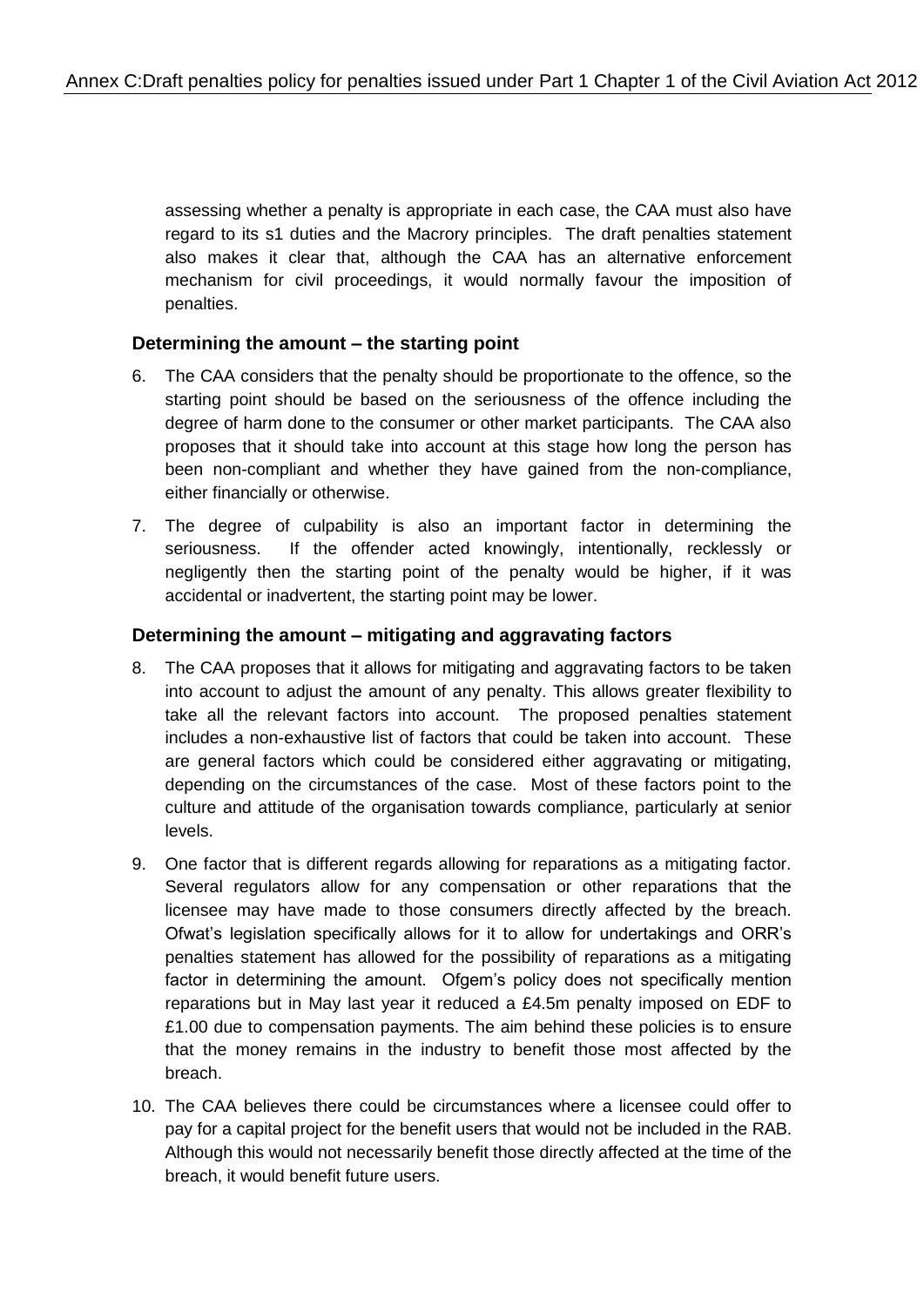#### **Determining the form of a penalty – fixed or daily amounts**

11. The draft penalties statement also includes a section setting out the CAA's proposed our criteria for deciding whether to impose a fixed and/or a daily amount. The CAA's principle consideration will be to balance the need to return to compliance as quickly as possible with its aim to incentivise future compliance, while keeping the overall penalty proportionate to the seriousness of the offence. So, for example, it could adjust the level of a fixed penalty downwards if it were also imposing a daily amount that was likely to be payable for a prolonged period.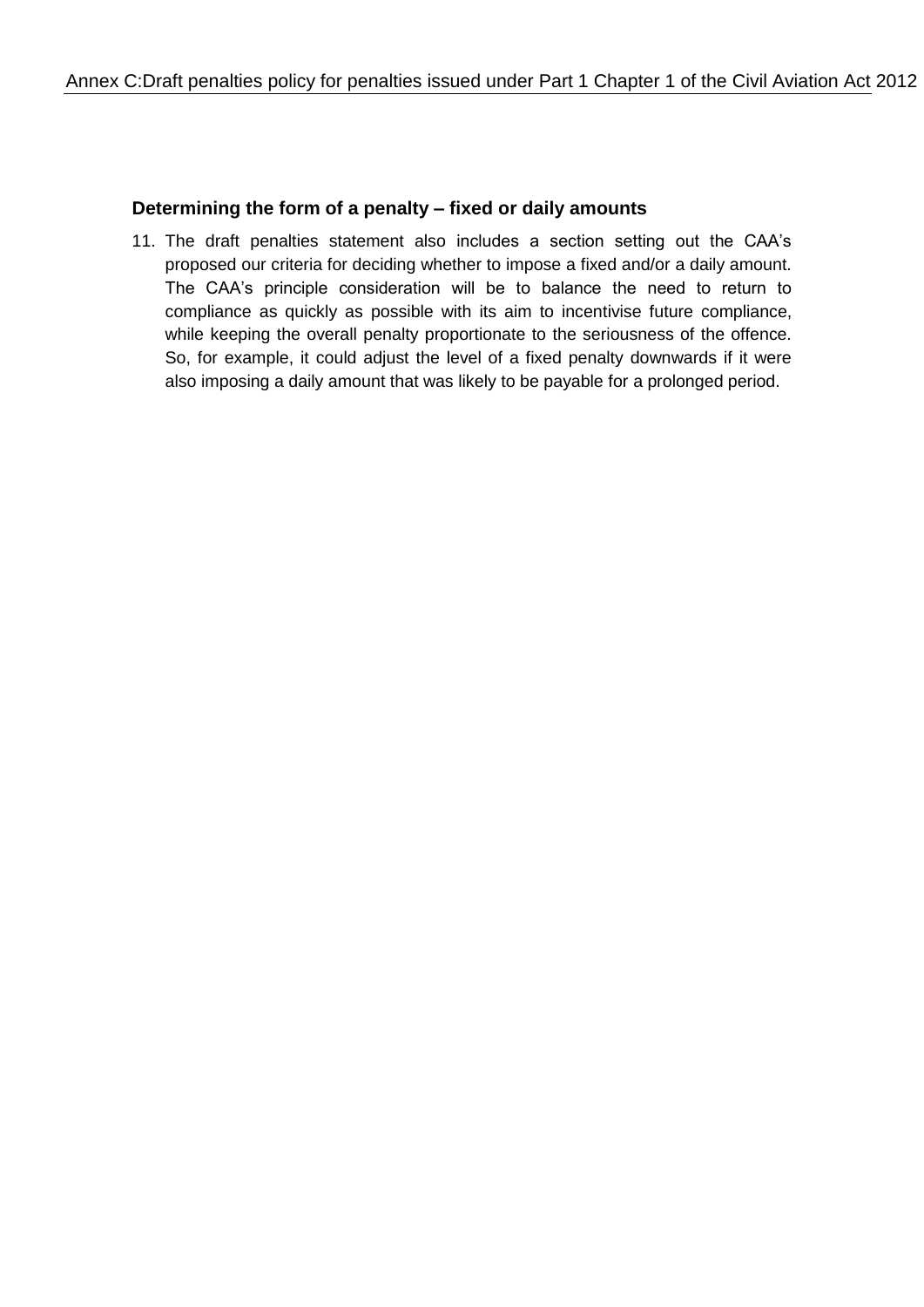# Draft penalties policy for penalties issued under Part 1 Chapter 1 of the Civil Aviation Act 2012

# **BACKGROUND**

- 1. Section 58 of the Civil Aviation Act 2012 (the Act) provides that the CAA must prepare and publish a statement of policy with respect to imposing penalties under sections 39, 40, 51 and 52, and determining the amount of such penalties. By virtue of section 58(3), when imposing such a penalty or determining its amount, CAA must have regard to the most recent policy statement.
- 2. Under section 58(4) of the Act, when preparing a statement of policy, the CAA must consult such persons as it considers appropriate. The CAA consulted on this policy in May 2013. In addition, the CAA published its wider Regulatory Enforcement Policy in October  $2012^{31}$ .
- 3. This penalties statement refers to the CAA's powers to impose a penalty on a person under:
	- i. section 39 of the Act, for contravention of a licence condition: the CAA may impose a fixed amount that must not exceed 0% of the licensee's qualifying turnover and/or a daily amount up to 0.1% of its qualifying turnover. A daily amount can only be imposed if the contravention has been continuous since the end of the representation period for the relevant contravention notice;
	- ii. section 40 of the Act, for contravention of an enforcement order: the CAA may impose a fixed amount that must not exceed 10% of the licensee's qualifying turnover and/or a daily amount up to 0.1% of its qualifying turnover;
	- iii. section 51 of the Act, to enforce compliance with an information notice under section 50: the CAA may impose a fixed amount that must not exceed £2m and/or a daily amount up to £100,000; and
	- iv. section 52 of the Act, for the provision of false or misleading information, or the alteration, suppression or destruction of a document required to be produced under section 50, under a licence condition or if the person knows that the CAA is likely to use the information for the purpose of carrying out its functions under Chapter 1 of the Act: there is no limit on the amount that the CAA may impose for this offence.
- 4. A penalty under each of these sections must be such amount as the CAA determines to be appropriate and proportionate to the failure or action in respect of which it is imposed. The period during which daily amount accumulate must be such period as the CAA considers appropriate.
- 5. Any sums received by the CAA by way of a penalty under the Act must be paid into the Consolidated Fund operated by the Treasury.

<sup>1</sup>  $31$  The enforcement policy sets out the CAA's approach to enforcement generally, using a proportionate and risk-based approach, taking independent, evidence-based decisions and including its approach to publicising enforcement action in the interests of the consumer and the public. It can be found at <http://www.caa.co.uk/default.aspx?catid=2516>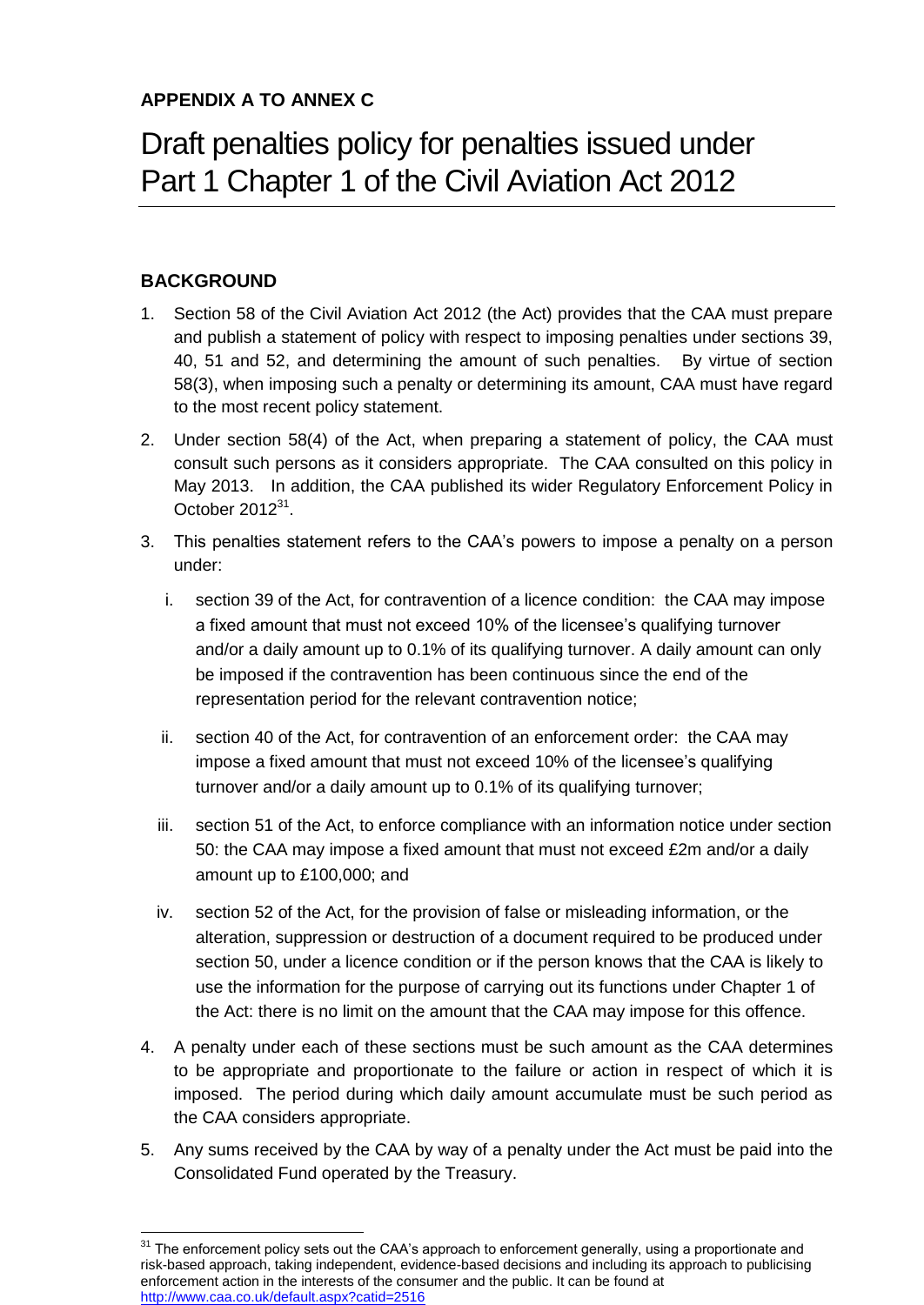Annex C:Draft penalties policy for penalties issued under Part 1 Chapter 1 of the Civil Aviation Act 2012

- 6. The Act lays out procedural requirements to be followed by the CAA, both before and after imposing a penalty. These include giving the person a notice that the CAA proposes to publish a penalty, specifying the amount and setting out the reasons for the proposal. The notice must be published and sent to relevant airport operators and providers of air transport services, or their representatives. The CAA must allow at least 21 days for consultation and must consider any representations made within that period. As soon as practicable after imposing a penalty, the CAA must notify the person in a similar manner to the first notice.
- 7. While section 58 requires the statement of policy to address penalties specifically, it should be noted that under section  $51(1)(b)$ , it is open to the CAA, in the event of noncompliance with a notice under section 50, to either impose a penalty, or enforce the duty to comply with the notice by means of an injunction, or both.
- 8. The person receiving a penalty may appeal to the Competition Appeals Tribunal under sections 47 and 55.

### **IS A PENALTY APPROPRIATE?**

- 9. The CAA's primary enforcement objective is to protect users of air transport services and the public by encouraging both the aviation community generally and individuals to comply with their obligations under the Act or their licence and to deter noncompliance. The CAA's primary objective in setting a penalty is to change the future behaviour of the person so that they are better able to comply with all their obligations, and to deter non-compliance in general. The CAA also aims to incentivise others to comply with their own obligations under the Act or under a licence.
- 10. In deciding whether a penalty is appropriate, the CAA will take full account of the particular facts and circumstances of non-compliance, including any representations made in response to the penalty notice given and published under the procedures in sections 41 and 53.
- 11. The CAA must have regard to its duty to be transparent, accountable, proportionate and consistent, and to target only those cases where action is needed. It will also take account of the six penalty principles set out in the 2006 Macrory report "Regulatory" Justice: Making Sanctions Effective"<sup>32</sup>.
- 12. Where there is an additional and alternative enforcement mechanism available to the CAA by way of civil proceedings for an injunction, or in Scotland, for specific performance of a statutory duty under section 45 of the Court of Session Act 1988, the CAA's approach will normally be to favour the imposition of penalties over seeking injunctive relief, on the basis that this offers the most proportionate and targeted way of encouraging compliance and deterring non-compliance.
- 13. The CAA will, if appropriate in the context of assessing whether a penalty is appropriate for a breach of economic regulatory requirements, take into account any related ongoing safety investigations under the licence holder's aerodrome licence.

 $32$ The Macrory report can be found at: [http://www.berr.gov.uk/files/file44593.pdf.](http://www.berr.gov.uk/files/file44593.pdf) In summary, a penalty should

aim to change the behaviour of the offender:

aim to eliminate any financial gain or benefit from non-compliance;

be responsive and consider what is appropriate for the particular offender and regulatory issues, which can include punishment and the public stigma that should be associated with a criminal conviction;

be proportionate to the nature of the offence and the harm caused:

aim to restore the harm caused by regulatory non-compliance, where appropriate; and

aim to deter future non-compliance.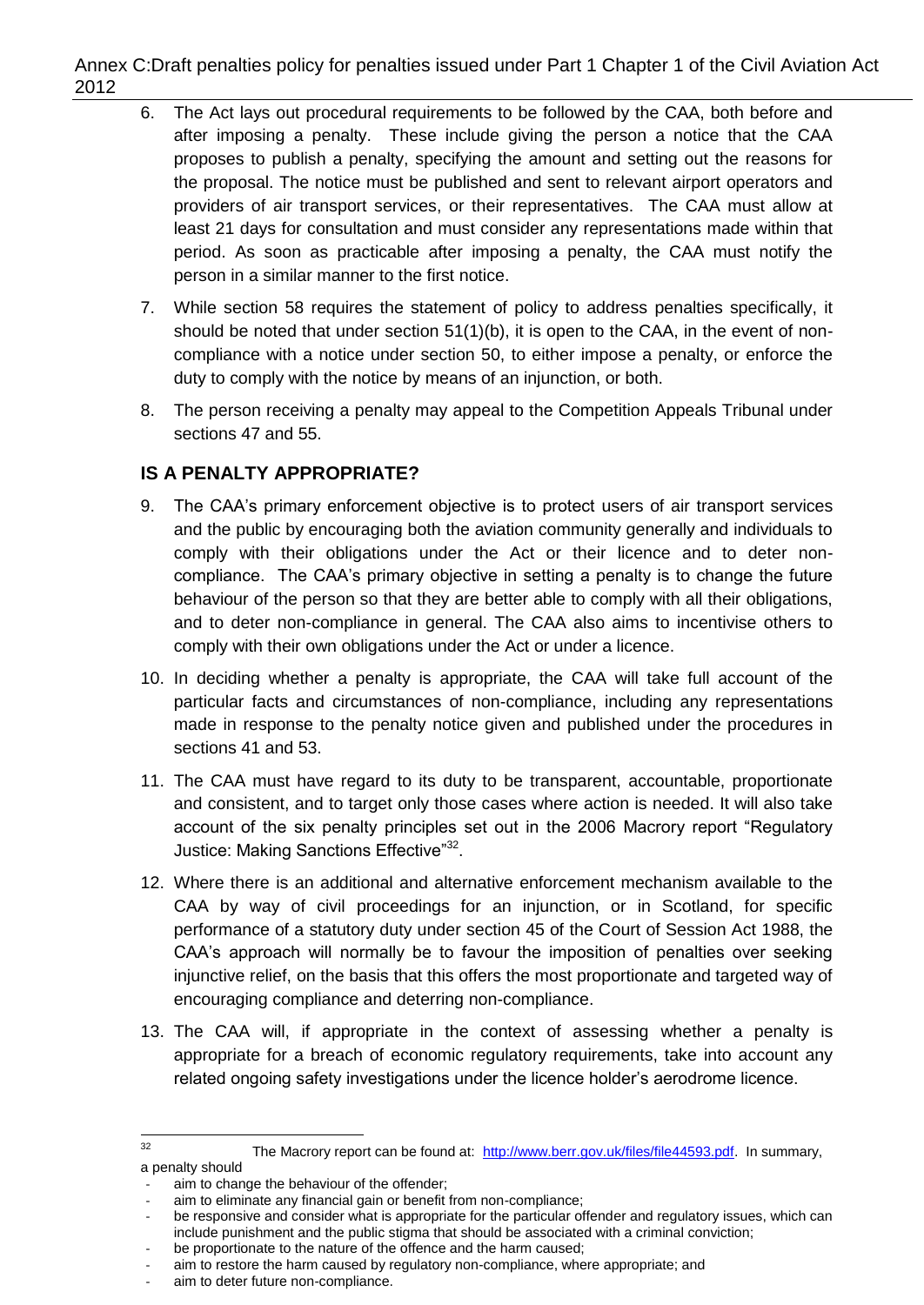#### Annex C:Draft penalties policy for penalties issued under Part 1 Chapter 1 of the Civil Aviation Act 2012

# **DETERMINING THE AMOUNT OF THE PENALTY - PROPORTIONALITY**

- 14. The amount of the penalty must be such as the CAA determines to be appropriate and proportionate to the failure in respect of which it is imposed. When determining the amount of a penalty, CAA will also consider whether any adjustments are appropriate to reflect mitigating or aggravating factors in the particular case.
- 15. A penalty should be proportionate to the seriousness of the non-compliance, and this will be CAA's usual starting point in considering the general level of the penalty. In considering this, the CAA will look at the benefits and opportunities foregone by, or harm caused to, users of air transport services, the wider public and other market participants as a result of the offence. The general level of penalty will also be influenced by the duration of the non-compliance and any gain (financial or otherwise) that the person has made as a consequence.
- 16. The CAA will also consider the culpability of the person, including whether they have acted negligently, recklessly, knowingly or intentionally, or whether the non-compliance was accidental or inadvertent.
- 17. Specifically where false or misleading information is provided (pursuant to a formal notice), a penalty may be imposed where knowledge of this is shown, or, absent that, recklessness. Where a document has been altered, suppressed or destroyed, a penalty may be imposed if an intention to do so can be shown. The seriousness of such offences is apparent from the fact that unlike non-provision of information, there is no limit on the penalty that may be imposed for these offences.

### **DETERMINING THE AMOUNT OFTHE PENALTY – MITIGATING AND AGGRAVATING FACTORS**

- 18. The CAA will adjust the general penalty level up or down to take account of relevant mitigating and aggravating factors, according to the specific facts and circumstances of the case. It will apply an overall adjustment reflecting the net effect of such factors. The following factors may be considered, as appropriate, in this regard:
	- i. the speed with which steps have been taken to return to compliance, including whether these were initiated by the person or in response to CAA's actions;
	- ii. any steps which have been taken to minimise the risk of non-compliance recurring;
	- iii. the extent of involvement of directors or senior management in the action or inaction which caused the non-compliance or their lack of appropriate involvement in action to remedy it;
	- iv. repeated or continuing infringement of their obligations;
	- v. whether the person reported the non-compliance or tried to conceal it;
	- vi. the existence or absence of proactive preventative measures and internal mechanisms to ensure compliance generally;
	- vii. cooperation with the CAA's investigation
- viii. whether the breach could have safety implications, to the extent that these have not been addressed by enforcement action under other legislation; and
- ix. any actions which have been or will be taken to make worthwhile restoration to those who suffered the consequences of the non-compliance, where any committed expenditure is verifiably additional.